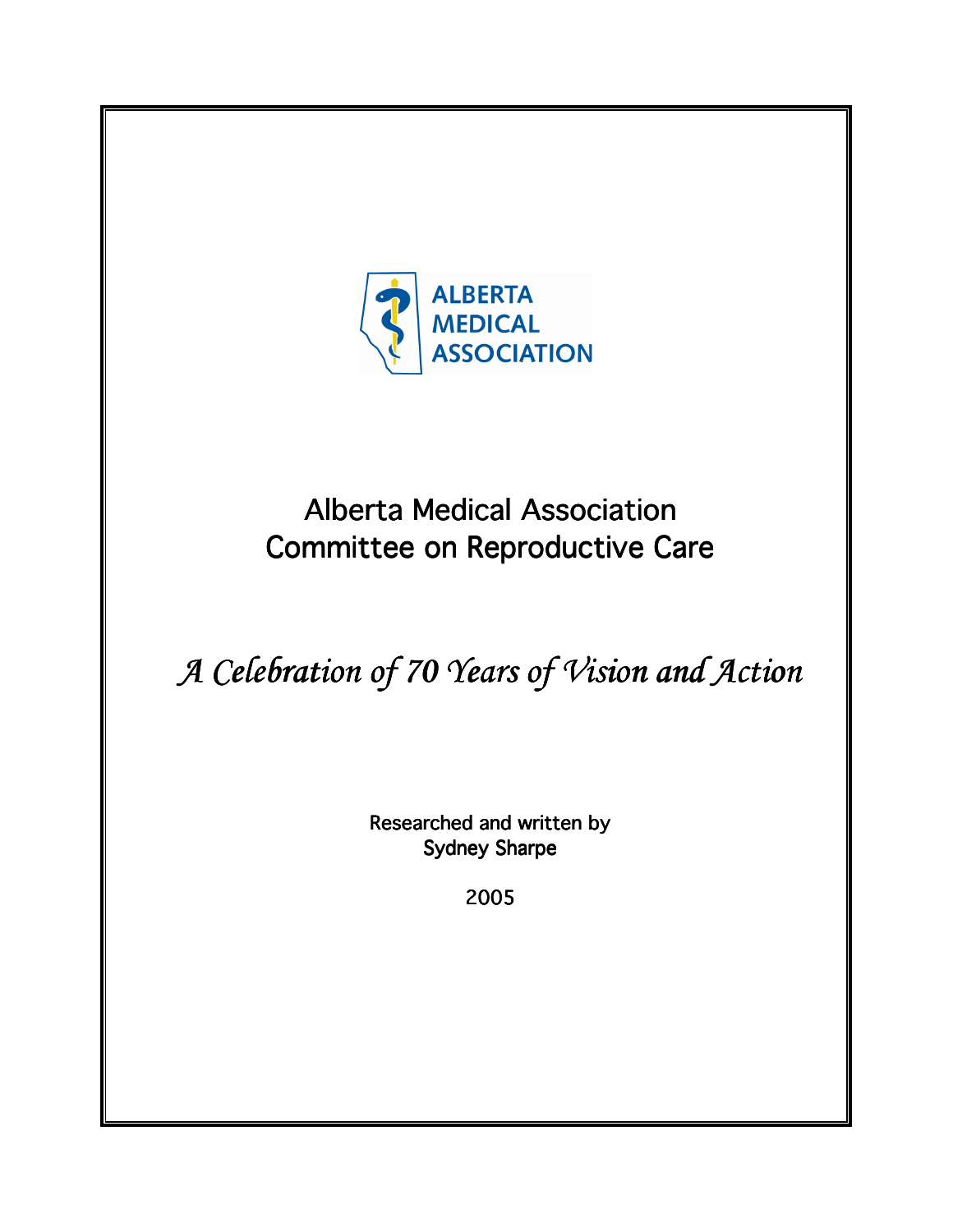## TABLE OF CONTENTS

| <b>CHAPTER ONE</b><br>Committee on Reproductive Care:                                                                           |
|---------------------------------------------------------------------------------------------------------------------------------|
| <b>CHAPTER TWO</b><br>Lifting the Veil of Ignorance:                                                                            |
| <b>CHAPTER THREE</b><br>Making Childbirth Safe for Women: The Maternal Welfare Committees 16                                    |
| <b>CHAPTER FOUR</b><br>Making Childbirth Safe for Babies: The Perinatal Mortality Committees25                                  |
| <b>CHAPTER FIVE</b><br>From Criminal Abortion to Safe Childbirth:<br>The Committees Wrestle with Tragedy and Fight for Change35 |
| <b>CHAPTER SIX</b><br>Technology Versus Mother Nature: Counselling Sense in an Age of Science  40                               |
| <b>CHAPTER SEVEN</b><br>Delivering the Message: Research and Public Relations Campaigns 47                                      |
| <b>CHAPTER EIGHT</b><br>The Final Tribute:                                                                                      |
| <b>CHAPTER NINE</b>                                                                                                             |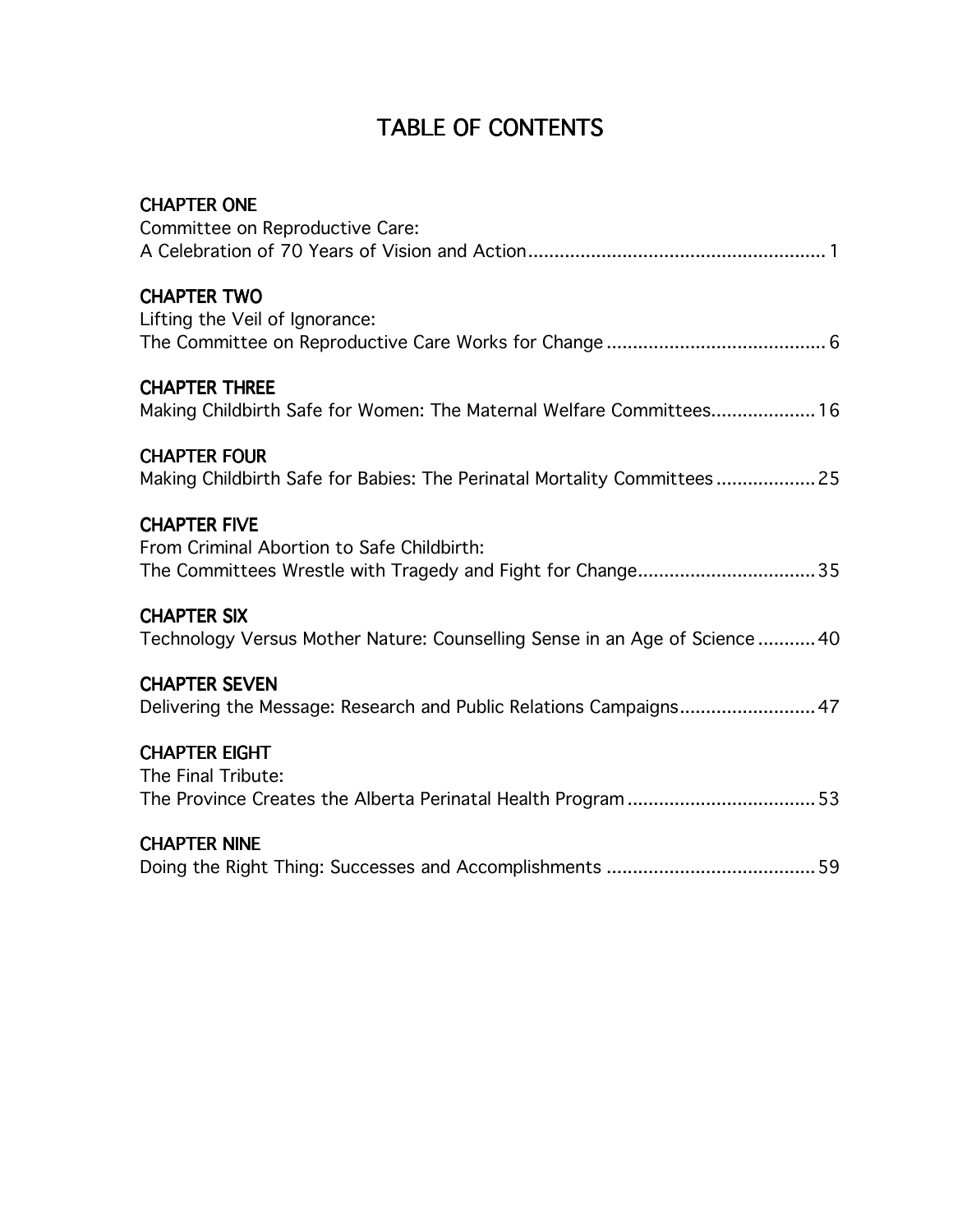## **CHAPTER ONE**

## **Alberta Medical Association Committee on Reproductive Care**

## A Celebration of 70 Years of Vision and Action

Nearly 70 years ago, dedicated Alberta doctors, nurses and other caregivers began a unique experiment to improve the health and safety of pregnant women and newborn babies in the province. These professionals toiled in private through successive generations, working on committees that were little known to the public: first the Committee on Maternal Welfare, formed in 1936; and then the Committee on Perinatal Mortality, which began work in 1954. These two committees merged in 1984 into the Alberta Medical Association's (AMA's) Committee on Reproductive Care (RCC).

Throughout all the years from 1936 to 2004, the committees collected a storehouse of information about pregnancies and maternal and infant health, and compiled it arduously. As a result, Alberta to this day has one of the most complete and accurate databases on pregnancy and maternal health in the world, and impressively low rates of maternal and infant death and illness.

Indeed, the AMA showed that it believed in Total Quality Improvement. The RCC didn't just study illness, but worked tirelessly to understand and prevent it, helping to improve service in remote areas where babies were dying for want of prompt care. The RCC fought for better transportation, sanitation and education. It examined all relevant illnesses and every single death to discover what might have been done better.

"The RCC was into Total Quality Improvement before it became a business fad," said Pemme Cunliffe, Director of the RCC after the retirement of Rachel Tasker, who worked for 30 years with the original committees and the RCC.

"We started calling it a quality assurance committee because that seemed to fit. We were really doing that all along. People did the work of quality assurance but didn't market it that way."

Dr. Leonard G. Evenson says: "It was always Total Quality Improvement at RCC . . . Ours was one of only a very few provinces that did a total review of total mortality. The western provinces did the best job in that area." Dr. Evenson was involved for many years, both on the RCC and as chair of the earlier Committee on Maternal Welfare. He continued his work with the RCC as a consultant.

Now the venerable RCC has been rolled into a provincial initiative that was inspired, in large measure, by its decades of dedicated service. The Alberta Perinatal Health Program came into being on July 1, 2004, as a four-way partnership among Alberta Health and Wellness, the AMA, the Calgary Health Region and Capital Health. The RCC continues as a major contributor, but within a program that has the full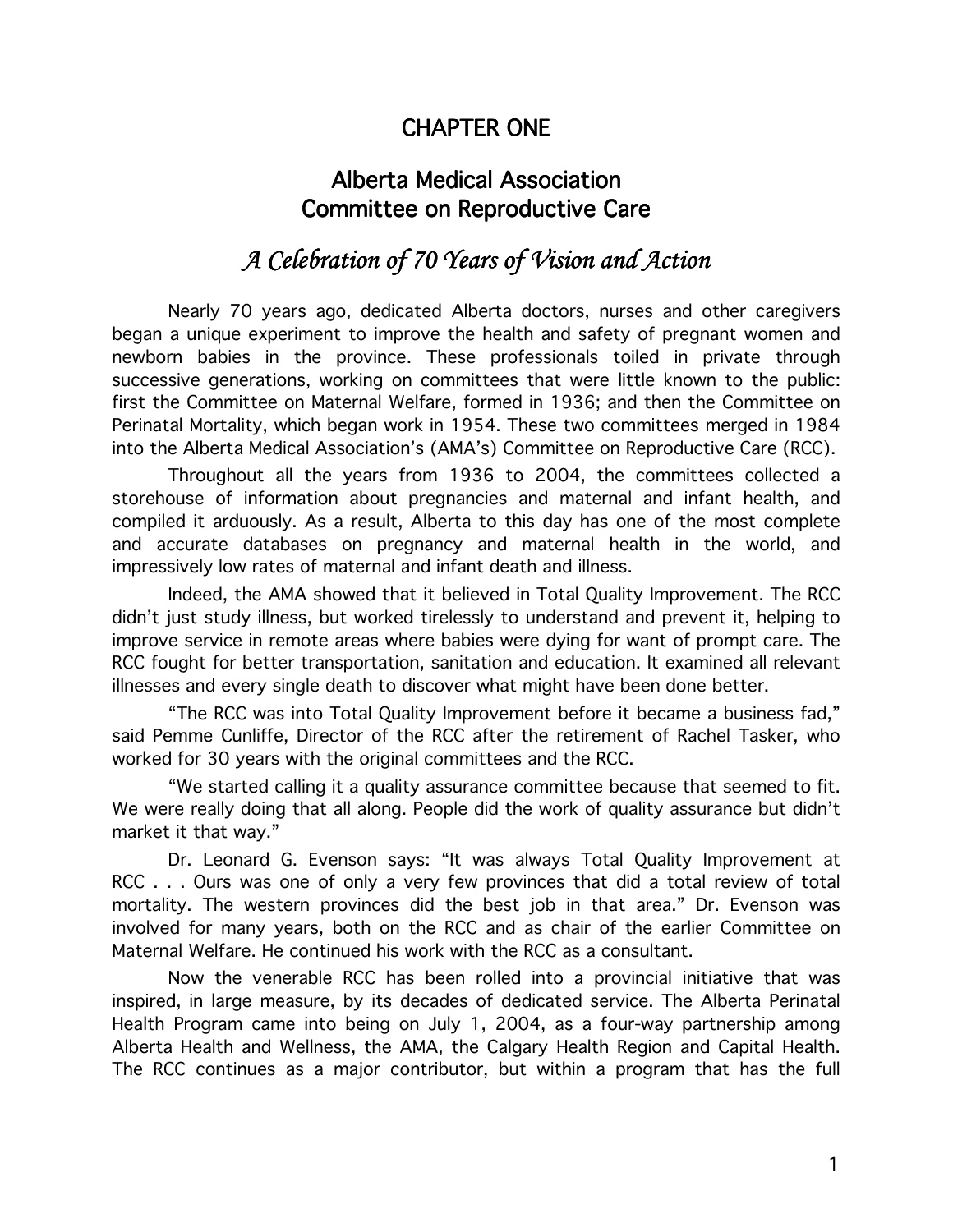involvement of the province's two major health regions, rather than functioning independently as in earlier years.

With the beginning of this new era, the AMA is proud to celebrate the achievements of these quiet, low-budget groups that helped improve the health of mothers and babies not just in Alberta, but across Canada. For several decades there was nothing else like them in the country; and when other provinces began their own programs, the AMA's model was frequently the one they followed. At conferences in the US and Europe, physicians often said that Alberta's work ranked with the best in the world.

The record of health improvement over the decades is little short of astounding. In 1955, 25 babies were dying in Alberta for every 1,000 births. By 1998 the figure had dropped to 5.2 of 1,000 - a fivefold decrease.

The statistical improvement in maternal survival was almost identical. In 1960, 4.9 women out of 10,000 died during pregnancy or while giving birth. By 1998, the figure was 0.8 maternal deaths per 10,000 births. Once again, this was a fivefold reduction in deaths.

Modern techniques, as well as the use of antibiotics and other new treatments. played a role in this sharp reduction. But Alberta's rate of decline was the steepest in Canada, and for many of these years the death rates were also the lowest in the country. For this, the AMA committees deserve a great deal of credit.

"Nationally, people look at the AMA as a leader in many ways," says Dr. J. Guy Gokiert of Westlock, the first chair of the RCC. "We garner credit for being proactive. The RCC was something I relished when I was doing it. We were trying to do the right thing at the right time."

Dr. John J. Boyd, another committee member, points out that all the members worked without pay. Nor were the committees themselves lavishly funded. The first grant to the earliest group, from the Federal Government, was just over \$2,000. The AMA contributed much to the budgets over the years. So did the province, which always encouraged the work. But the financial challenge became especially difficult after 1994, when the government cut spending in almost every area to reduce the deficit.

Yet the committee took on ever more tasks even as budgets stagnated. The dedication of the members never flagged, whatever the circumstances; more than one physician quietly paid expenses out of pocket to ensure that the work wasn't compromised. "All these services were provided gratis, and willingly," Dr. Boyd emphasizes.

"The main strength was that it was a committee of peers that had acquired a quality-control function with respect to pregnant mothers and babies," says Dr. Philip C. Etches, who was involved for 10 years both as a committee member and chair.

The government, recognizing how tricky this job could be, accorded legal privilege to committee deliberations and interviews under the Alberta Evidence Act.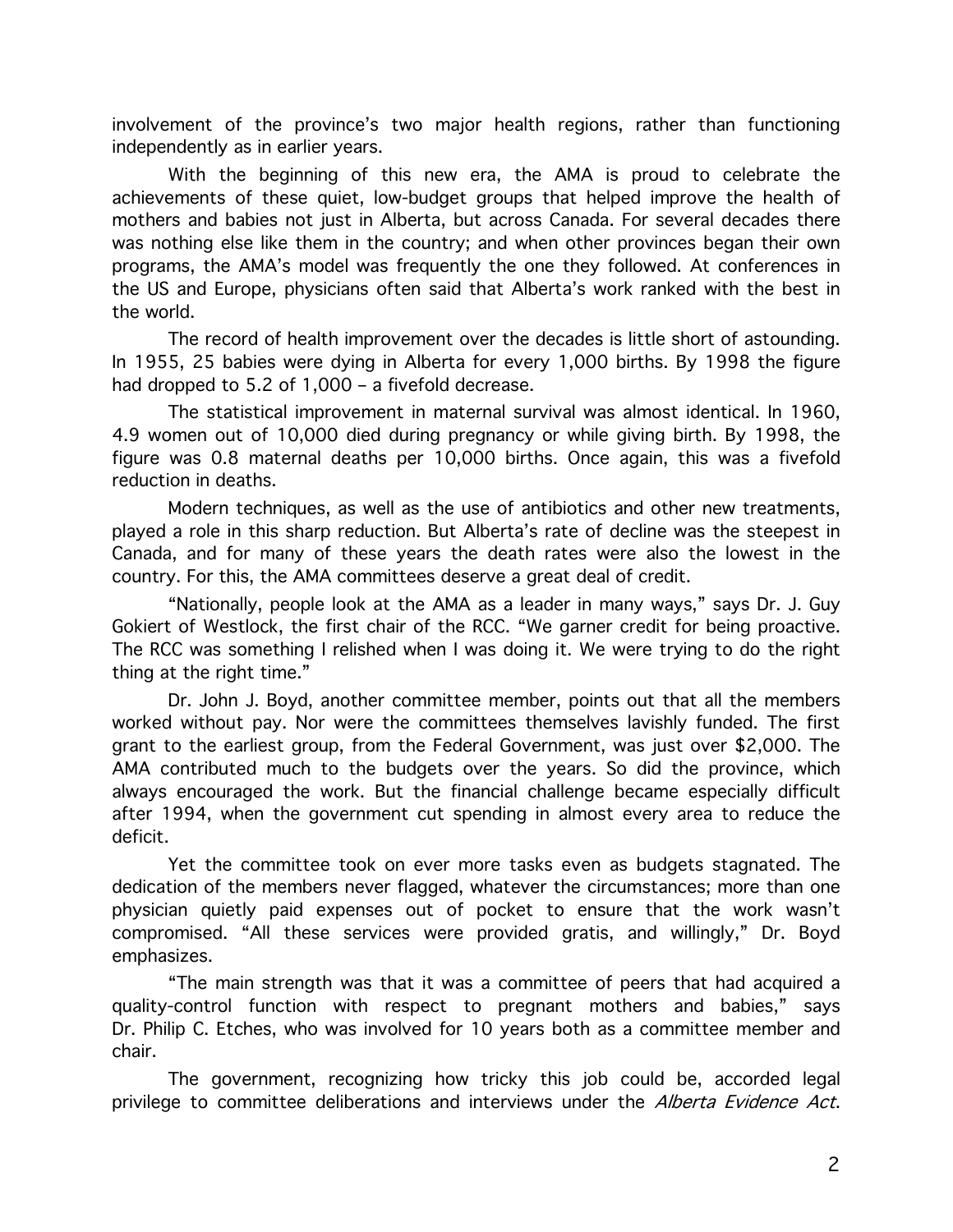This protected members from lawsuits by doctors, patients and families, and allowed them to pursue their single goal of improving health. The committee was also mandated by direct ministerial order to study: the deaths of women during pregnancy, delivery or post-delivery; stillborns after 20 weeks with a weight of 500 grams or more; and the mortality of newborns less than one month old. Meetings had to be held in strict privacy and identities were always protected; but the committee was allowed, and always eager, to share its wider findings with the government and the public.

From the very beginning, in 1936, the committees were avid collectors of statistics, believing correctly that trends in the numbers provided vital clues to helping individuals. Miss Tasker was a fiend for statistics, diligently collecting, collating and analyzing data whose significance had previously gone largely unnoticed.

The result, says Ms Cunliffe, is: "A great historical database of maternity care in Alberta. There is a continuous, complete file of all perinatal and neonatal deaths. It is the best database in Canada if not the world, and it spanned a period when there was such tremendous change in care for mothers and infants, and change in mortality rates. It started at a time just as antibiotics were becoming prevalent." After her service with the RCC, Ms Cunliffe became a lawyer who sometimes provides expert advice to the AMA on legal matters.

The prime concern of the members was always people rather than numbers. They dug into the individual cases, interviewing physicians whose patients had sickened and died, always asking: How can this be done better? What went wrong? How can death and illness be avoided? The task was often emotional and painful for doctors who were questioned after they lost a patient. "The physicians did have a certain degree of discomfort," says committee member Dr. Charlene M.T. Robertson. "Nobody took it lightly. They knew the RCC was right."

Most physicians realized that the RCC was striving for improvement and prevention, not retribution. The burning mission of its members was to reduce maternal and infant deaths to the lowest level possible. "RCC was in the vanguard," says Dr. Carolyn A. Lane, the last chair of the RCC. "It had to be; the mandate was healthy babies and healthy moms." Nobody could quarrel with this ultimate motherhood issue.

Most deaths examined by the committee were found not to have been preventable. Others could have been avoided with better access to prompt care, especially in the rural north. Very occasionally, a doctor was found to be in error.

"There were times where someone misinterpreted information," according to Dr. William R. Young. "There are times when bad things happened and you said 'There but for the grace of God go I.' " In all these rare cases, the doctors involved were closely counselled and information was issued to ensure that nothing similar ever happened again.

In the vast majority of cases involving maternal or infant death, the doctor was blameless, but no less devastated. "People did the best they could and there was not very much they could have done to change anything," Dr. Young says. Such cases were as tragic and difficult to avoid as car accidents. The committee's role at these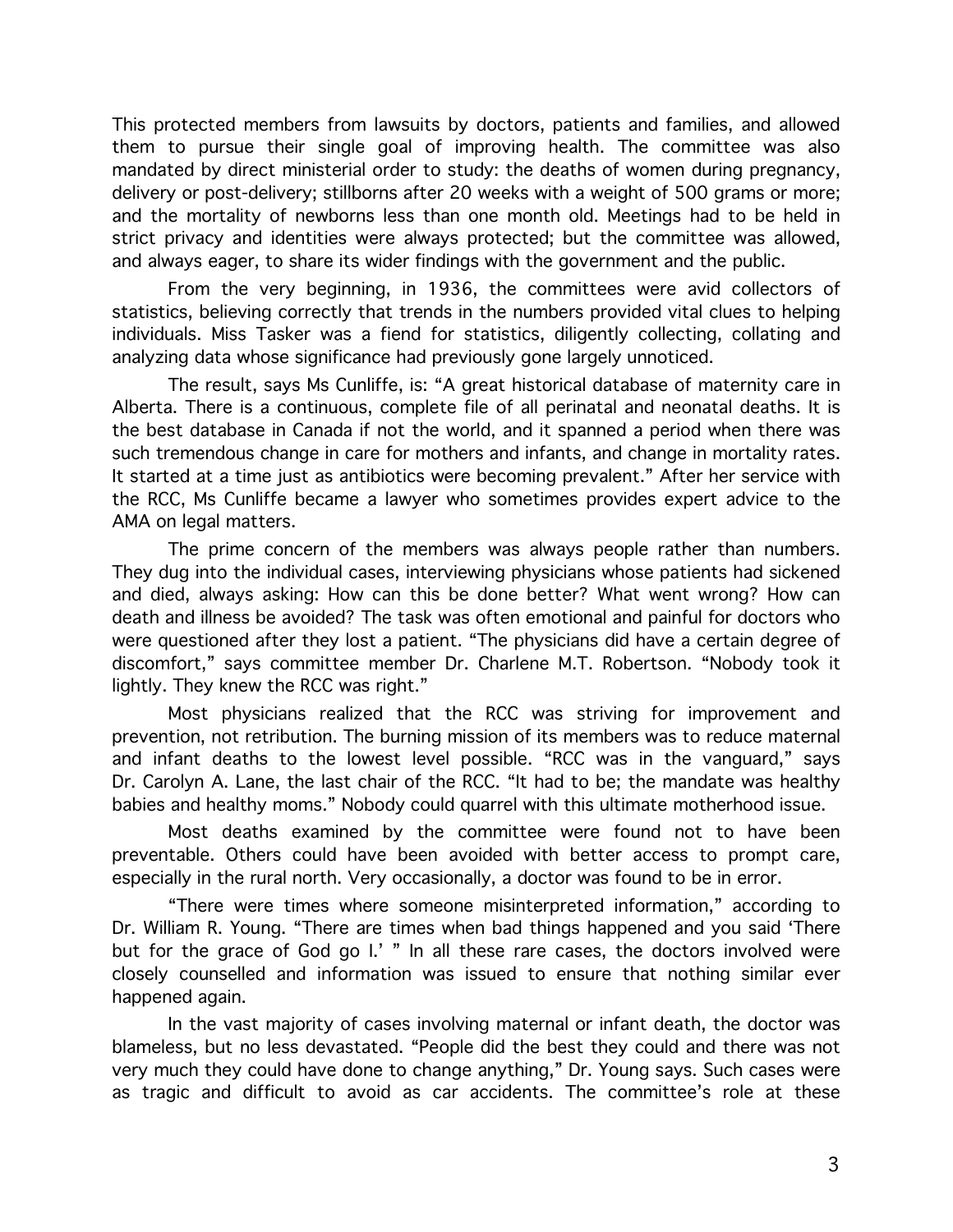moments was "to reaffirm that everything possible was done and they (the physicians) were treated reasonably."

Dr. Lane says, "There was never any recrimination, just a spirit of cooperation rather than confrontation. The sole purpose was bettering the health of mother and baby."

Everyone involved in the committee over many years describes an atmosphere of rigorous analysis, tough questions, vigorous debate, long hours and, often, fun.

"People always got along," says Ms Cunliffe. "There were mainly men on the committee - women were just starting to come into medical practice. My first lesson was in how men communicate and work; they can disagree and then have lunch together.

"I don't remember animosity, but certainly there was spirited discussion. And when the meeting was over, so were the feelings."

"There wasn't much agenda building. They came because they were interested. It didn't further their own career; people sat on that committee for the right reasons. That's why they were able to get so many things done."

Dr. Fawzy H. Morcos recalls: "The RCC was fun. It took innovative approaches and tackled hot button topics. These were very challenging and controversial issues. I kept pushing. Although I didn't always succeed, I was given the floor even if they didn't see what I saw at the time."

Dr. Etches points out that the committee's mandate and activities were rare for a provincial medical association. "The quality control function isn't necessarily a function of a medical body," he says. "Essentially the AMA is a doctors' organization. Its main *raison d'etre* was to preserve the well-being and status of doctors within the community and political structure, performing a number of functions, one of which was quality control."

Ms Cunliffe points out that in other provinces, the colleges of physicians and surgeons usually take this role. But in Alberta, "the AMA, to their credit kept it, for good reasons. They wanted to be a professional body concerned with quality of work." And they saw the merit in separating quality control from the physicians' disciplinary body. With the sole mission of getting at the truth and ensuring the errors were never repeated, they were better able to deal with all parties in a non-threatening way.

Safe childbirth and happy outcomes are usually taken for granted in Canada today. Often we forget that in an era of less sophisticated imaging and diagnosis, before antibiotics were in common use, pregnancy was a time of uncertainty and fear. Mothers and children died far too often.

The RCC pulled together the collective expertise of Alberta's medical profession to reduce the relatively high number of infants dying at birth or soon after. The statistical and anecdotal record contains ample proof that this is one of the greatest success stories in the history of Canadian medicine.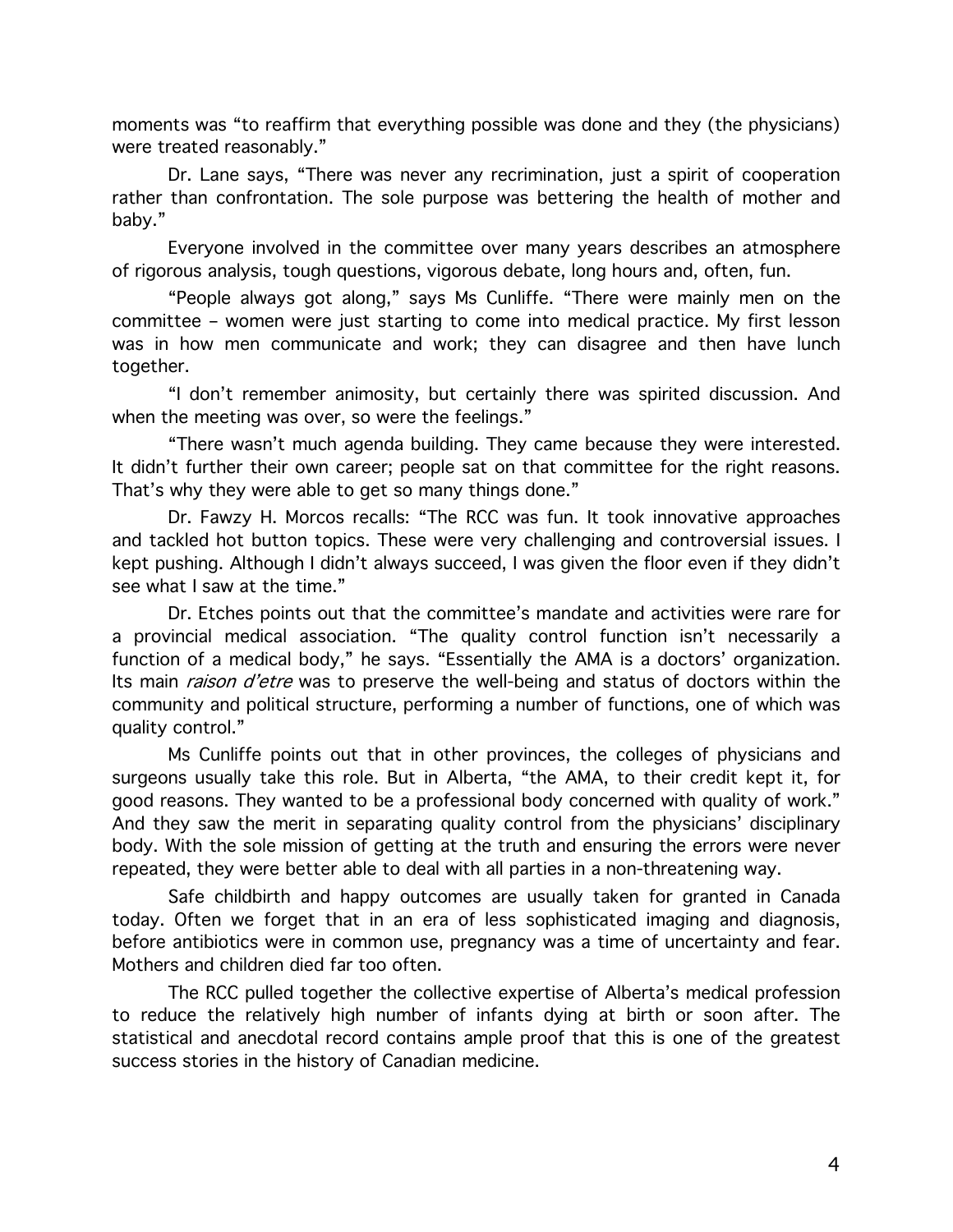The committee's triumph is a testament not just to medical skill, but to the tenacity and diplomacy of people taking a sensitive and emotionally-charged situation and changing perceptions while vastly improving women's health.

Ultimately the committee had a profound effect on the quality of childbirth in Alberta and Canada. Alberta doctors and their colleagues led the way across the country in care for babies and mothers.

The AMA archives for the RCC are a treasure trove of statistics and case studies. They are also a tribute to the compassion of the many people who sat on the committee, all with one heartfelt goal: healthy mothers and healthy babies.

This is the story of the committee and its predecessors, the remarkable people who served on them, and their profound positive impact on the well-being of mothers and children.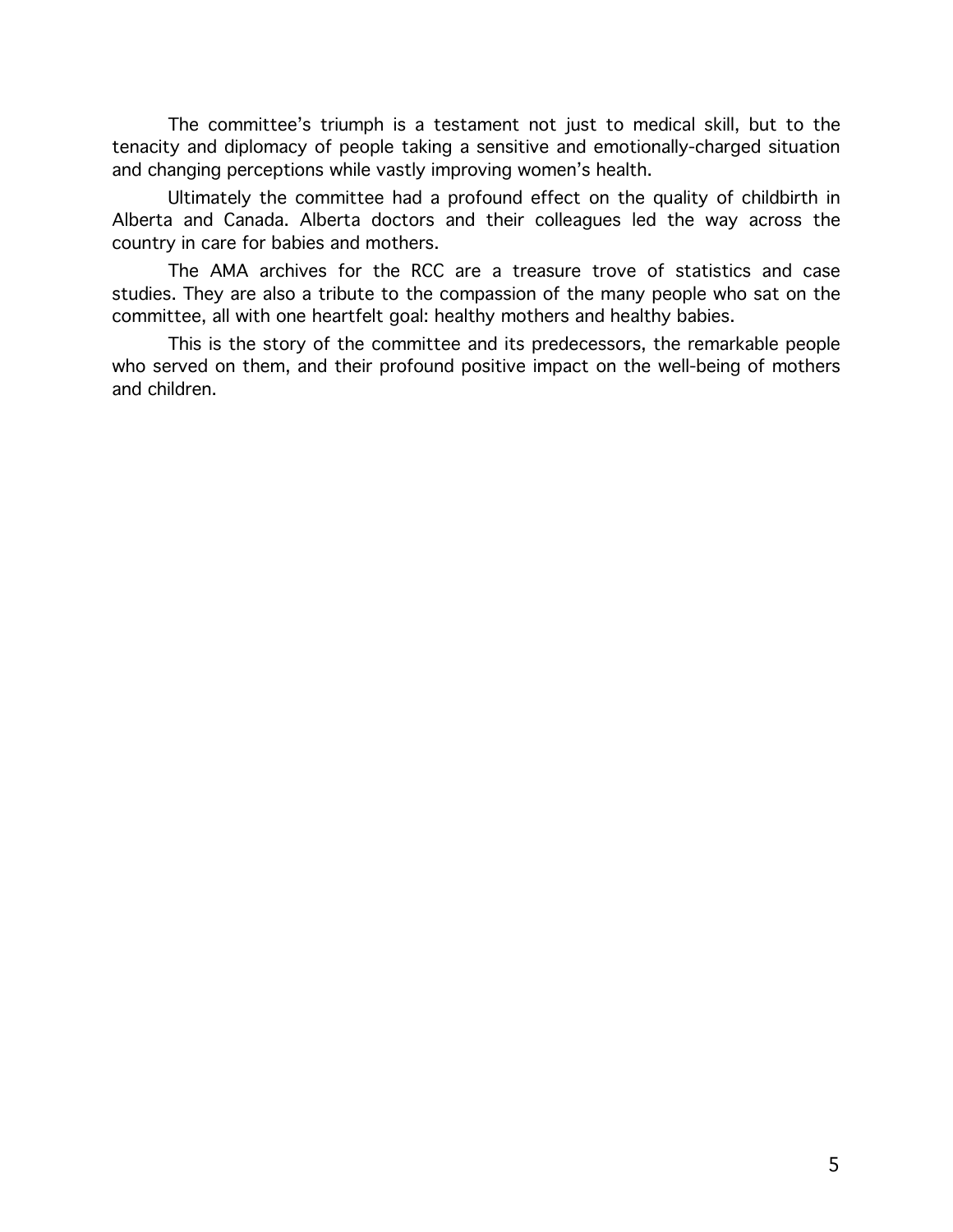#### **CHAPTER TWO**

## Lifting the Veil of Ignorance: The Committee on Reproductive Care **Works for Change**

The Alberta Medical Association's (AMA's) Committee on Reproductive Care (RCC) was never shy. Over nearly 20 years, its revolving group of members confronted every key issue involving reproductive health, vigorously stating their opinions and pressing for change, even if they risked outrage from political and religious groups. Their key goal was always the same; ensuring the highest level of safety and health for mothers and babies.

The earlier committees, although equally opinionated about the social consequences of health care, had confined themselves more closely to examination of maternal and infant death. But once they were rolled into the RCC in 1984, the mandate began to grow, with full approval from the government.

Specifically, the group began to examine morbidity, or illness, of both mothers and babies. The first report of the new committee made this clear in 1985: "Because of the progress made in obstetric and neonatal perinatology, examining mortality outcomes is no longer adequate to ensure quality care; therefore, the committee has been examining parameters for examining morbidity." Later the report added: "This represents the breaking of completely new ground for the Committee on Reproductive Care in a departure from the previous work of the Perinatal Committee. As such, it is very complex and the work has just begun." The committee also signaled its intention to upgrade the quality of care by getting more involved in education.<sup>1</sup>

Under the RCC chair of the day, Dr. Richard G. Chaytors, the committee was signaling a seismic shift in its mandate. By examining every area of maternal and infant health, it would sail directly into the most turbulent social and political waters of the 1980s and 1990s, tackling HIV/AIDS, birth control, high rates of teen pregnancy and sexually transmitted diseases, education for physicians about teen sexuality, universal sex education, and many other controversial issues. No matter how stormy the seas, the firm hands on the RCC tiller never wavered; they always steered directly toward the best health for girls, women and babies.

One of the most controversial issues was sex education in Alberta schools, a subject of fierce debate starting in the late 1970s. Dr. Donald E. Chadsey recalls that the RCC's predecessor, the Committee on Maternal Welfare, with others from the AMA Board of Directors, met with Alberta government ministers and education representatives.

<sup>&</sup>lt;sup>1</sup> Committee on Reproductive Care Annual Report, 1985. The committee typically produced full annual reports and shorter, condensed versions that were presented to the AMA's annual meetings. The full reports were also printed for limited distribution. This history draws on both types of reports.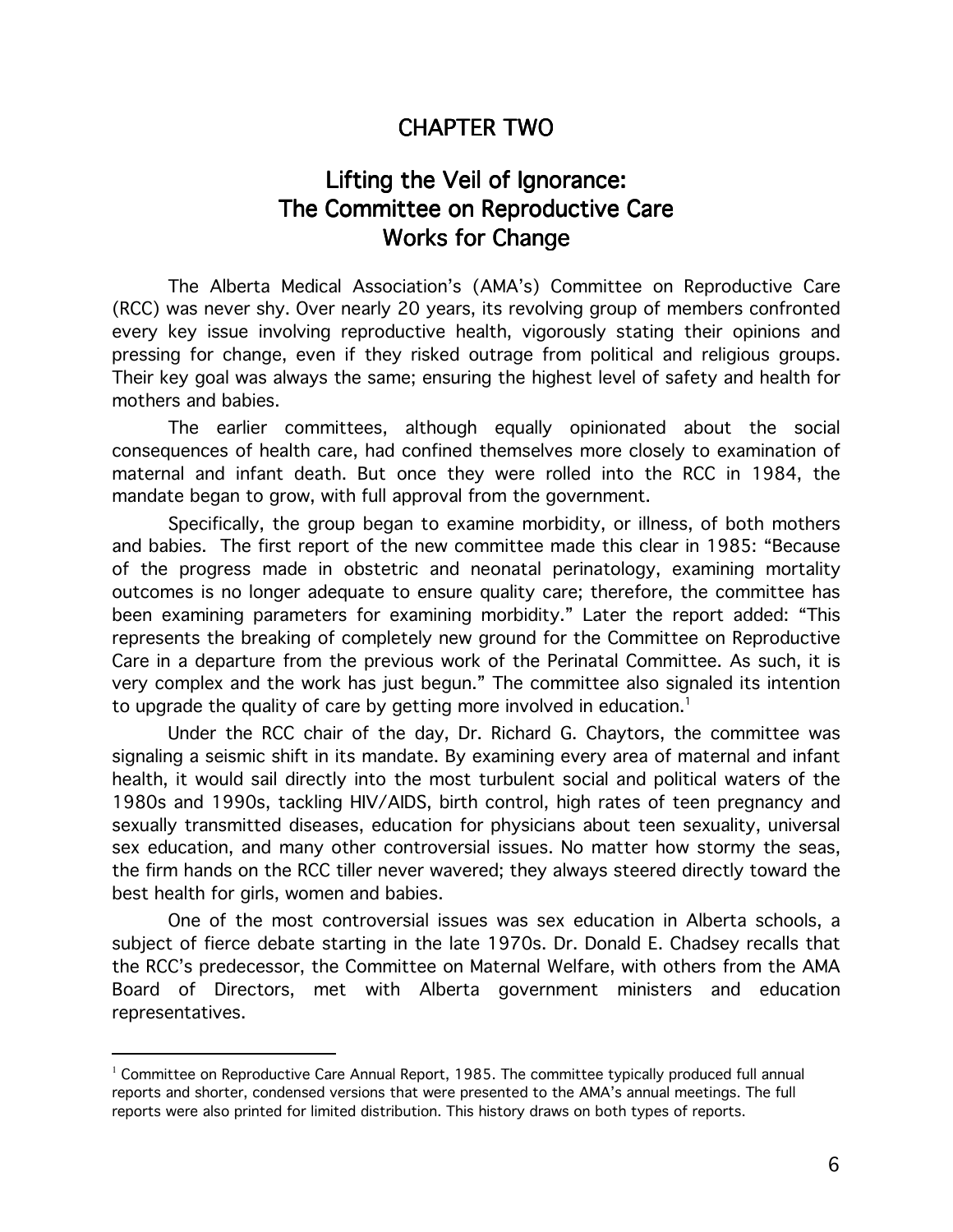Although there was often lively discussion within the RCC, the committee publicly endorsed universal sex education. In 1987, after noting the province's high rate of teen pregnancy and sexually transmitted diseases, the committee staked out the ground clearly in its annual report:

"The Committee would like to see mandatory sex education in all schools in Alberta, giving only the parents the opportunity to opt out of this program. Currently school boards, individual schools and individual teachers are given the option of presenting the information."<sup>2</sup>

The recommendation was highly controversial, drawing the ire of groups that objected to "teaching sex" outside the family. They wanted no change from the patchwork system that allowed both schools and teachers to refuse to teach sex education. A large proportion of Alberta students received no education about sexuality, and in some programs that did exist, the teachers were ill-prepared to instruct students.

Later in the same 1987 report, the committee urged that the AMA, "because of high rates of hospitalization for PID (Pelvic Inflammatory Disease) and escalating rates of ectopic pregnancy, actively encourage education in the effective use of the condom in conjunction with other forms of birth control, including oral contraceptives, in order to provide protection against pregnancy and to help decrease the incidence of sexually transmitted diseases among adolescents and young adults."3

In 1989 the RCC once again deplored the declining reproductive health of Alberta teens. "Not only is the rate of pregnancy in this age group high, but so is the rate of sexually transmitted disease and ectopic pregnancy." Repeating its call for universal sex education, the committee said: "The decision to opt out, and therefore not offer this part of the curriculum, should only be given to parents and not to principals or school boards."4

The RCC never strayed from this conviction that only widespread, systematic education could stem a near epidemic of teen pregnancies, with all the attendant health and social problems.

The RCC was far from the only group lobbying for better sex education. Most Alberta health professionals were appalled by high levels of teen pregnancy and sexually transmitted diseases. In 1987, experts from health systems all over the province collaborated on an excellent report for Alberta Community Health. Called In Trouble - A Way Out: A Report on Sexually Transmitted Diseases in Alberta Teens, the report said bluntly: "We have given ignorance a fair trial and we are paying dearly. It is time for education. We cannot afford any other course." The report detailed shocking levels of teen ectopic pregnancy, pelvic inflammatory disease, gonorrhea and other sexually transmitted diseases - in every case, the highest rates in Canada.<sup>5</sup>

<sup>&</sup>lt;sup>2</sup> Committee on Reproductive Care Annual Report, 1987.

 $3$  lbid

<sup>&</sup>lt;sup>4</sup> Committee on Reproductive Care Annual Report, 1989.

<sup>&</sup>lt;sup>5</sup> In Trouble - A Way Out: A Report on Sexually Transmitted Diseases in Alberta Teens, May 1987.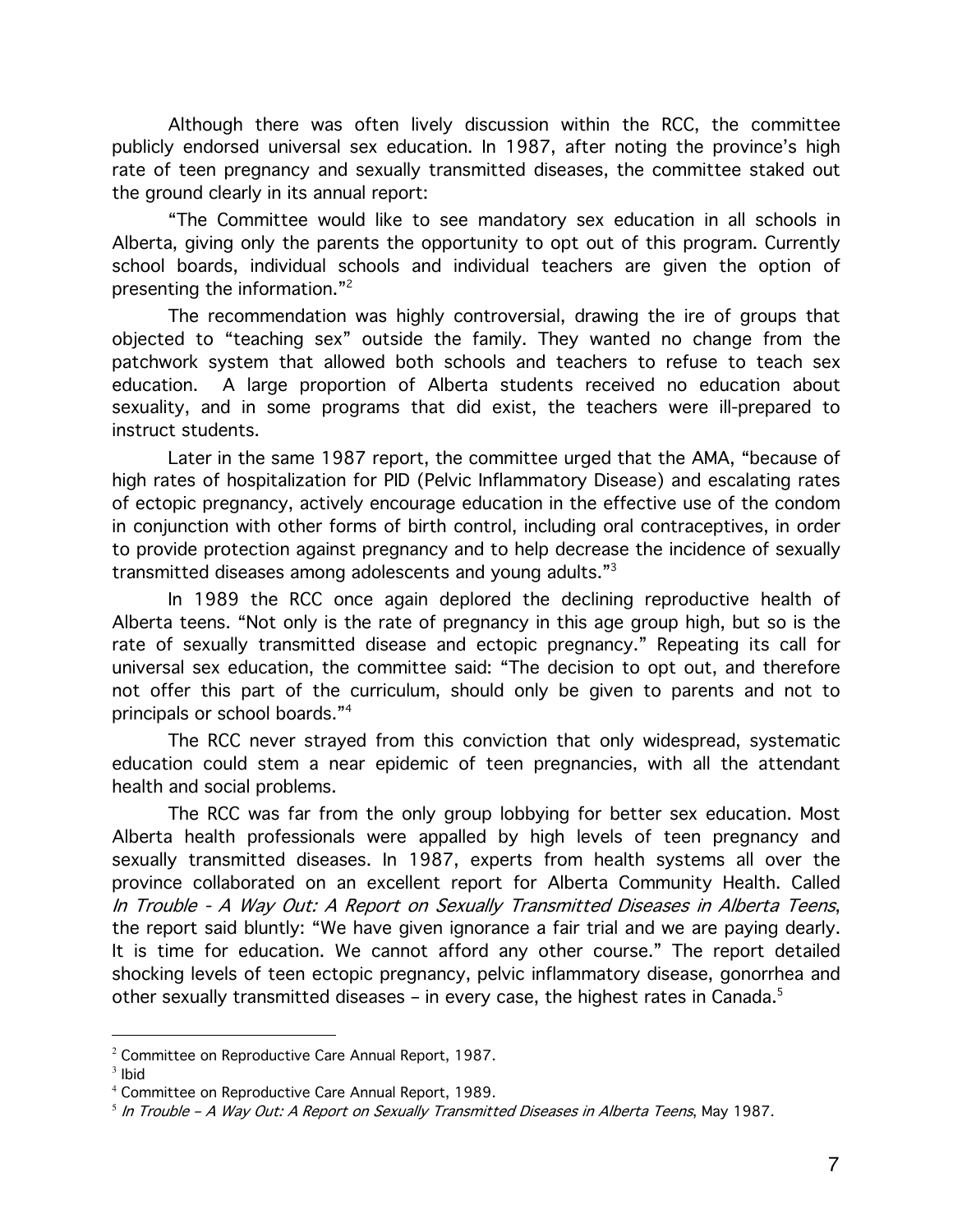These facts alarmed Albertans, and the health professionals, often led by the AMA and the RCC, pressed on with their campaign for universal sex education.

The AMA and the RCC were always leaders, in part because of their unique role as an information-gathering agency. Constant pressure from the AMA had a huge effect on policy and made the government's political job easier. The RCC's sciencebased arguments, backed by compelling statistics, gave powerful authority to the case for widespread instruction in sexuality.

By the late 1980s, the logic and humanity of the AMA's position were already beginning to prevail. In June 1989, Jim Dinning, then the Minister of Education, introduced a policy that endorsed universal sex education. The minister issued orders under the *School Act* that human sexuality be taught in Grades 4 through 9, and in at least one year of high school. Only parents had the right to opt out, but schools were given flexibility in how they offered the material. Some existing family life or religionbased courses were endorsed for teaching what was now officially called Human Sexuality.<sup>6</sup>

The changes took effect in the fall of 1989 and they quickly had a tremendous impact on the reproductive well-being of Alberta teens. In 1989, when universal sex education began, there were 56.9 pregnancies for every 1,000 females aged 15 to 19 in the province. By 1993, the rate had dropped to 33.5 per 1,000.<sup>7</sup>

The social and health benefits of such a sharp decline in pregnancy are enormous; most teenage mothers drop out of school, lack job skills, and are at higher risk to give birth to babies with dangerously low birth weight.<sup>8</sup> Avoiding teenage pregnancy not only saved the health system money, it also prevented a heavy load of human misery.

Nonetheless, the backlash continued for years. In 1991, a group called Teen Ed advocated delaying teen sex education and focusing on abstinence. The directors of the organization included the wives of two government MLAs. Under renewed pressure, Minister Dinning established a committee to review the sex education program.<sup>9</sup>

Despite the continued furor, the RCC didn't content itself merely with promoting sex education in the schools. In the same year the AMA went directly to the public, issuing a bright poster to alert teens that doctors were available for counselling on sex and contraceptives. Physicians received a booklet called Go Ahead - Ask Me: A Physician Guide to Teen Sexuality Counselling which helped them prepare for teenagers' problems and questions. This doctor's guide to sexuality counselling gave information on professional responsibilities, confidential billing codes, discussing sexuality with

 $6$  The regulatory history of the program is still available on the government website at

http://www.education.gov.ab.ca/EducationGuide/pol-plan/polregs/412.asp.

<sup>&</sup>lt;sup>7</sup> The 1989 figures are cited from federal sources in an *Edmonton Journal* article of May 13, 1992; the 1993 numbers are from a 1997 information sheet produced for doctors by the Calgary Regional Health Authority titled Facts You Should Know about Teenage Pregnancy and Sexually Transmitted Diseases in Alberta and Calgary.

 $8$  Ibid

<sup>&</sup>lt;sup>9</sup> Calgary Herald, October 13, 1991.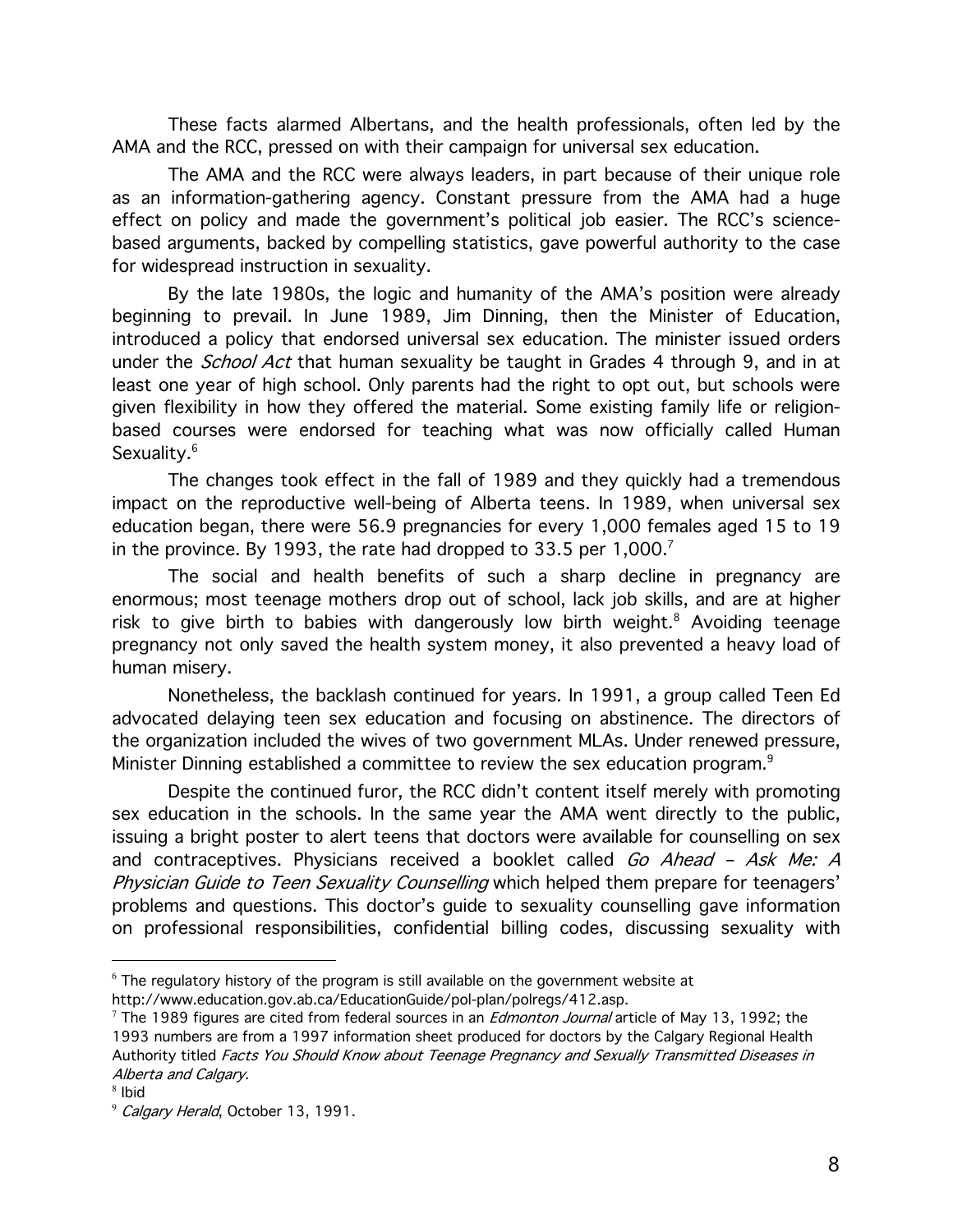adolescent patients, and preventing sexually transmitted diseases. (At the time, Alberta's rate of gonorrhea across all age groups was still the highest in Canada, 86.8 percent above the national average.) All these materials were discussed and developed by the RCC.<sup>10</sup>

This initiative brought a sharp reaction from some parents who believed that any sexuality counseling done without their knowledge was a violation of their rights, and those of their children. Newspapers were flooded with protest letters, especially in rural Alberta. But the complaints were becoming more muted as Albertans absorbed the shocking fact that provincial rates of teen pregnancy and disease were the highest in the country. Once again, the force and conviction of RCC members had provoked a major shift in public attitudes.

The battle was long and difficult, but universal sex education is now a settled part of the Alberta scene, routinely producing positive results with very little debate or opposition. For all that, the AMA's determined committee deserves a large share of the credit.

"We weren't just doing mortality reviews - there was a larger commitment to better reproductive health," says Grace Guyon, Manager of Reproductive Health and Special Projects for the RCC from 1991 until it was merged in 2004. "The committee took an advocacy role, for instance in sex education in schools, the Condom and Pill project, and advocacy around the adverse effects of alcohol on pregnancy."

"Essentially, people could bring issues to the table that need support to go to government for policy change or direction. Hence the committee went to the government and we developed a policy on HIV screening."

That initiative was another RCC success story. Within a short time, 97 percent of those who gave birth were being tested for HIV. Thirty-one women showed positive for the virus in the first two years. As Ms Guyon later said in a presentation to the government's Standing Policy Committee on Health and Community Living: "This means that we could get the necessary treatment to these women so that they could avoid transmission of the virus to their babies." The initiative not only improved the lives of HIV-positive mothers, but saved many of their children from shortened lives of pain and illness.

The RCC attacked with equal vigor the twin problems of alcohol consumption during pregnancy, and Fetal Alcohol Syndrome (FAS) in children. Through the Fetal Alcohol Partnership, the committee conducted a physicians' needs assessment that was later adopted by Health Canada for use across the country. It also developed clinical practice quidelines that were adopted by the prairie provinces and in parts of eastern Canada. Doctors were trained in prevention, harm reduction, and how to develop FAS diagnosis teams. Just as important, but saddest in its implications, the RCC facilitated training about FAS for staff members in young offenders' centres.

<sup>&</sup>lt;sup>10</sup> From Go Ahead - Ask Me: A Physician Guide to Teen Sexuality Counselling, Alberta Medical Association, 1991.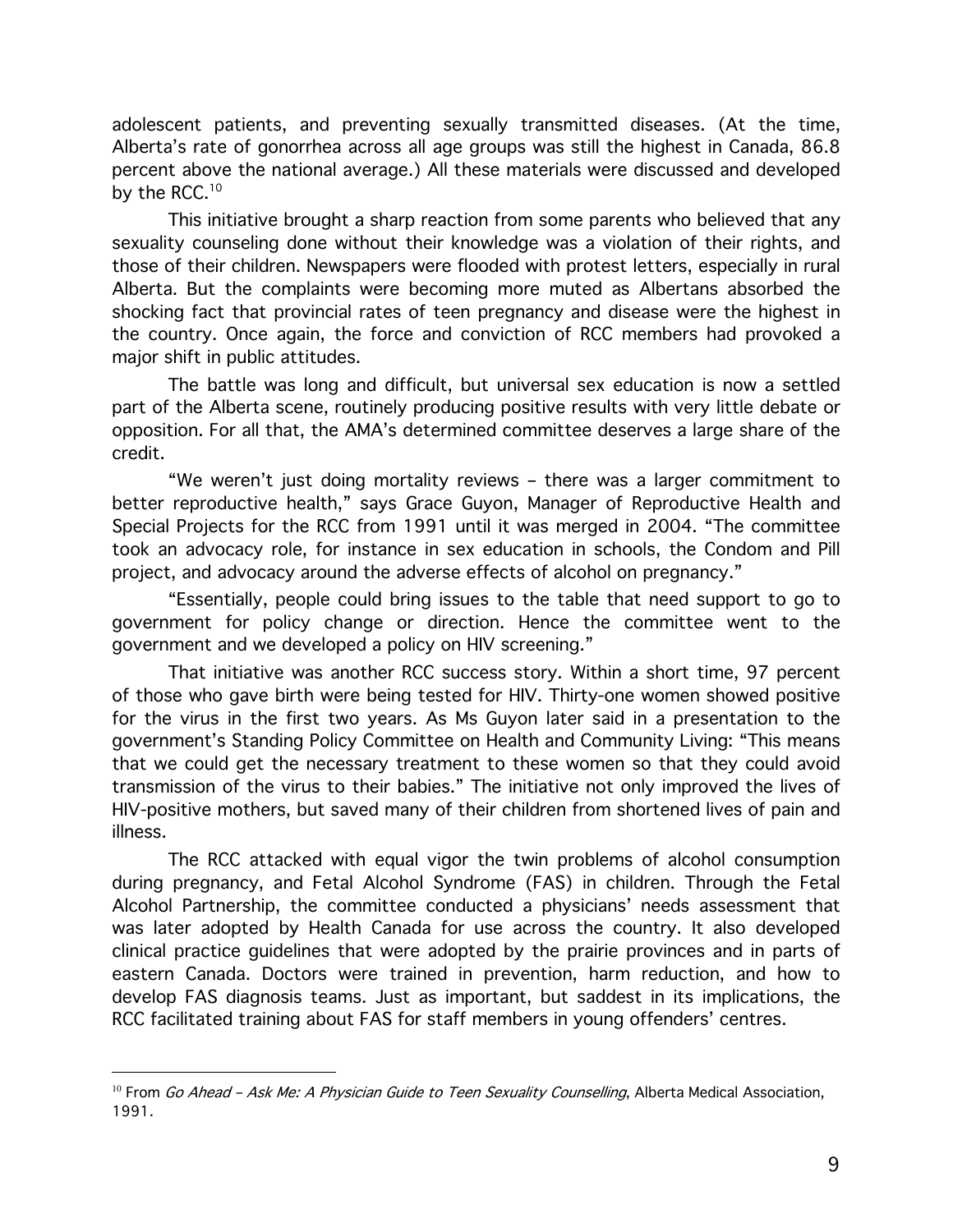In the interests of maternal and infant health, the RCC also made itself politically incorrect during the 1980s by opposing a high-profile movement for home births. The AMA faced charges in the media that it was merely protecting doctors' traditional turf. But once again, the AMA was basing its conclusion on science and statistics.

The numbers always showed that home birth was vastly less safe than hospital birth. In 1986, the committee reported that the death rate for planned home births, corrected for anomalies, was 16.9 per 1,000. In one case, a baby died when an elderly midwife refused help from local authorities. All births, including the vast majority in hospitals, resulted in death rates varying from 6.0 to 8.4 per 1,000, depending on birth weight. The conclusion was clear and the committee stated it bluntly: "The perinatal death rate is high for babies born outside of hospital."<sup>11</sup>

The RCC continued to recommend hospital birth, while encouraging midwives to play a role in obstetrical care. As Dr. Reginald S. Sauve notes: "The RCC supported midwives training in unison with obstetricians and working with obstetricians. They really supported them and their training programs so they could be part of the health care delivery team." In Edmonton, committee member Dr. Fawzy H. Morcos set up hospital-based midwifery programs in conjunction with the RCC.

None of this satisfied a vociferous home-birth lobby that often seemed to be based more on feminist theory than principles of sound health care. But it is difficult to imagine how the RCC could have created a fairer policy in the face of such powerful statistics on the risks of home birth.

The committee that wrestled with these complex, wrenching issues was a diverse group of up to 18 people appointed by the AMA. They included family physicians, obstetricians, pediatricians and members of other specialty groups the AMA deemed appropriate. The members came to several meetings a year from cities, small towns, rural areas and health regions all over the province.

"It was a very large group with a mix of private practice and academics, and general practice and obstetricians, and rural and urban, and they all had different constituencies that they represented," says Pemme Cunliffe, a nurse who directed the program for the AMA between 1984 and 1991. (Afterwards, Ms Cunliffe was an administrator at Edmonton's Royal Alexandra Hospital and then earned her law degree.)

"There were about four meetings a year, and leading up to those meetings there was lots of work putting together agendas and material.

"These were packed agendas with some very emotional topics. There was lots of controversy over some of the things we discussed.

"The meetings showed how much physicians really cared. They were always willing to consider new ideas and put aside some of the things they had been taught for instance, why would you want a father in the delivery room? They were always prepared to examine some of their sacred cows."

<sup>&</sup>lt;sup>11</sup> Committee on Reproductive Care Annual Report, 1986.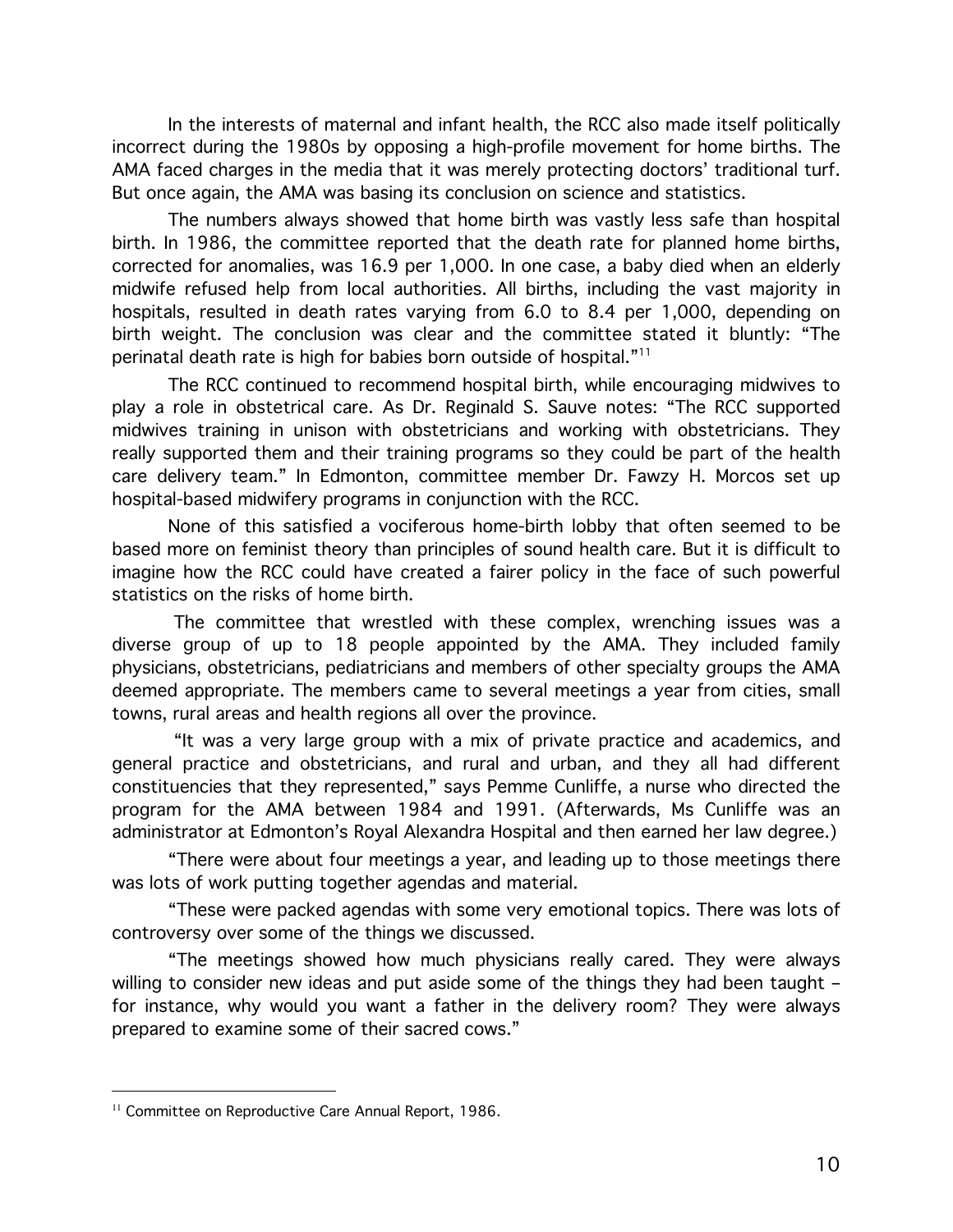The RCC and its predecessors operated with the highest ethical standards. Ms Cunliffe recalls, for instance, that there was never any discussion of fee schedules or other subjects that involved the personal welfare of physicians. "The work of the committee was pure and focused on outcomes and care and betterment of health for mothers and babies. They never mixed their pay schedules with service - the two things were kept totally separate."

There were sometimes lively discussions about issues such as therapeutic abortions or cesarean sections on demand. One participant recalls that on those occasions, when physicians brought both their training and personal convictions into the room, "the communications could be quite heated."

Dr. Charlene M.T. Robertson remembers an "almost missionary desire to improve neonatal care." The meetings were "collegial and collaborative. Everybody was committed to the concept of improving care. There wasn't any room in the group for the notion that it's God's will that this mother and child are in trouble. It was all about seeing how we could help the individual physician, often in rural areas, give better care.... I have never heard anybody badmouth that committee. It is treated with huge respect."

Dr. Sauve recalls, too, that the RCC was always "absolutely meticulous" about maintaining the confidentiality of both patients and physicians. This engendered trust that encouraged doctors to share their problems and experiences without reservation.

The bottom line, he adds, is that although the committee was composed of doctors, it was "aimed at patients - women and infants. The goal wasn't to make doctors' lives better. The goal was to make the quality of care the best it can be. That is impressive. And it's part of the Alberta Medical Association."

Dr. J. Guy Gokiert, a former RCC chair, says the meetings were usually "hardworking, energetic, task-oriented. They were always pleasant although sometimes held in jam-packed little rooms. The unpleasantness related to the review of cases and finding out what went wrong and having to tell a person to pull up their socks or tell hospitals they needed stronger reporting."

Those situations arose when the committee examined deaths of mothers or infants, often with the attending physician in the room. No matter how heated the public issue of the day - whether it was sex education, abortion or any other controversial question - nothing caused as much painful emotion for committee members as the peer reviews of doctors whose patients had died.

These sessions often "tore at the soul," says Dr. Sauve. He recalls one case, involving a doctor from northern Alberta, that resulted in "tears all over the place. I don't ever want to be in a position with a patient coming to me with the kind of problem that doctor faced." Dr. Sauve doesn't divulge details or names; he isn't allowed to, and wouldn't in any case. But even his brief sketch conveys the awful dilemmas doctors sometimes face. Ms Cunliffe recalls: "Some of these RCC meetings were emotional. The physicians who came were often distraught because they cared so much."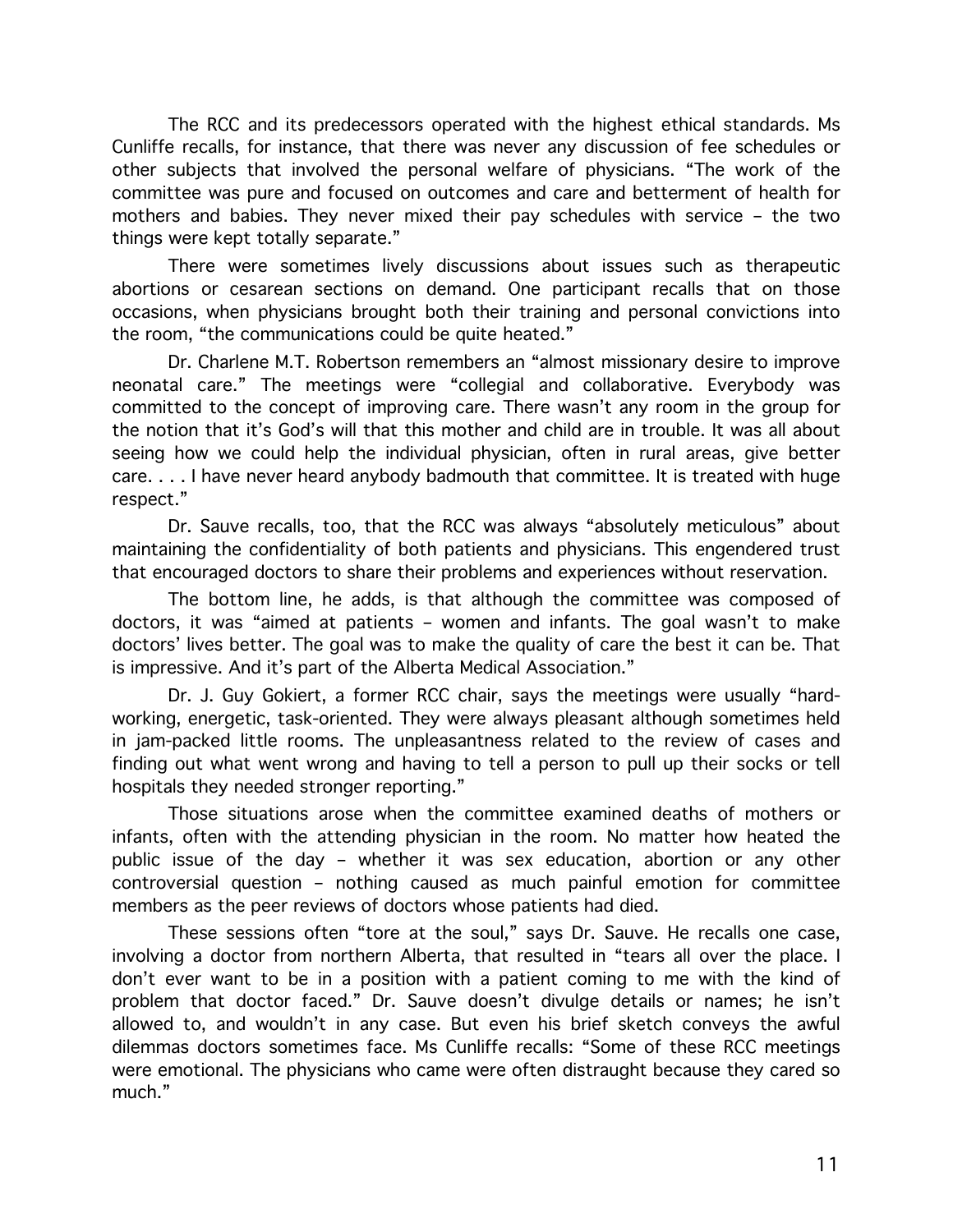The RCC had full authority from the province to conduct these reviews. Its mandate included the following specific powers: review of perinatal, neonatal and maternal mortality cases; feedback to physicians following mortality reviews; identification of quality care issues; data management; forms development and revision. $12$ 

The RCC was empowered to monitor and report all perinatal and neonatal deaths of infants up to 28 days old, as well as the deaths of mothers during pregnancy or up to 90 days after childbirth.

When a death occurred, the hospital sent an "Alberta Study of Perinatal and Neonatal Death" form to the RCC, along with records and forms from the patients' chart. The RCC's reproductive health manager then "triaged" them, deciding if more facts should be requested, or if the information would be entered into the data system. The third option was peer review.

The forms passed on to the RCC by hospitals included: the Alberta Prenatal Record; Delivery Records Part 1 and 2; Notice of a Live Birth or Stillbirth (NOB); Newborn Record, Stillborn Examination and Investigation Record, Narrative Discharge Summary; Autopsy Reports; Placenta Pathology; Consultation Reports; and Neonatal **Transport Records.** 

The RCC members were obviously well equipped to evaluate a case if they decided to call in a physician, a step that was taken only after very careful consideration.

"The Peer Review Process is an important part of the case reviews," says the RCC document. "The Neonatal and Obstetrical Office Consultants decide which cases should go to Peer Review. Physicians involved in the cases going to Peer Review are contacted and can participate in the review if desired. The Peer Review process looks at whether the death was preventable or not preventable. They also assess whether the standards of care were met and if not, where the deficiencies existed. The Consultants then communicate the results to the appropriate individuals." 13

In the most serious circumstances (very few in number) the RCC passed on cases to the College of Physicians and Surgeons of Alberta for possible discipline. Once again, the criteria were strict. A majority of members had to agree to the referral, after considering these questions:

"Does the practice of a reviewed physician place patients at risk of inadequate care?

"Are education and remedial action within the mandate of the committee not adequate to resolve the concerns?"<sup>14</sup>

 $12$  From RCC document included in a review of the RCC review process at a meeting held in Banff, February 2003.

 $13$  lbid

<sup>&</sup>lt;sup>14</sup> AMA Policy Statement, Article 6, approved by the AMA Board of Directors July 25/26, 1997 and revised June 1999.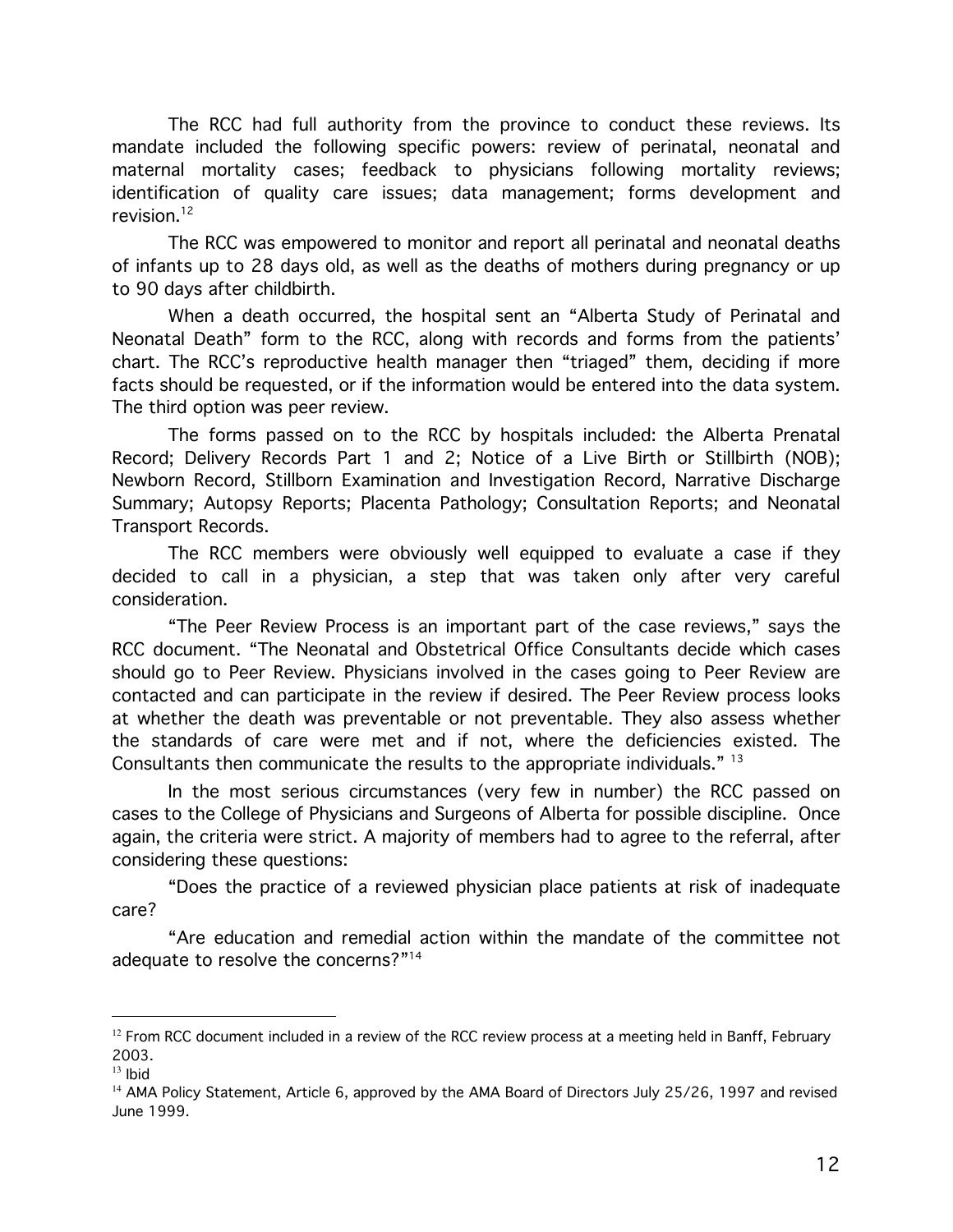If the committee decided to refer a case to the college, it did so through a letter with a copy sent to the physician, but not before making every effort to discuss the case, and the concerns, with the doctor in question.

At this stage, a crucial rule separated the RCC from the disciplinary process: The committee was not allowed to send any charts or other documentation about the case to the College of Physicians and Surgeons of Alberta.<sup>15</sup> This in no way means that physicians were protecting each other; rather, it preserved the RCC's standing as a quality control group rather than a disciplinary body. Doctors who chose to appear before the RCC could thus be more frank and feel less threatened.

Usually, when medical errors had been made, the RCC resolved matters through counselling and education. The physicians were always devastated. Dr. Gokiert says: "We had to reassure them that they weren't lousy doctors. The educational and communication process was part of what we did. We had to make sure everyone was up to scratch. If anything went wrong, we were able to hold their hands and give them educational advice."

Dr. John J. Boyd recalls: "Meetings could become quite acrimonious if people felt they were being criticized. The aim wasn't to criticize but to find exact truth and discover how things could be improved. In obstetrics none of us wanted any mother and babies to come to harm - preventing that was our whole aim.

"Unfortunately it couldn't always be the case. Occasionally the same doctor's name came up and then the committee would have a word with him, but these were very rare occasions. There were a few doctors who completely refused, but most got completely involved."

Medicine is complex, and the majority of cases that escalate into tragedy begin with a small error or omission. Dr. Gokiert states the reality vividly when he says: "One or two little things go awry and disasters happen. Go back to NASA and that O-ring and seven people died. Here we see one misjudgment and a whole cascade of problems that can happen." With remarkable diligence over many years, the RCC sought out those potential "system errors" in order to eliminate them.

The focus on data, and the constant refining of reports completed by nurses and doctors, were ways of spotting those flaws as quickly as possible. The RCC was always encouraging doctors and hospitals to fill out these crucial but tedious forms. "The Committee is grateful to the physicians who take the time to complete the information that is so vital to our review," the RCC's annual report said in 1990. The declaration was repeated nearly every year for decades. But the committee and its predecessors could be stern when the forms didn't arrive. Rachel Tasker was famous for marching straight into laggard hospitals that were tardy with their paperwork. After one of her famous scoldings, they soon sent in the documents.

Because of the dedication of Miss Tasker and her successors, Ms Cunliffe and Ms Guyon, Alberta's database remains unmatched. "Our perinatal and maternal reports

 $15$  lbid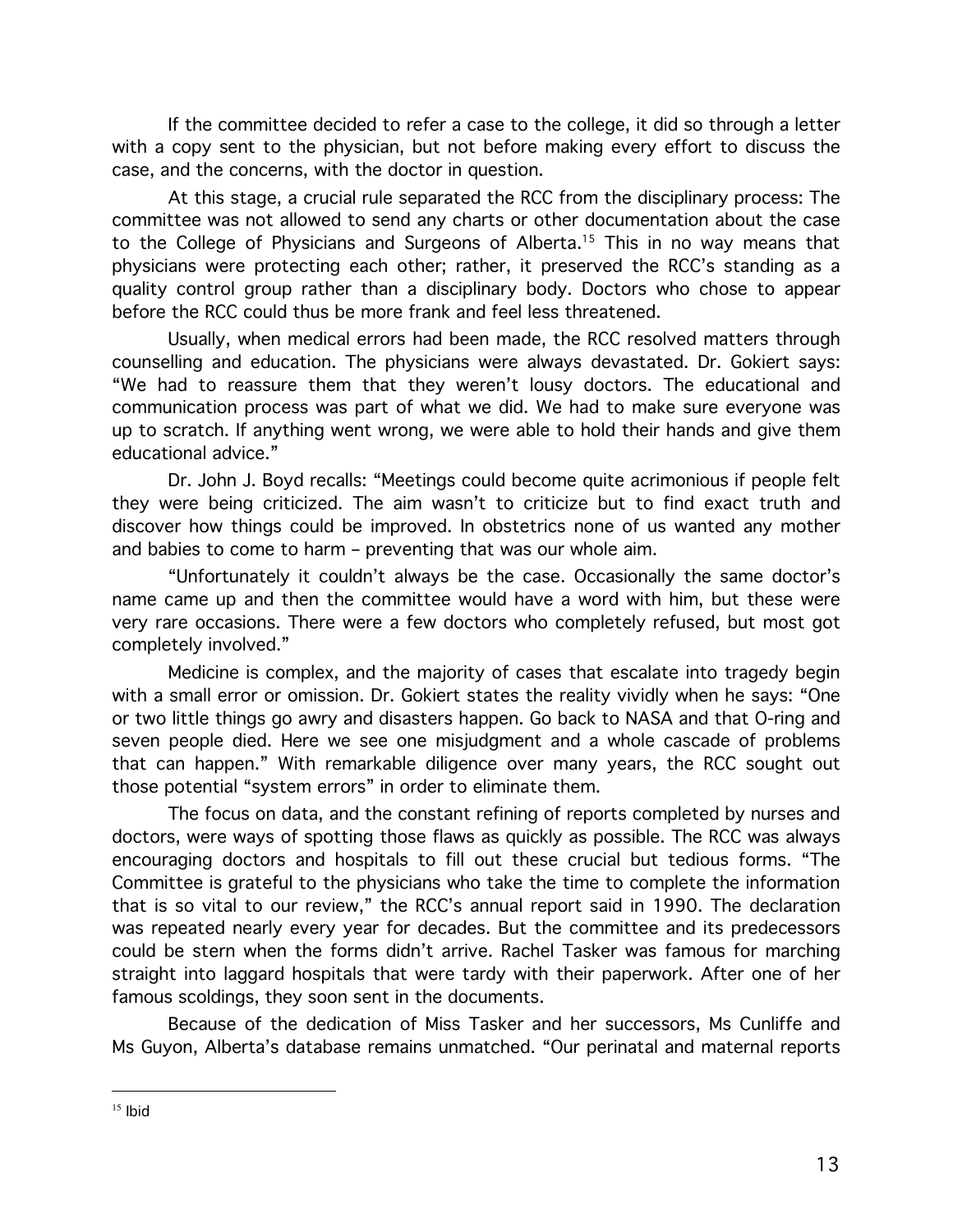were second to none in Canada," says Dr. Boyd. One reason was the absolute dedication of the three program managers; another was continuity. Only one manager was responsible for the data at any one time, and there were just three of them over the course of 50 years. Miss Tasker trained her successor, Ms Cunliffe, when the RCC began in 1984. In 1991, Ms Cunliffe in turn trained Ms Guyon.

The government aided this entire process, from information gathering to peer review, by according legal privilege to the RCC. This meant that documents given to the committee could not be subpoenaed as evidence. Nor could members be called to testify in court cases brought by patients, doctors or other health professionals. Doctors called to the committee often worried about legal consequences, but they had no cause for concern. Lawsuits might come from other directions, but never from the RCC.

"We had protection under the Alberta Evidence Act and also the Hospitals Act," says Ms Cunliffe. "We were able to get access to the data, and those data were protected from being subpoenaed and lawsuits. So physicians were able to share very freely without worrying about the information showing up in court. Most people didn't even know this review went on. Even if we wanted to give information to people outside, we couldn't."

But the process was delicate. Many health professionals instinctively balked at releasing sensitive personal information; consequently, the government sometimes had to reinforce the RCC's right to collect data. In 2001, Health Minister Gary Mar issued a ministerial order to restate what had already been happening for decades. His order designated "the members of the Committee from time to time as entitled to receive maternal and perinatal records of diagnostic and treatment services provided to individuals in approved hospitals." Then he clearly stated the RCC's own obligations. The committee would get the information "provided always that such information shall be treated as private and confidential and shall not be published, released or disclosed in any manner that would be detrimental to the personal interests, reputation or privacy of a patient or the patient's attending physician  $\ldots$ ."<sup>16</sup>

As the health system grew more complex and legislation was added or changed, the guarantee of privilege under the *Alberta Evidence Act* also had to be adjusted and assured. In April 1999, the government enacted the Quality Assurance Activity Statutes Amendment Act, which amended both the Alberta Evidence Act and the Freedom of Information and Protection of Privacy Act (FOIP). As Deputy Health Minister Lynne Duncan explained in a letter to health authorities, as well as the AMA, "The amendments to the *Alberta Evidence Act* expand the evidentiary protection provisions currently provided to medical committees, to all quality assurance committees." She reiterated that "the proceedings and records of all quality assurance committees cannot be subpoenaed or otherwise used in a court action, nor can the members of such committees be compelled to testify about their involvement in quality assurance

 $16$  Ministerial Order #22/2001, Alberta Health and Wellness, Office of the Minister, January 31, 2001.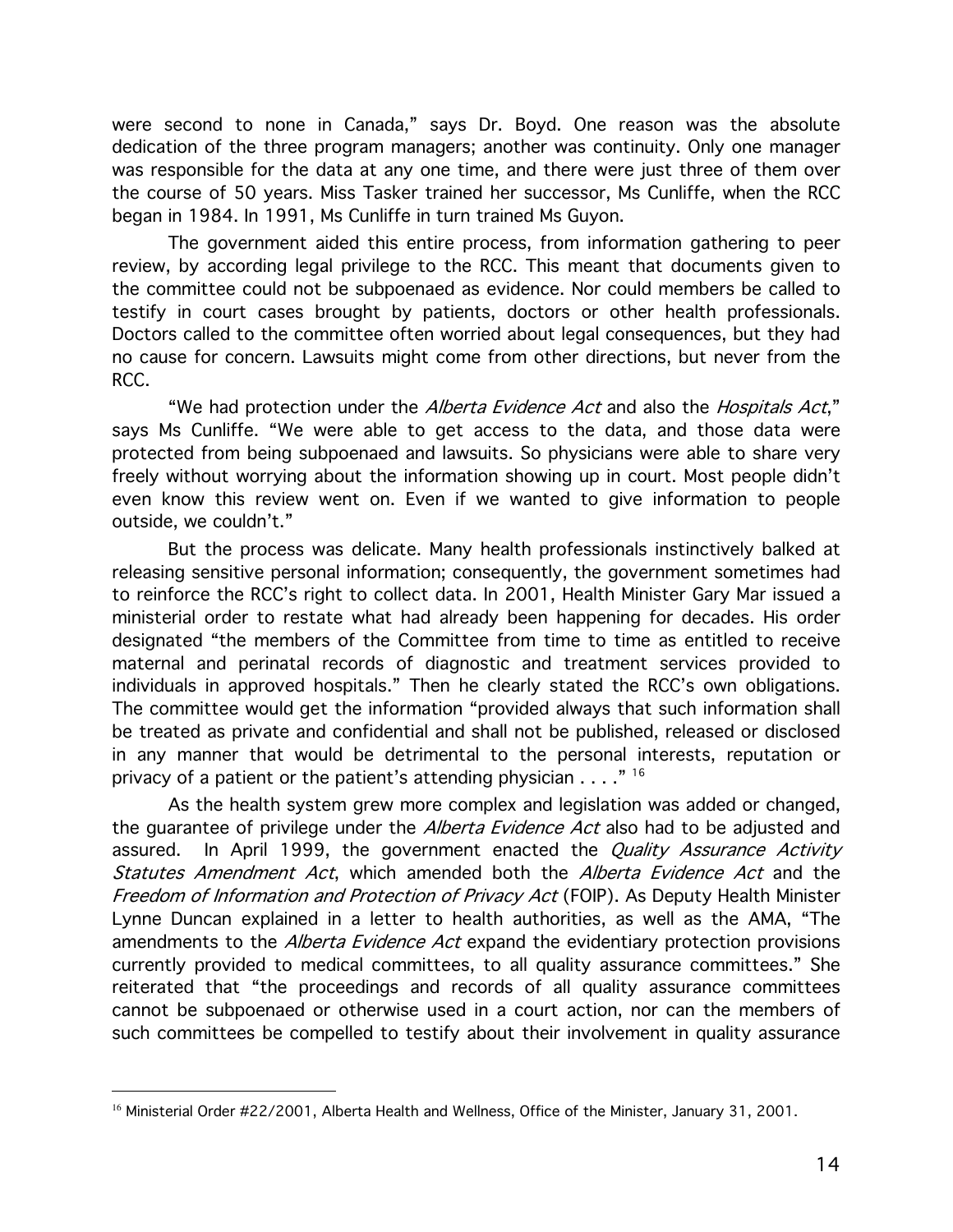activities." The legislation also removed quality assurance records from applications of disclosure under FOIP.<sup>17</sup>

There was another alarm when the government passed the *Health Information* Act on April 25, 2001. The AMA sought legal advice, asking if this new law compromised privilege under the Alberta Evidence Act. The answer was no, and the opinion was written by an articling law student named Ms Cunliffe.<sup>18</sup>

Ultimately, the test of the RCC was whether it did indeed promote and ensure quality care. The answer is resoundingly positive. During the RCC's tenure, maternal and infant death rates declined, as did rates of teen pregnancy and sexually transmitted diseases. Albertans were better informed about reproductive health and disease and doctors were better trained and supported.

Dr. Gokiert succinctly states the ethos of a remarkable group of people that worked passionately on behalf of women and children for all those years.

"It was advocacy and teaching rather than pointing fingers. We were the only ones doing it and the AMA took it on and did a very good job.

"Doctors will continue to be professional and continue to search for the truth. This is what we did in the past and this is what we will continue to do.

"Sometimes it takes a long time to effect change. It comes through continuing education and it has to fit into someone's reserve of knowledge they have already obtained in medical school and in practice. We always go forward and revamp what we did in the past."

<sup>&</sup>lt;sup>17</sup> Letter from the deputy minister, June 7, 1999.

<sup>&</sup>lt;sup>18</sup> Correspondence from McLennan Ross, Barristers & Solicitors, with the Alberta Medical Association, September 16, 2001.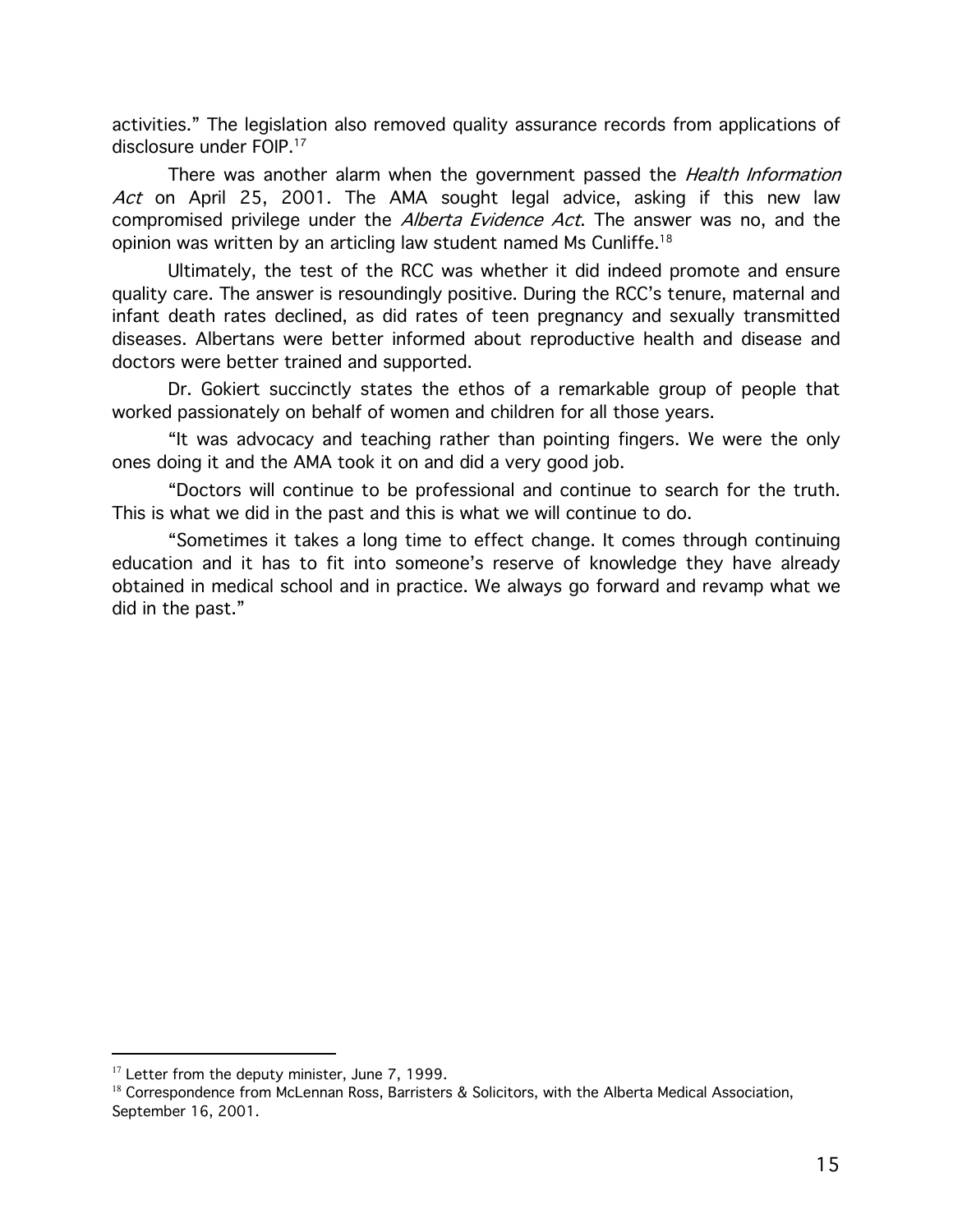### **CHAPTER THREE**

## **Making Childbirth Safe for Women:** The Maternal Welfare Committees

There was a time our grandmothers remember when pregnancy could trigger alarm and worse for the woman awaiting the birth of her baby. Any complication - and there might be many - could lead to illness and death for the mother and the child. To the physician who saw too many deaths that could have been prevented, to the loved ones who watched in vain, the thoughts were obvious - there must be solutions.

In the early 1950s, the Alberta government was also concerned. Its respected Minister of Health, Dr. Donovan Ross, acted on the urgings of the equally regarded professor of obstetrics at the University of Alberta, Dr. J. Ross Vant, who wanted funding for a perinatal program spearheaded by the Alberta Medical Association (AMA). The AMA would elect a committee to "study the problems in this area of health care delivery and pose some solutions."<sup>19</sup>

In 1954, the National Health Grants Program approved the Alberta government's grant application and the AMA's Perinatal Program went to work. Its Board of Directors appointed the chairs and members of the two crucial committees: the Committee on Perinatal Mortality and the Committee on Maternal Welfare.

Each was assigned specific duties that ultimately overlapped or became redundant - but not for another 30 years when, in 1984, the two committees amalgamated and met together as one: the Committee on Reproductive Care (RCC).

"With the advances in medicine and the changes in society's views on childbirth it became apparent that these two committees could no longer fulfill their roles in the 1980s without overlapping their work. Both committees, after examining this question, jointly proposed to the board of the AMA that the two committees be combined into one committee on reproductive care. This would allow the issues to be viewed from both the mothers' and babies' perspectives simultaneously." 20

When the two committees began, however, their mandates were decisive, distinct and well-suited to the times.

The Committee on Perinatal Mortality discussed and classified all perinatal deaths in the province. "From its examination of cases, the Committee made recommendations, through the Board of the AMA, on standards of medical practice in Alberta."<sup>21</sup>

The Committee on Maternal Welfare focused exclusively on the health and welfare of the mother giving birth. "This included all maternal deaths, cesarean section

<sup>&</sup>lt;sup>19</sup> Please see Reproductive Care Committee of the Alberta Medical Association: Future Directions and Funding. Unpublished paper, 1986.<br><sup>20</sup> Ibid

 $21$  Ibid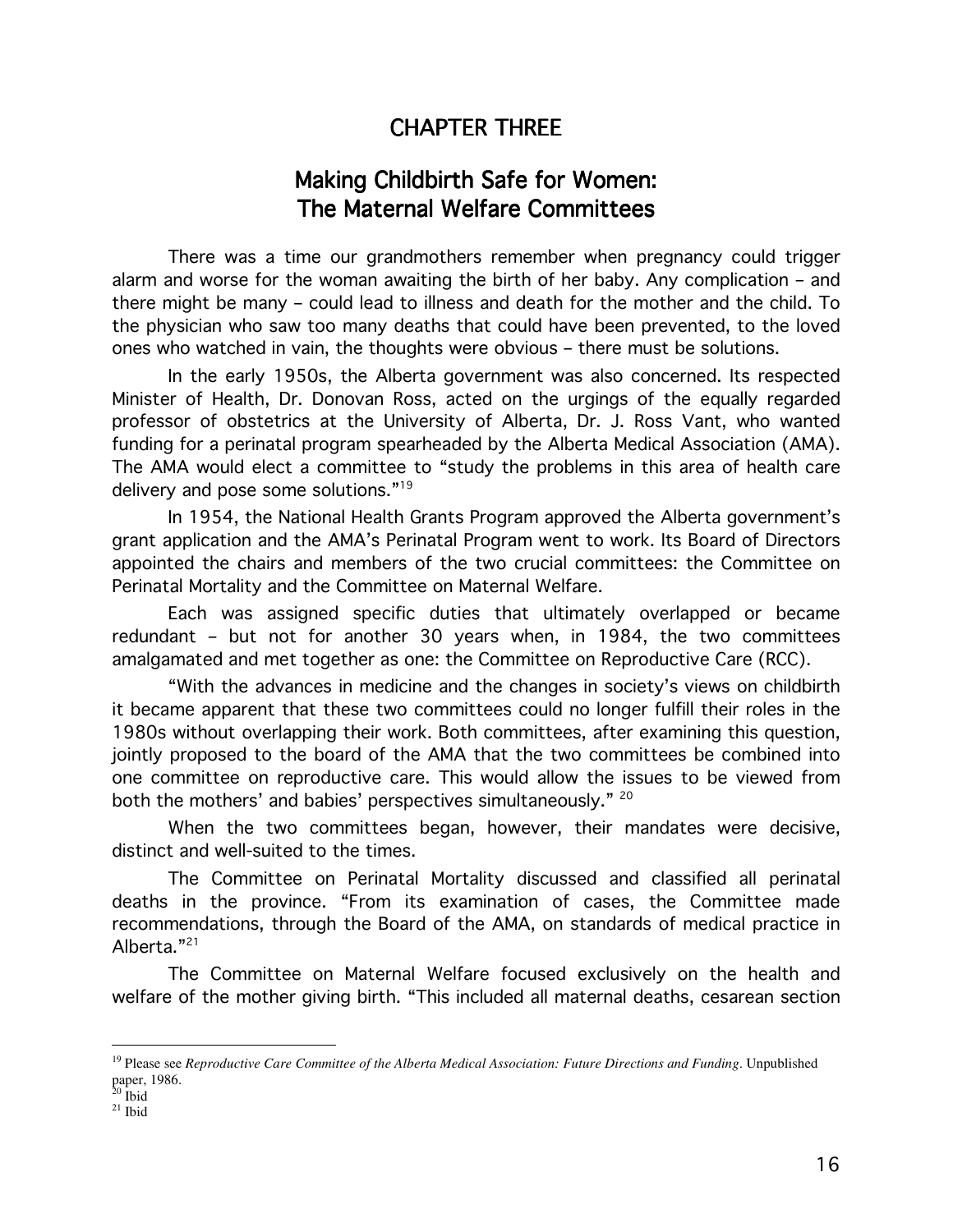rates, abortion statistics, home births and any other aspect of childbearing that could affect outcome in terms of maternal health."<sup>22</sup>

During the 30 years that the two committees operated so effectively and efficiently, one person was largely responsible: Rachel Tasker. The AMA's Perinatal Program was unique in Canada for her dedication, tenacity and longevity in the job. Indeed, Miss Tasker's very name suggests the truth; she was a taskmaster.

Even before the Perinatal Program was successfully launched by the AMA, Alberta doctors had established themselves as thoroughly dedicated to the welfare of mothers and babies by forming the province's first Committee on Maternal Welfare. Its chair was the same Dr. J. Ross Vant who, in 1936, submitted the committee's first report to the Alberta Medical Bulletin.

Dr. Vant noted that "this report, given without rancour, is indefinite," basically due to the lack of available information. He is very specific, however, on these conclusions.

- 1. "Women must be taught to consult the physician early and regularly in order to receive the initial and continuing prenatal care which will not only decrease the incidence of vomiting and toxaemia, but result in the patients being more conscious of symptoms which should be reported to the doctor."
- 2. "Major 'Obstetrical Procedures,' unless emergent, should only be performed in hospitals adequately equipped to deal with the sepsis which may follow."
- 3. "The present questionnaire form does not result in either adequate or definite information to enable the Committee to assess the data satisfactorily; consequently a new form has been assembled. It is more nearly complete than the previous one, but may rouse the rancour of the physician by the number of queries. It is hoped, however, that the doctors on whom falls the onus of filling out the forms will do so as completely as possible. For that information, this Committee will be grateful."

Dr. Vant's very first report encapsulates the dedication, direction, discretion as well as frustration of committee members whose mission was to make childbirth as safe as humanly and medically possible. Dr. Vant's pleas were not ignored, however, and the following year, thanks to the doctors' forms, the committee's report was able to describe in more detail the reasons why a pregnant woman died. From this came their analysis and "pertinent comments."

One of the most worrisome "pertinent comments" from 1937 to 1939 is this: "70% of all deaths following abortion are those self-induced." In 1940 the committee wrote: "The incidence of self-induced abortion is alarming."

Clearly the committee and its chair were deeply concerned and looking for ways to stem such a tragic outcome to a woman's pregnancy.

They also believed passionately that maternal deaths within the human "race" were still far too frequent. "It is felt that a review of local maternal deaths . . . would

 $22$  Ibid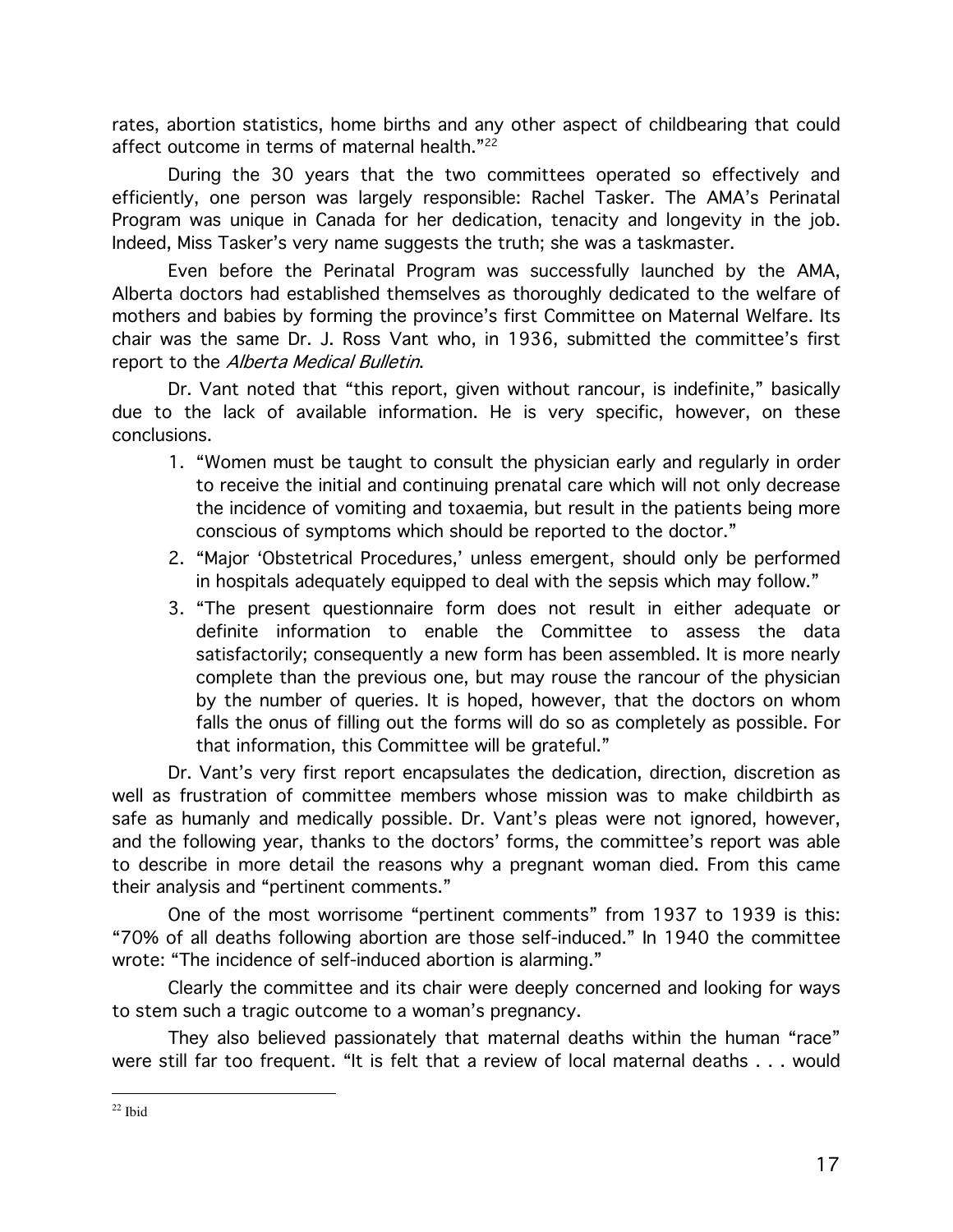be valuable not only to assess causes but to determine future courses of treatment. The lives of our mothers are the nuclei of our race, they must be safeguarded. And the task is never-ending."23

That's one reason why the committee continued to thank the doctors for taking the time and effort to finish the detailed forms.

"Your committee realizes that completing the forms is a tedious and tiresome task especially when it is done months after the maternal death has occurred. Your cooperation throughout the past years is appreciated and its continuance is earnestly requested."<sup>24</sup>

Filling out the "tedious" forms could be quite cathartic for those physicians who had lost patients. The prodding by Dr. Vant slowly began to pay off. Certain trends emerged as committee members researched, reviewed and then recommended changes. Many of those are still relevant today.

"Postpartum haemorrhage still remains the greatest single cause of maternal death. The use of Vitamin K during the last month of pregnancy and the intravenous use of Ergonovine during the third stage of labour may well be tried more generally," wrote Dr. Vant in his 1943 report for the Alberta Medical Bulletin.<sup>25</sup>

During this time, World War II was raging around the globe and Dr. Vant felt passionately that even as soldiers died on the battlefield, mothers who died in childbirth must be remembered too.

"Toxaemia and Eclampsia are probably due as much to the patient's indifference as to the busy doctor's neglect of adequate antepartum care. A dead mother is, however, a greater loss to the nation than a dead soldier. Not only does the family suffer the loss of a quiding hand, but the nest for future offspring is permanently destroved."26

Dr. Vant and the committee thanked those doctors on the home front who were doing their best in providing care, and by 1944 the number of maternal deaths was dropping.

Still, Dr. Vant was always vigilant and ready to press new issues.

"Too little attention is given to the mother who has just delivered. She should be watched for at least one hour postpartum and any bleeding should be controlled by fundal massage and administration of an Ergonovine compound. Failure to take these precautions caused six maternal deaths during the preceding year."

"Haemorrhage was the commonest cause of maternal deaths during the past year," he wrote in the committee's 1945 report. Then he provided very direct solutions.

<sup>&</sup>lt;sup>23</sup> J. Ross Vant, Alberta Medical Bulletin, 1950, p. 17.

 $^{\rm 24}$  Ibid

 $25$  p. 44

 $26$  Ibid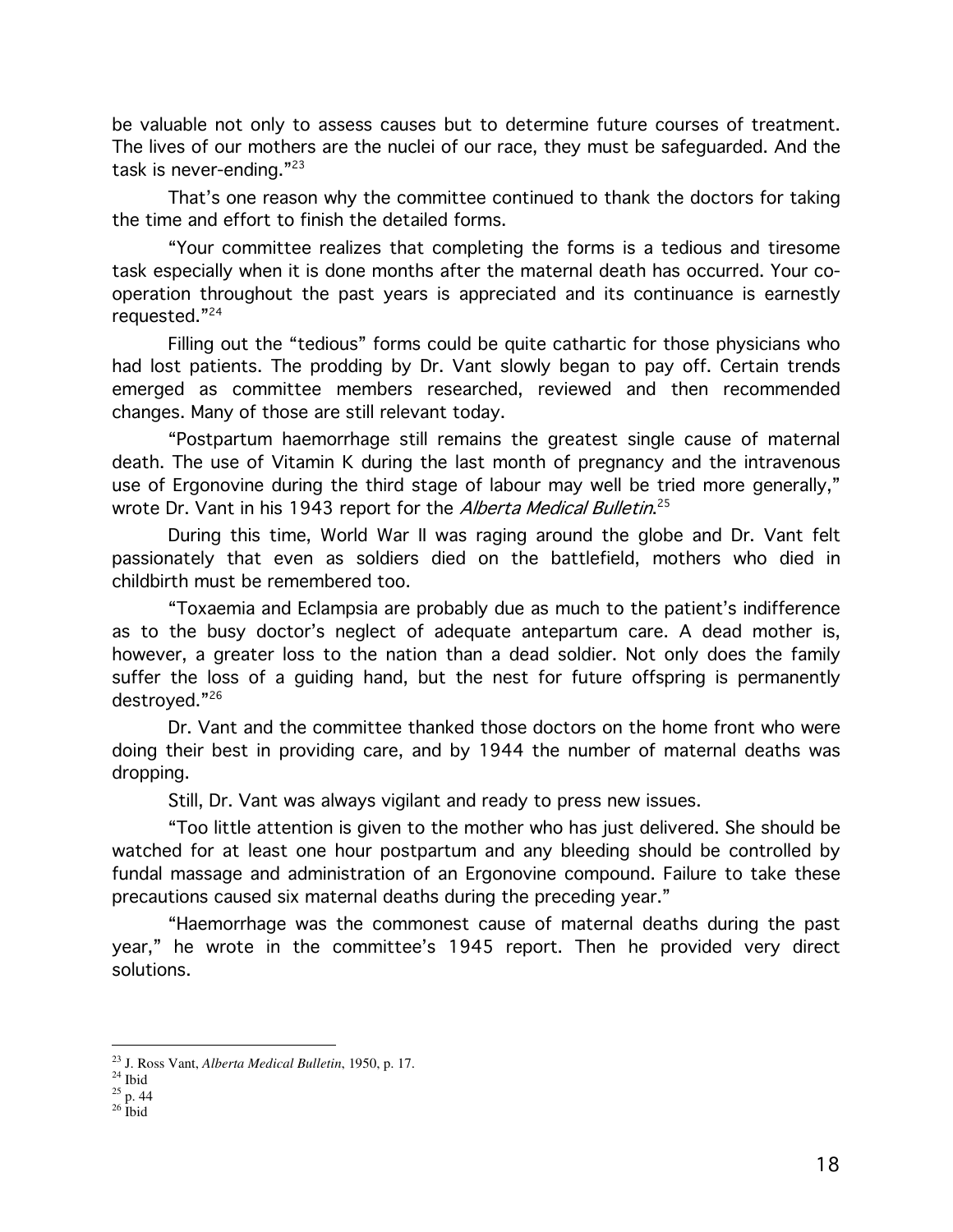"Where the patient is at term, the conservation of blood loss is again paramount. The doctor is so often inclined to minimize blood loss, and to prevent this, the amount lost should, if possible, be measured. Any blood loss in excess of 300 ccs should be replenished as soon as possible.

"The diagnosis of pulmonary embolus is often made too quickly and superficially. Avoidance of blood loss, earlier movement of the extremities and even early rising may minimize this occurrence."

Dr. Vant's prescription is just as pertinent 60 years later. Many a mother remembers the hours just after she had given birth when the nurse patiently urged her to rise and walk, even as sleep so blissfully beckoned.

By 1949, Dr. Vant was commending the province's doctors for a job well done. Of the 24,955 births that year, 24 mothers had died. This was a marked improvement from the high rate of 1937, when 61 mothers died out of 16,237 births. The meetings, the digging for statistics, and the subsequent prodding of physicians were already paying off.

But no one rested on his or her laurels. Dr. Vant and the committee saw more room for improvement. At the time, the committee didn't imagine that women doctors would attend patients, even though in 1949 women were slowly being admitted to, and graduating from, the medical schools.

"The pregnant woman must be taught to faithfully attend the doctor for prenatal care. Routine weight, blood pressure and urine examination together with the necessary abdominal examination always reveal the trend toward toxaemia and disproportion. If the need for consultation arises the attending physician can then avail himself (sic) of that privilege. Any operative obstetrics should be referred to a centre where competent men (sic) and facilities are available. The patient's welfare must be the primary concern of the attending physician." 27

That advice is as sound as ever. What exists no longer is a medical culture so thoroughly dominated by a male hierarchy. Over the course of the committee's tenure, that culture would change as women from all facets of the medical world took their turns as leaders.

The committee reports grew much broader and served as useful guides to physicians and other medical staff. Of 27,991 births in 1951, 22 women died after complications related to pregnancy. The new chair, Dr. A.H. Maclennan, did not mince words.

"Most of these deaths were preventable. In some cases the patient neglected to seek medical advice or carry out the prescribed routine of treatment. In a few cases, the physician appeared to have erred in his judgment of the seriousness of the patient's condition or in his method of treatment."<sup>28</sup>

<sup>&</sup>lt;sup>27</sup> Report of the Committee on Maternal Welfare, 1949.

<sup>&</sup>lt;sup>28</sup> Report of the Committee on Maternal Welfare, 1951.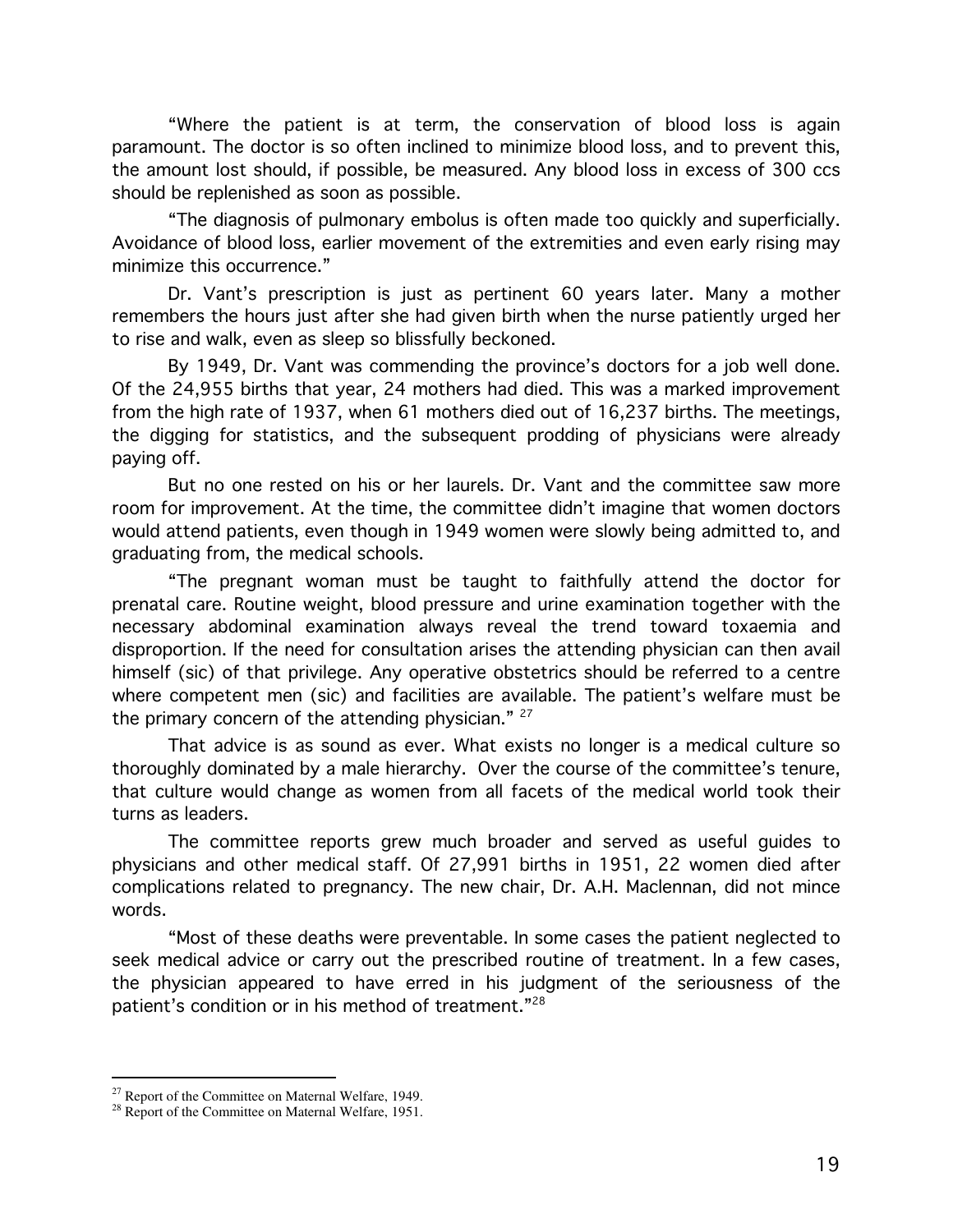Dr. Maclennan, like his predecessor, Dr. Vant, pointed again to the perils of hemorrhage, shock and the "toxemias" in women who are pregnant. He strongly suggested that these topics be examined not only at the annual meeting of physicians but at related district discussions throughout the province.

That year's report also included the observations of the committee's oldest member who said: "I am impressed at this meeting with the tremendous progress made in the art and science of obstetrics in Alberta during the past forty years." To which Dr. Maclennan astutely added: "That is certainly true. Our primary responsibility is still the welfare of the mother and baby and let no progress blind us to that aim."<sup>29</sup>

While maternal deaths had declined over the life of the committee, perennial problems remained: abortion as a means of birth control; and ignorance, indifference or downright denial by the mother. The outcome could be tragic - hemorrhage, toxemia and death.

"Some of the deaths must be considered preventable, but in almost every case the opportunity to provide adequate care was denied the attending physician by the poor co-operation of the patient in some instances, and by the catastrophic nature of the circumstances in others." 30

There were other challenges about which the committee members were deeply concerned – the death of babies. In his 1953 report, Dr. Maclennan wrote:

"It has been suggested that a committee on Infant Welfare be set up. Your committee recommends that this be incorporated in the Committee on Maternal Welfare and to be augmented by one obstetrician and two paediatricians as members. Your committee as well recommends that if dominion and provincial funds are available, that steps be taken to secure a grant from these funds to augment the work of the committee. $"31$ 

This proposal was ultimately successful and the Committee on Perinatal Mortality was established in 1954. Over the next 30 years, the work of the two committees would ultimately overlap. In 1984 they would merge into the Committee on Reproductive Care.

Throughout its tenure, the Committee on Maternal Welfare was profoundly concerned about alleviating all preventable deaths of pregnant women. For this the members needed pertinent information, which was not always readily available. Dr. Ronald H. Horner, the committee's secretary and chair, described the challenge forcefully in his 1957 report. One can almost feel the heat rising from the lines.

"It has been the policy that the Department of Vital Statistics notify the Committee Secretary, Dr. R.H. Horner, of any death certificate in which a pregnancy is mentioned; but this has not been accurately followed through. Only by July, 1958, and

 $29$  Ibid

<sup>&</sup>lt;sup>30</sup> Report of the Committee on Maternal Welfare, 1954.

<sup>&</sup>lt;sup>31</sup> Report of the Committee on Maternal Welfare, 1953.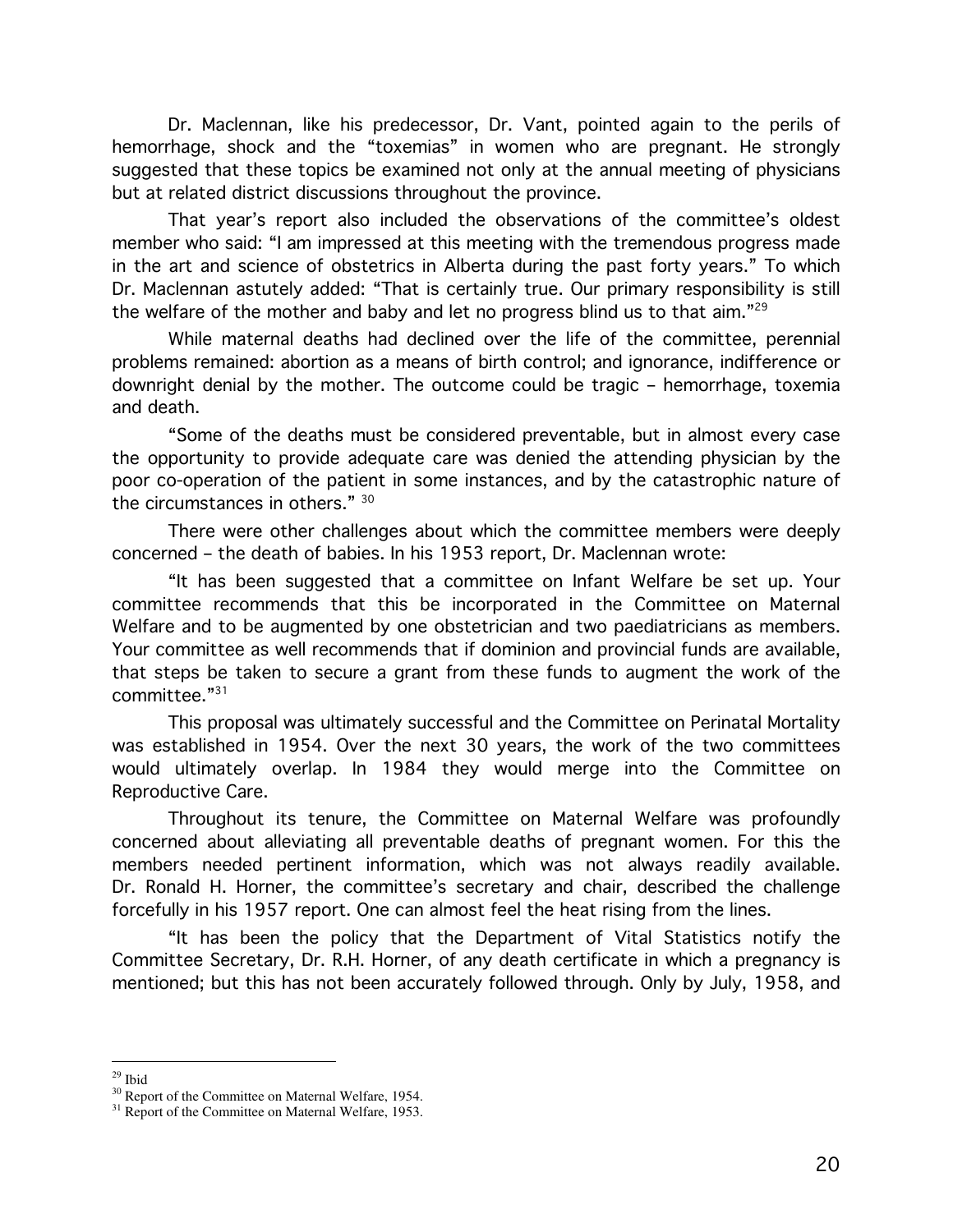as a result of much correspondence has this obstacle been overcome – and we hope that in the future, the Committee will be kept advised of all maternal deaths."32

Dr. Horner also repeated the real purpose of the information and the nonjudgmental need to get to the facts behind any fatality. This spirit of cooperation over confrontation, and the ultimate search for truth, was at the very heart and soul of the committee's work. Indeed, the culture of the Committee on Reproductive Care was established generations before its inception by these earlier doctors whose primary goal was patient health.

"The Committee as it now stands is largely for statistical reasons as well as discussion and summation of the facts, and in no way is meant to be critical of the patient, the doctor or the hospital. No liaison between Committee and doctor is involved other than for obtaining all pertinent data - and after discussion and assessment of the case, no further correspondence takes place. We endeavor to honestly assess the case, determine preventability or not, and in order to do this, we must have all known details." 33

Two years later, Dr. Horner thanked the many contributing physicians for their crucial form-filling, but was equally quick to chide one or two each year, calling them "a hard core of physicians from whom it seems almost impossible to obtain any medical report. $"^{34}$ 

The prodding was working. By 1961 Dr. Horner noted that in Alberta all physicians were cooperating with the detailed work of the committee in obtaining "any pertinent information" regarding a maternal death. This wasn't the case across the country, where investigators were often assigned to maternal deaths. As a member of the newly revived National Committee on Maternal Welfare, the Alberta committee was often ahead of its peers in its approach and its crucial statistics.

"It is apparent, after attending the (Canadian Medical Association's National Maternal Welfare Committee) meeting in November, 1961, that Alberta has as good a record as any province in Canada; in fact, better than many. It is also interesting to note that Alberta was one of the first provinces to institute a Maternal Mortality Committee and that only in the last few years have some of the other provinces become interested in this field of maternal welfare."35

To ensure that everyone was reading the right page and understanding exactly what constituted a maternal death, the committee decided to "briefly outline some terminology and definitions." The following is from the Committee on Maternal Welfare Annual Report for 1960.<sup>36</sup>

Maternal Death: A maternal death is the death of any woman dying of any cause whatsoever while pregnant or within 90 days of the termination of the

<sup>&</sup>lt;sup>32</sup> Annual Report of the Committee on the Study of Maternal Deaths for Year 1957.

 $^{\rm 33}$  Ibid

<sup>&</sup>lt;sup>34</sup> Committee on Maternal Welfare Annual Report, 1959.

<sup>&</sup>lt;sup>35</sup> Committee on Maternal Welfare Annual Report, 1961, p. 14.

 $36$  Pages 4-5.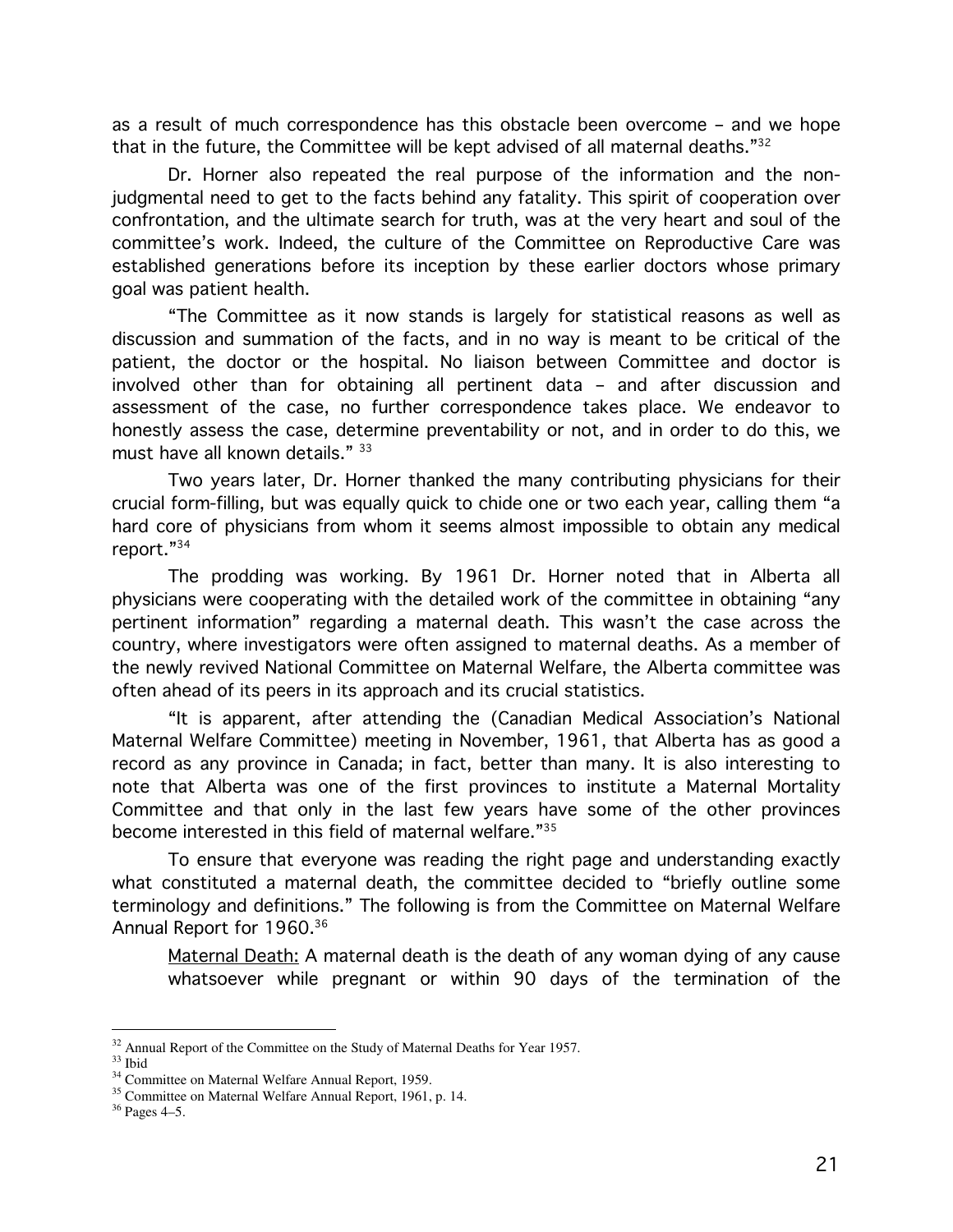pregnancy, irrespective of the duration of the pregnancy at the time of the termination or the method by which it was terminated.

Direct Obstetric Cause of Death: A death resulting from complications of  $A_{-}$ the pregnancy itself, from the intervention elected or required by the pregnancy, or resulting from the chain of events initiated by the complication or the intervention.

- $1<sup>1</sup>$ Hemorrhage
- $2.$ Toxemia
- $3<sub>1</sub>$ Infection
- 4. Vascular Accidents (such as Embolism, Amniotic Fluid Embolism)
- 5. Anesthesia
- 6. Other (such as Molar Pregnancy and Transfusion Hemolysis)
- 7. Undetermined

 $B_{-}$ Indirect Obstetric Cause of Death: A death resulting from disease before or developing during pregnancy (not a direct effect of the pregnancy) which was obviously aggravated by the physiological effects of the pregnancy and caused or contributed to the death.

- Cardiac Disease  $1<sup>1</sup>$
- $2.$ Vascular Disease (such as Hypertensive Vascular Disease and Vascular Embolism)
- $3.$ Reproductive Tract Disease (such as Uterine and Adnexal Tumors)
- 4. Urinary Tract Disease
- **Hepatic Disease**  $5<sub>1</sub>$
- 6. **Pulmonary Disease**
- $7.$ Metabolic Disease (such as Diabetes)
- 8. Other (such as Appendicitis and Peritonitis of non-puerperal origin)
- Undetermined 9.

 $C_{1}$ Non-Related Cause of Death: A death occurring during pregnancy or within 90 days of its termination from causes not related to pregnancy, nor to its complications or management.

- $1_{\cdot}$ Communicable and Infectious Disease
- $2.$ **Blood Dyscrasias**
- $3.$ Malignancy
- $4_{-}$ Suicide
- $5<sub>1</sub>$ Murder
- Accidental 6.
- $7_{\scriptscriptstyle{\ddots}}$ Undetermined
- Other 8.

Once again, this rigorous dedication to detail bore fruit in direct benefit to perinatal health. Within the decade from 1950 to 1960, the number of maternal deaths dropped by nearly 60 percent, from 1.0 per 1,000 births in 1950 to 0.41 per 1,000 in 1960. While Dr. Horner felt "the committee should not be unhappy with" those rates,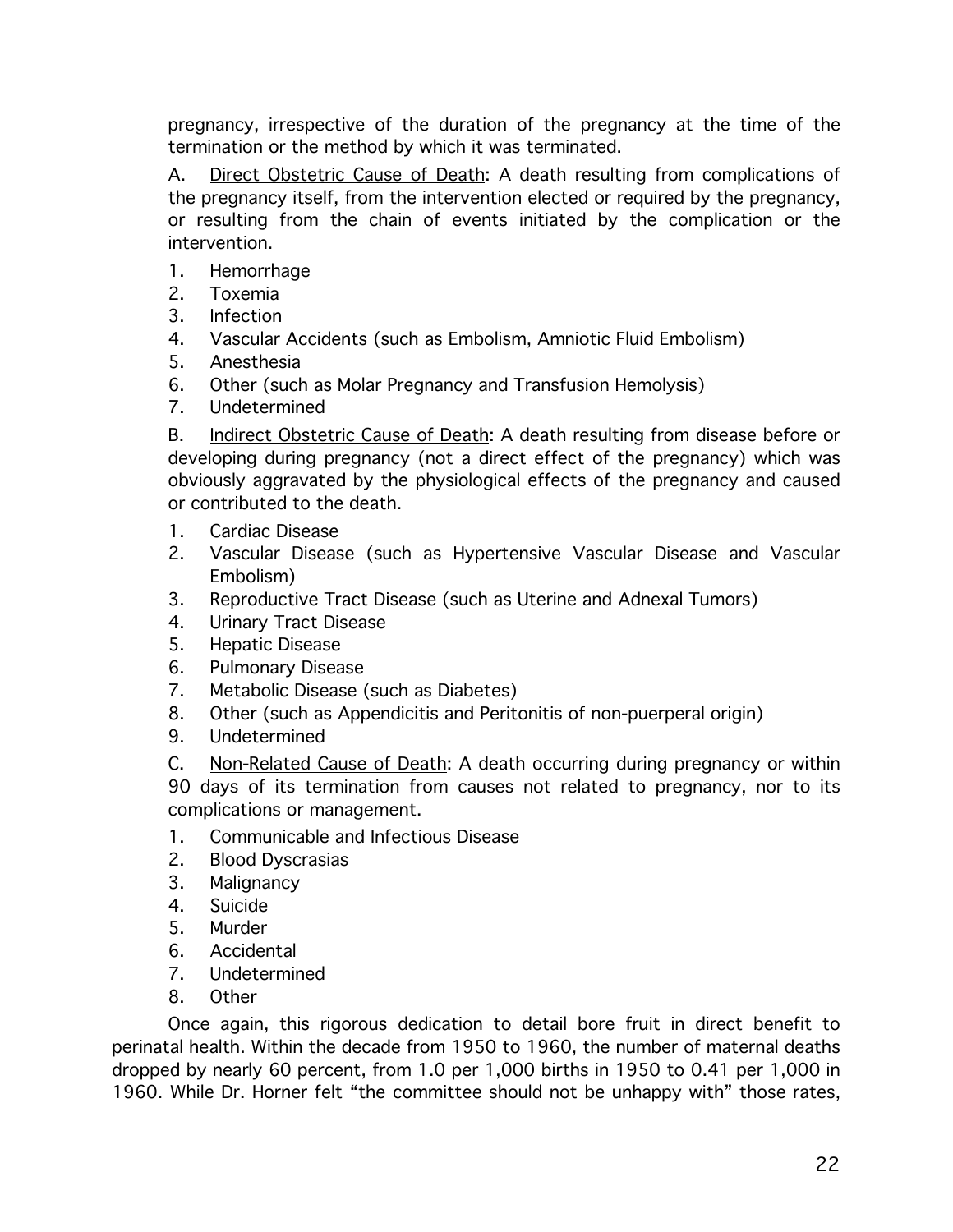he wanted them to be lower still. "Nonetheless, we should constantly strive to improve and decrease our maternal mortality statistics." 37

That they did. Armed with better information, better technologies and more effective transportation, doctors and nurses saw the number of maternal deaths drop throughout the 1970s from 1.2 direct deaths per 10,000 births in 1970 to 0.5 direct deaths per 10,000 in 1980.

Committee members were determined to explain all deaths and refused to ignore any role a patient or doctor might have played in a tragic demise. Many of the deaths were unavoidable, but certainly not all. While examining the summaries of maternal deaths over the many years, the vigilance of the doctors on the committee is commendable. No names are mentioned in the reports, but whether a death was unavoidable or not, the truth was plainly stated, in red ink.

"Massive pulmonary embolus: Recent delivery - caesarian." Typed immediately beside this statement, in red, is one word: "Unavoidable."

"Cardiac arrest: Postpartum hemorrhage - cause unknown." Again in red, the word "Unavoidable."

"Pulmonary collapse: Associated focal hepatic necrosis." And "Unavoidable."

Not all maternal deaths were unpreventable. Committee members, after careful consideration, did discover practices that led to a patient's demise. It was these kinds of causes that they never wanted repeated in a mother's care.

"Postpartum hemorrhage due to ruptured vein in broad ligament," was one direct cause of a maternal death. Then, in red, are these three words: "Avoidable physician error."

A direct cause of death is listed as: "Cardiac arrest with associated postpartum bleeding due to lacerations of cervix and vagina; possible laceration of the uterus." This is followed by: "Avoidable - physician error."

"Acute vellow atrophy of liver; Serum hepatitis due to fibrinogen administration eight weeks prior to death." Then: "Avoidable - physician error."

Such cases, although rare, were extraordinarily painful for families, the attending doctor, and the committee members investigating them. Yet there is no evidence anywhere that the committee ever shied away from hard truths.

Although always sympathetic, the committee could become exasperated by the negligence of the patients themselves. Too often this led to oversights that cost the lives of both mothers and babies. The committee constantly stressed the importance of visits to the doctor during a patient's pregnancy and afterward. The reports are peppered with too many entries such as: "Acute puerperal endometritis; Septicemia; Postpartum hemorrhage; Anemia; Associated Pneumonia." And then the verdict in red: "Avoidable - patient error."

<sup>&</sup>lt;sup>37</sup> Committee on Maternal Welfare Annual Report, 1963.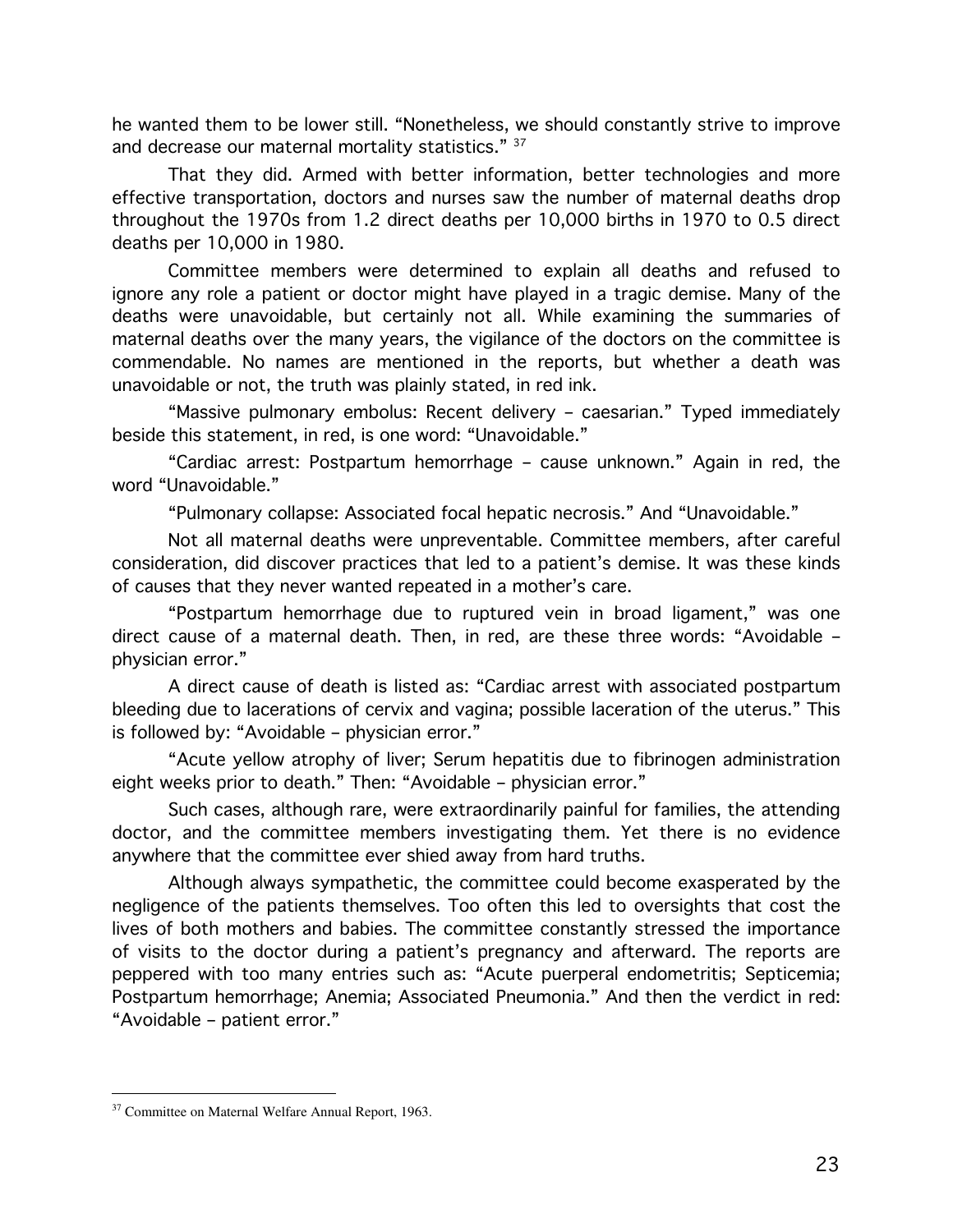For much of its tenure, the committee was absorbed in the cause and prevention of maternal deaths. As the mortality rate subsided, other crucial issues climbed to the forefront. During the 1970s and 1980s, the committee dealt with some of the most controversial issues of the day: therapeutic abortion; sexually transmitted diseases; Fetal Alcohol Syndrome; sex education; teenage sexuality; and home births.

The Committee on Maternal Welfare, chaired by Dr. Leonard G. Evenson, presented its last stand-alone report to the AMA's 79<sup>th</sup> annual general meeting on September 27 and 28, 1984. The summary succinctly stated the year's activities, along with the committee's demise.

"The Committee supports the consolidation of the Committee on Maternal Welfare and the Perinatal Committee into one Committee on Reproductive Care."

With that simple statement, the Committee on Maternal Welfare became a creator of the AMA's next success story - the Committee on Reproductive Care.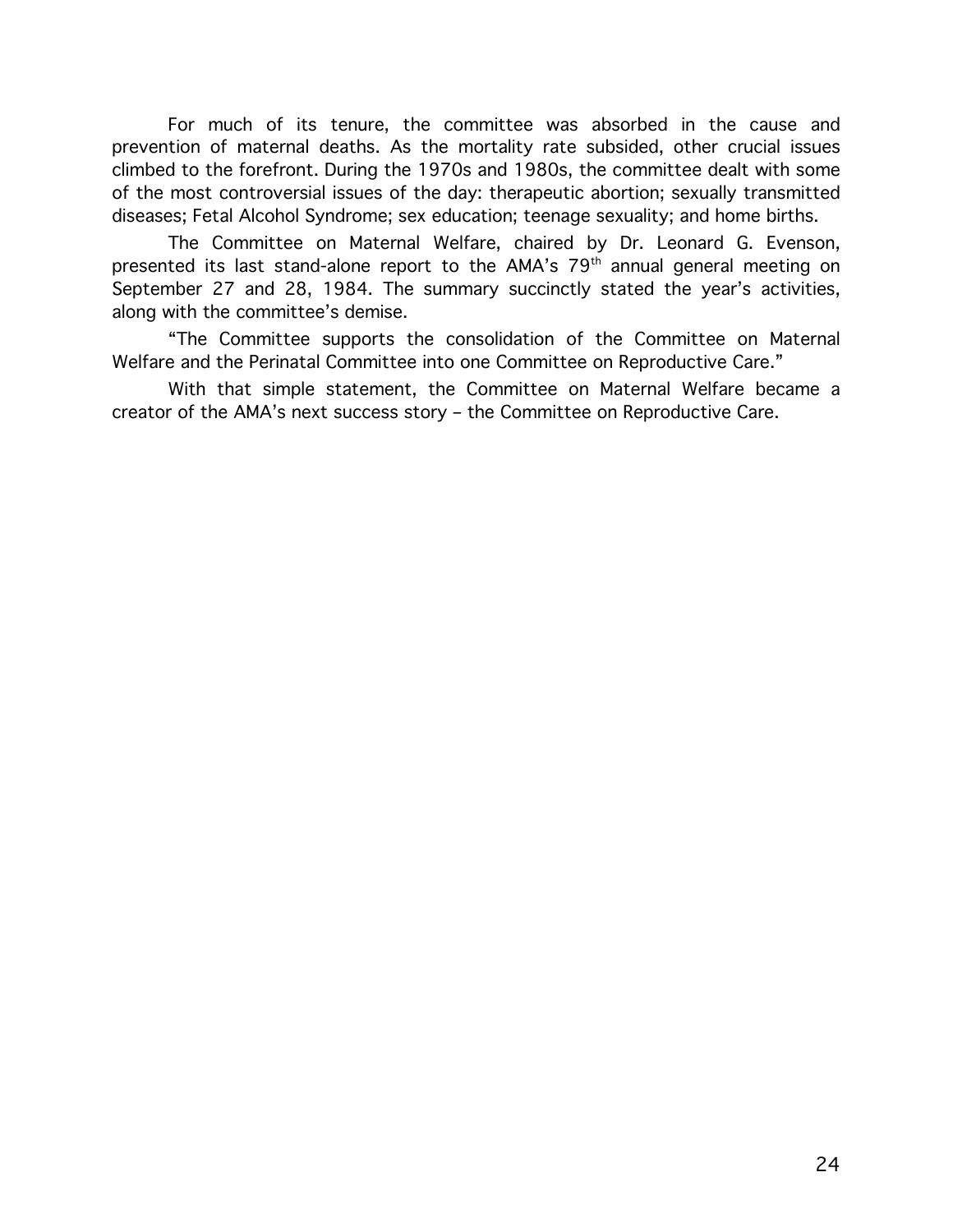## CHAPTER FOUR

## Making Childbirth Safe for Babies: The Perinatal Mortality Committees

The maternal death rate was well on its way to dropping in the early 1950s, but mortality among the newborn was still far too common. Dr. J. Ross Vant, the man behind the formation and early success of the Committee on Maternal Welfare, was disturbed at the high infant death rate and focused his sights on solutions he understood from experience.

"The Perinatal Program was initiated by Ross Vant, a fine character who based it on the work of Sir Dugald Baird of Aberdeen, Scotland. They looked at reproductive patterns and discovered that the less privileged had more birth problems They examined such things as nutrition and the availability of medical care," recalls Dr. John J. Boyd, a former committee chair.

As a member of the Alberta Medical Association (AMA) and a professor of obstetrics at the University of Alberta, Dr. Vant discussed the perinatal mortality problems with his colleagues, including Dr. William Bramley-Moore and a certain Rachel Tasker.

Dr. Vant contacted Dr. Donovan Ross, then the Alberta Minister of Health, and proposed the Perinatal Program. As an elected committee of the AMA, the Alberta Committee on Perinatal Mortality would support the program and funding was sought from the National Health Grants Program with approval from the Alberta government.

It worked. The Perinatal Program received funding in the fall of 1954. The committee's initial functions were carefully detailed: $^{\rm 38}$ 

- 1. "To provide a study of infant deaths during the first 14 days of life, nearly all of them occurring in hospitals.
- 2. "Through cooperation between the University of Alberta, the College of Physicians and Surgeons, and the Associated Hospitals of Alberta, to initiate educational and other steps to improve the situation.
- 3. "The local committee (members) who have been discussing this, see it as a continuing program, rather than as a research project.
- 4. "It is seen as supplementary to, and a continuation of, an investigation which has been carried on for years into the causes of maternal deaths."

The objectives of the committee mainly involved monitoring the way in which obstetrics was practised in the province, and the collection of data. Dr. Tom+ Nelson, who had worked with Professor Baird in the Aberdeen, Scotland, studies, advised the committee on developing the "Cause of Death Classification."

<sup>&</sup>lt;sup>38</sup> Summary of the conclusions reached at their two interim meetings by the subcommittee discussing projects. Unpublished notes, 1959.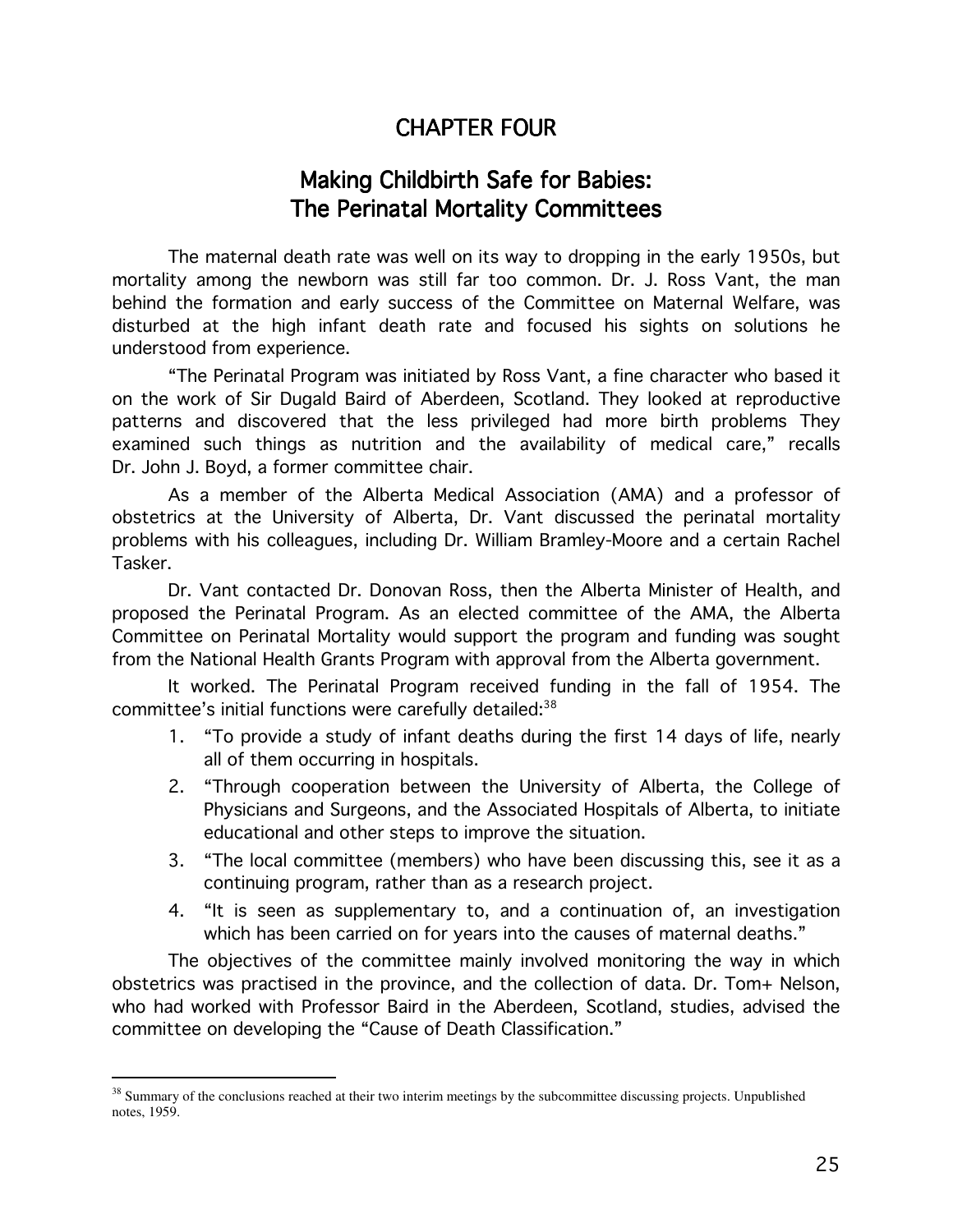"The basic principal of this classification is that, to reduce perinatal mortality, one must go back to the first link in the chain which put the baby in a situation which resulted in its death."39

The committee's tasks were daunting and its members and advisors approached Miss Tasker to become the coordinator of the newly-funded Perinatal Program. As a midwife, nurse and U of A faculty member in the Advanced Practical Obstetrics Program, Miss Tasker was a logical choice. Indeed, she almost seemed born to do the job.

"Rachel Tasker was absolutely passionate and single-minded over this program," says Pemme Cunliffe who succeeded Miss Tasker as the program coordinator - 30 years later, in 1984. (Ms Cunliffe remained coordinator until 1991 and is now a lawyer.) "This was her life; she developed the program. She was almost a tyrant about it; she followed up and made sure that every one of these babies was reported and followed up; she visited all the hospitals in Alberta and made sure they understood the program."

Ms Cunliffe points out that it was Miss Tasker who continued to build the crucial relationships with the province. When the Federal Government eliminated its health grants program, the Alberta government stepped in.

"She convinced the government that the Perinatal Program was a good thing to fund. I don't think the program would have gotten up and running without her or someone like her," adds Ms Cunliffe.

Dr. Philip C. Etches, a committee member and later chair of the Committee on Reproductive Care (RCC), remembers Miss Tasker as "a one-lady show. She was very dedicated and regarded with a certain amount of awe. She got the job done."

Always, she did it with a quick mind and firm hand. Dr. Boyd who chaired the Committee on Perinatal Mortality in the 1970s, remembers the meticulous notes that Miss Tasker kept of every perinatal and maternal death in the province.

"If you were the physician involved, you had to fill in the form on everything that happened. Rachel Tasker rode herd on these people, getting them to send reports."

Miss Tasker would not be ignored. Physicians who failed or simply forgot to finish the forms were not in for a treat. Tasker would head to the hospital and physically find the recalcitrant doctor.

"She was a pretty sharp-tongued lady who stood no nonsense. Rachel Tasker was a good old-fashioned ward sister, cracking her whip and getting everybody in order," says Dr. Boyd good-naturedly. "She gave her life to this business, night and day, as well as weekends. She produced a report every year, on time, before there were computers."

Dr. Boyd would chat with Miss Tasker at least once a week. He invited her to the family home for dinner, but she never came. Work was her passion and her life, even on holidays.

 $39$  Ibid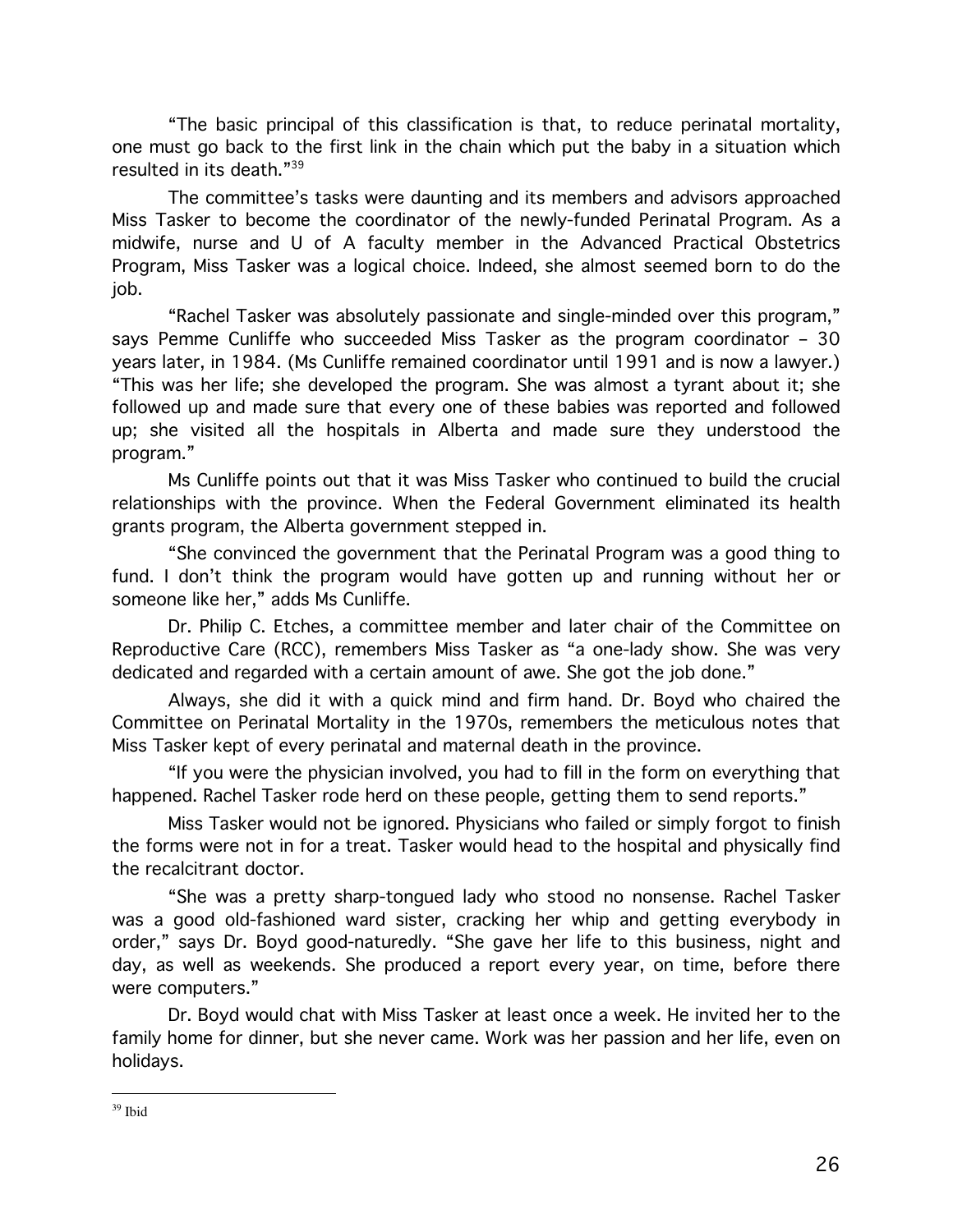"She was from St. Thomas' Hospital in London, which was Florence Nightingale's hospital and named after Sir Thomas Becket. Tasker was a single lady, and on Christmas day, there she was with her office light on. I threw snowballs at her office, but she didn't come to the window. She was a very private lady who gave her life to the committee."

The perinatal and maternal reports that Miss Tasker developed and completed were, in his view, "second to none. To get someone like Rachel Tasker, one person doing it and covering the whole area, is really quite remarkable."

It seems that Miss Tasker returned the admiration in her quiet way. Aside from her total dedication to her work, she also kept pictures on her wall of the various committee chairs. It was a group that won her respect, if not always her compliance.

Dr. Reginald S. Sauve, a former committee member, remembers Miss Tasker having "quite the debates" with an equally determined and opinionated doctor who headed up a hospital neonatal unit. This only underscored her reputation for "running a really tight ship."

Dr. Charlene M.T. Robertson, who worked with the perinatal mortality committee and its successor, described Miss Tasker as a take-charge, no-nonsense British nurse. She remembers her depth, dedication and determination, as well as her recommendations, which were strong, relevant and often ahead of their time.

"Rachel Tasker had a deep voice and was pleasant, but what she said, she meant," says Dr. Robertson, who recalls Dr. Boyd always mentioning Miss Tasker's work and the long list of statistics she had compiled.

Dr. Robertson also remembers how Miss Tasker pondered and studied her statistics time and again for clues to the causes of inexplicable deaths. She noticed more deaths occurring at night and on weekends and believed those might be cut if anesthesiologists were continuously available.

"She advocated for that long before anyone else," adds Dr. Robertson. "Her statements made you think we could improve things."

Developing files and compiling statistics were crucial to the perinatal mortality committee as it worked to lower the perinatal death rate. Over the years, Miss Tasker's meticulous manner moved everyone involved. Most of all, her thorough research told the story, revealing the broader truths across a broad range of individual cases.

"She did what any good researcher does and didn't make up stories. She told us what the data was telling her. We felt we should act on it yesterday to make things better," recalls Dr. Robertson, who is also a researcher. "It's very hard work.

"She had a whole cohort - the whole province. She had all the hospitals in the province eating out of her hand and giving her data. She wasn't just saying 'I have a sample.' She had the whole province."

Miss Tasker's data were compiled from all possible sources related to infant mortality in the province. There was no sampling when it came to her research. It was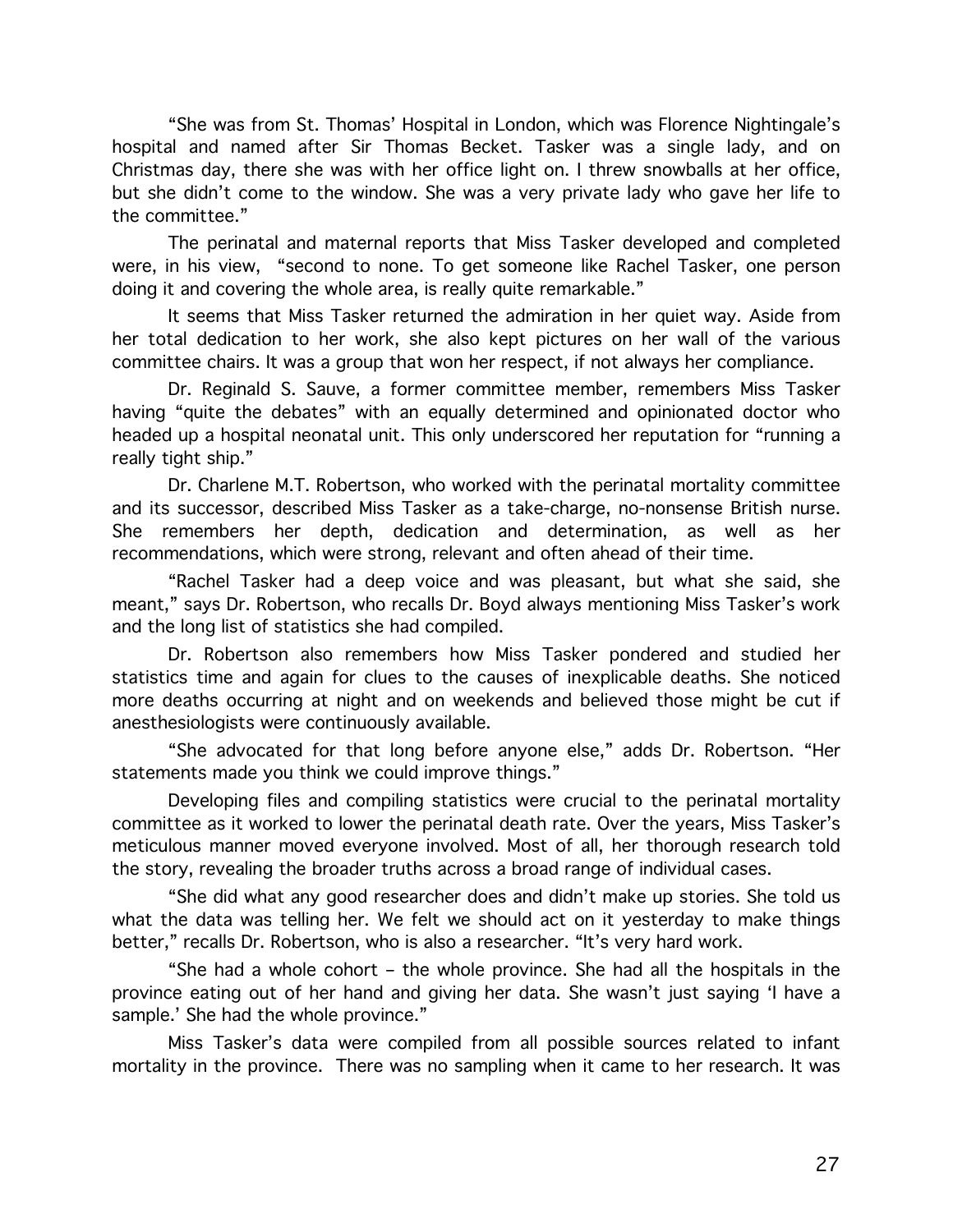supersized all the way. When compiled correctly, this information had great power, and she knew how and when to use it.

"It was a combination of the strength of her data and her personality," says Dr. Robertson. "She had an excellent sense for numbers and knew how to make them meaningful. She had a medical sense too. Then, she went for change. Rachel Tasker tried really hard to make a difference." Dr. Robertson adds with emotion: "It was very hard for her to give up the committee."

In 1954, the National Health Grants Program first awarded her the funds to administer the Perinatal Program. At the time she was on faculty at the University of Alberta, where she would teach for four months of each year and spend the remaining eight months on the perinatal project.

"Because of this arrangement, the University agreed to administer the money as a Trust Fund in Miss Tasker's name. Her salary was paid equally by the grant and the University until 1957, when she resigned from her teaching post in order to devote all her time to the Perinatal Program. The University supplied office space until 1961."<sup>40</sup>

The very first meeting of the Alberta Committee on Perinatal Mortality was held in February 1954. "The purpose of this Committee is to study the deaths occurring in Alberta at and around the time of birth. The Committee felt that their main objective should be to stimulate interest in the large group of babies who are either born dead or die within the first week of life and it was decided that the study should be limited initially to this group."41

Dr. Lloyd. C. Grisdale was the committee's first chair, and his report explained the need to compile a questionnaire, the Alberta Perinatal Death form. Provincial physicians were thanked for supporting the committee's work, with Dr. Grisdale's report noting: "We have only had two doctors who refused to cooperate."

The committee met every month or so to "frankly" discuss and attempt to determine "why the child died and what could be done to prevent another death occurring in similar circumstances."42

In 1954, 33,588 babies were delivered in Alberta. Of that number, 876 died and were classified as perinatal mortalities - stillbirths and infant deaths. A year later, of 35,323 deliveries, 804 were classified as perinatal deaths. Within one year, the number of deaths dropped from 25.6 deaths per 1,000 births to 22.7.

Dr. Grisdale's committee was delighted: "This figure is highly significant and may be due to the increased interest displayed throughout the province on this subject." 43

The committee members were exceptionally concerned about the higher number of babies dying in the rural areas, where "transportation difficulties" could present a

 $40$  From Reproductive Care Committee of the Alberta Medical Association: Future Direction and Funding, unpublished paper, 1986, p. 2.

<sup>&</sup>lt;sup>41</sup> Alberta Committee on Perinatal Mortality summary for 1954, presented at the annual general meeting of the Alberta Medical Association.

 $42$  Ibid

<sup>&</sup>lt;sup>43</sup> Annual report for 1955.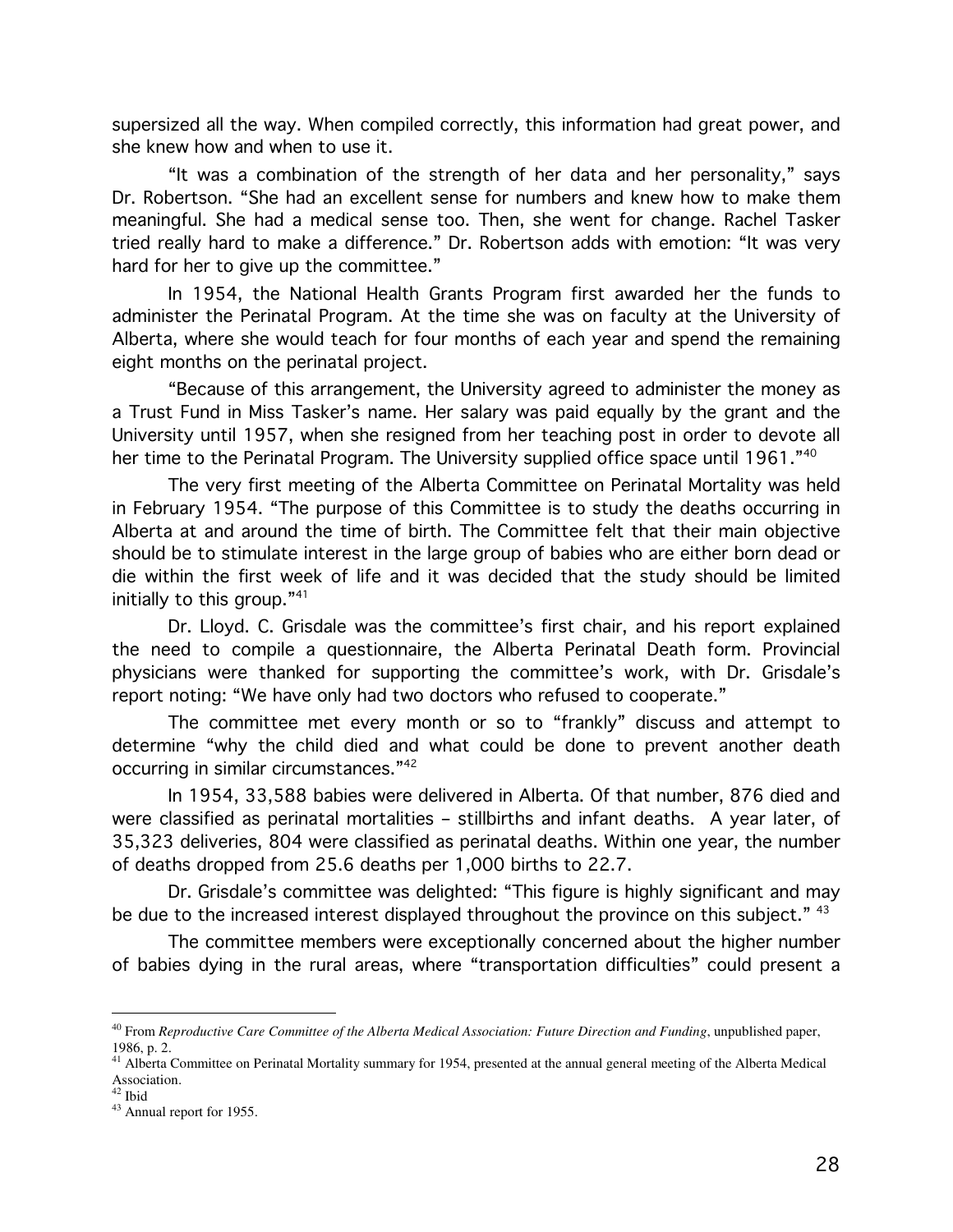significant risk. There was also a "strong feeling that the premature mortality rate for Alberta" was high.

Finally, the committee presented its first chart on "Preventability Factors in Alberta Perinatal Mortality."44

| Preventable                       | 136                         |     |
|-----------------------------------|-----------------------------|-----|
| Non-Preventable                   | 407                         |     |
| Unclassifiable                    | 261                         |     |
|                                   | 1. Inadequate prenatal care | 34  |
| 2. Family at fault                |                             | 30  |
| 3. Physician, error in judgment;  |                             |     |
| Physician, error in technic (sic) |                             | 109 |
| 4. Intercurrent disease           |                             | 22  |
| 5. Unavoidable                    |                             | 356 |
| 6. Unclassifiable                 |                             | 253 |

Over the years, committee members have been concerned about the definitions used for stillbirths and infant deaths. In a comparative study of Alberta and Winnipeg perinatal rates, the Alberta perinatal mortality committee noted that: "The apparently favorable comparison may not be valid because of the wider weight range in the Winnipeg Study." The Alberta committee successfully urged the provincial Department of Vital Statistics to develop definitions that could be compared with other studies across the country and around the world.

In 1959, the provincial *Vital Statistics Act* did just that. A birth was officially defined to mean "the complete expulsion or extraction from the mother, irrespective of the duration of the pregnancy, of a fetus in which, after expulsion or extraction, there is breathing, beating of the heart, pulsation of the umbilical cord or unmistakable movement of the voluntary muscle, whether or not the umbilical cord has been cut or the placenta attached."

A stillbirth "means the complete expulsion or the extraction from the mother after at least twenty-four weeks' pregnancy, or after attaining a weight of seven hundred and fifty grams or more, of a fetus in which, after the expulsion or extraction, there is no breathing, beating of the heart, pulsation of the umbilical cord or unmistakable movement of voluntary muscle."45

Within two years, the committee would recommend that the Vital Statistics Act for 1963 change the definition of a stillbirth to "at least twenty weeks' pregnancy or after attaining a weight of 500 grams or more".

Exact definitions would become more sophisticated over the course of the committee's tenure, and that of its successor, the RCC. Innovations in medical science and technology meant a baby could be born and live at even less than 500 grams The consequences for provincial mortality rates could be quite controversial.

<sup>&</sup>lt;sup>44</sup> See also Dr. R. J. Ostolosky, "Avoidability in Perinatal Mortality," Alberta Medical Bulletin, February 1962.

<sup>&</sup>lt;sup>45</sup> Alberta Committee on Perinatal Mortality Progress Report for the Year 1958-59, pp. 2-3.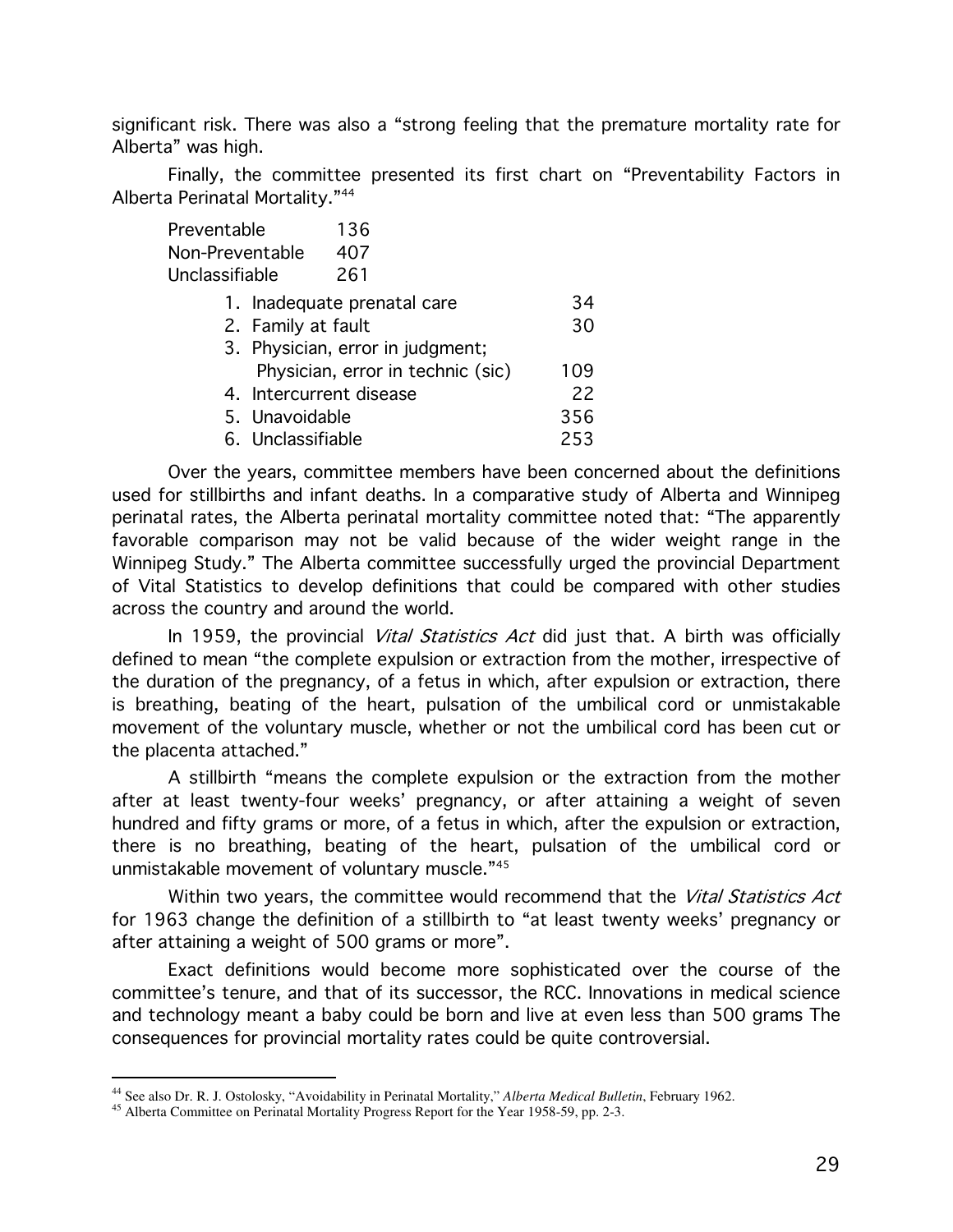"The increased infant mortality rate in Canada in 1993 appears to be due to increased registration of infants weighing less than 500 grams as live births. Comparisons of infant mortality rates by place and time should be adjusted for the proportion of such live births, especially if the comparisons involve recent years." $^{\rm 46}$ 

For doctors sitting on the perinatal mortality committee in the 1960s, the focus was on babies weighing less than 1,000 grams. "The survival rate for babies in this weight category is only about 4 percent in Alberta and this is close to the findings in other studies. The problems presented by these very premature infants are, in a general sense, different from those associated with more mature babies."<sup>47</sup>

The fact that discussions over the last 15 years have centred on the viability of babies weighing less than 500 grams shows the progress and the challenges that doctors face in the new era of innovation and medical science. Yet the heart of the matter remains the same – the baby's survival and health.

That would be a central concern for the committee as medical science continued to create miracles as well as moral dilemmas for a society striving to challenge and sometimes cheat nature.

Another more pressing concern was funding for the Perinatal Program and the committee's work.

Dr. Margaret M. Hutton, the first woman obstetrician and gynecologist in Edmonton, joined the Committee on Perinatal Mortality in 1960 and served as chair from 1963 to 1967. She was mortified that the grant to support the work was close to being withdrawn. In a letter dated February 25, 1966, to Dr. Rupert M. Clare, President of the Alberta Medical Association, Dr. Hutton deplored the Association's decision to terminate the grant for the Perinatal Program.

"It seems ironic and unrealistic that the Alberta study which was the pioneer <u>study in the world</u> should be <u>fading out</u> just when other provincial studies <u>are being</u> <u>launched."</u> (Emphasis hers.) She pointed out how widely the research and work of the Perinatal Program and the committee were cited around the country and, indeed, the world. Dr. Hutton also explained the committee's crucial commitment to education: "I<u>t</u> <u>is the educational aspect of the review of perinatal deaths which is of fundamental</u> <u>value to the medical profession. This has been the most important objective</u> of the perinatal mortality committee, and one which <u>we would hope to see developed in the</u> <u>future for the protection of the profession and therefore ultimately for better patient</u> care."

She concluded with these prescient words: "With the increasing preoccupation of the public with the affairs of medical practice (and with the whole area of pregnancy, delivery and the newborn, making good copy for women's magazines) it seems to be of <u>greater,</u> not less, <u>importance that the medical profession should do all</u> <u>that it can to control and improve the quality of medical practice."</u>

<sup>46</sup> K.S. Joseph and M.S. Kramer, 1996. Recent trends in Canadian infant mortality rates: Effect of changes in registration of live newborns weighing less than 500 g(rams), *Canadian Medical Association Journal*, Vol. 155, Issue 8, pp. 1047-1052.

<sup>47</sup> Alberta Committee on Perinatal Mortality Progress Report for the Year 1961-62, p. 4.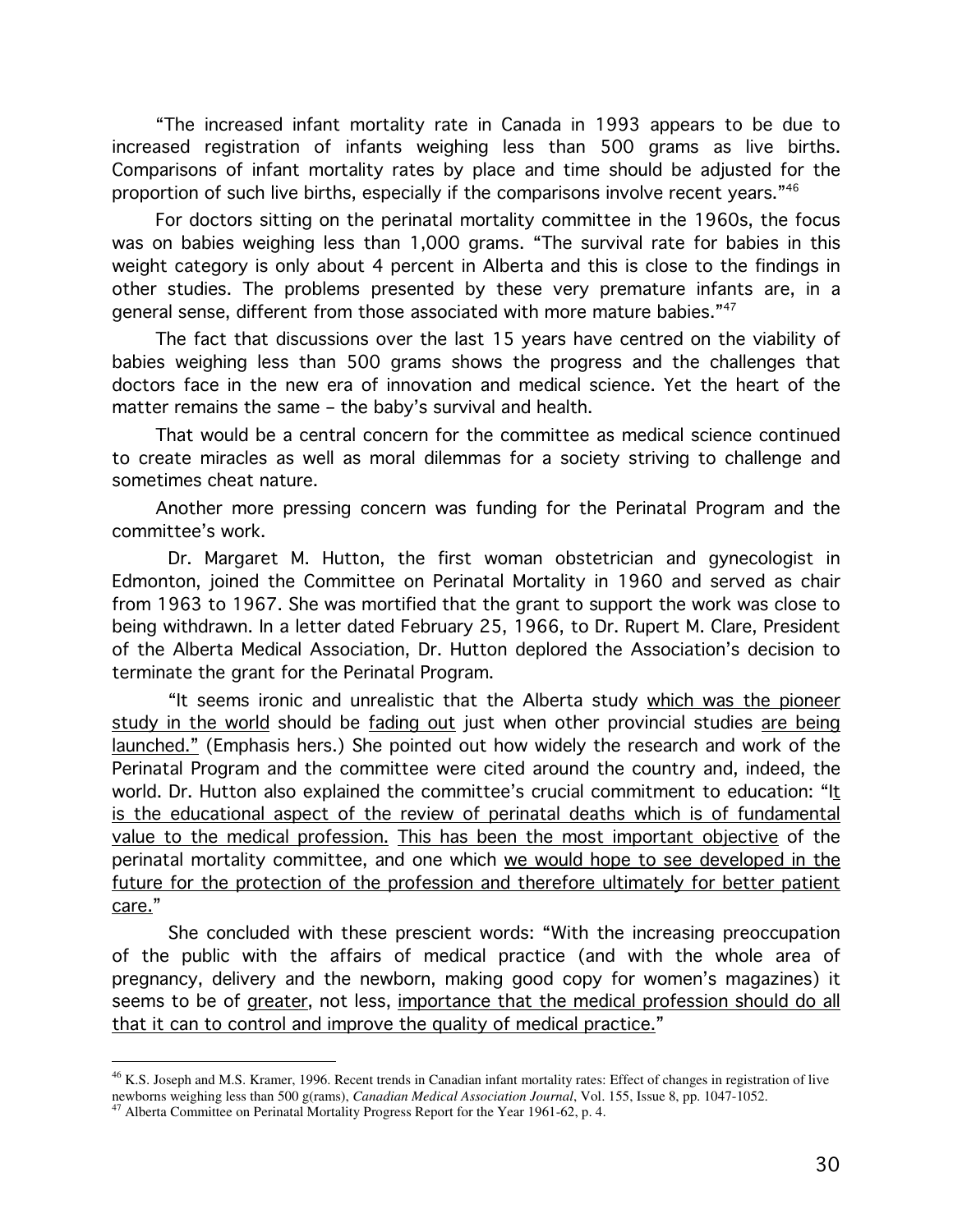Dr. Hutton's arguments were extremely persuasive. The work of the committee and the Perinatal Program was being recognized far beyond the province, with committee members presenting research findings to colleagues and conferences in California, Arizona and Florida, as well as in England and New Zealand. Requests for copies of their studies and papers came from major centres on every continent.<sup>48</sup>

The funding, as with any non-profit program, would continue to be a challenge. Ultimately the province of Alberta provided support, along with the AMA.

Throughout the committee's tenure it would tackle such issues as the rise in numbers of cesarean sections and multiple births; premature births; the high risk fetus; prenatal care; fetal alcohol syndrome; neonatal intensive care units; transport of newborns; communications; electronic fetal monitoring in small hospitals.

"The development of the Intensive Care Unit and the Neonatal Care Unit in the 1970s were crucial to the drop in the perinatal mortality rate. The air ambulance system was another milestone," notes Red Deer physician, Dr. J. Robert Lampard, Director of the Alberta Medical Foundation.

The depth of research and breadth of statistics developed by the perinatal mortality committee were respected across the country. On May 5, 1970, Dr. Jean Webb of the Ontario Department of Health wrote to Rachel Tasker.<sup>49</sup>

"The more I get into this and we are just beginning to scratch the surface, the more I appreciate the work that you have done over the years in developing the excellent system which you now have."

Dr. Robertson, who sat on the committee in the 1970s, remembers the collegiality and commitment of everyone to improve the caliber of care and feels the strongest part of the process was the individual peer review.

"It was a formidable thing to do to present data to a committee. The committee would address the issue and everybody got a chance to talk. The meetings were well structured and I don't ever remember disagreements during the time I was on it. It was stronger, certainly, than any other committee I've been on."

Former committee chair, Dr. Boyd, emphasizes that doctors were encouraged to tell the truth and that is exactly what happened. The aim wasn't to criticize but to discover precisely what occurred in order to improve the process.

"In obstetrics, none of us wanted any mother or baby to come to harm. It was our whole aim. Unfortunately it couldn't always be the case. Occasionally, the same doctor's name came up again but these were very rare occasions. There were a few doctors who refused, but most completely got involved," says Dr. Boyd.

At the time, the highest loss of babies occurred in small rural hospitals. The perinatal mortality committee for 1972-73, chaired by Dr. Raymond J. Ostolosky, was

<sup>&</sup>lt;sup>48</sup> Alberta Committee on Perinatal Mortality, National Health Grants Program Project 608 -13 - 6; Requests for Reprints Received from the Following Places, nd.

<sup>&</sup>lt;sup>49</sup> Dr. Jean Webb, Chief of the Maternal and Child Health Service, Special Health Services Branch, Public Health Division, Ontario Department of Health.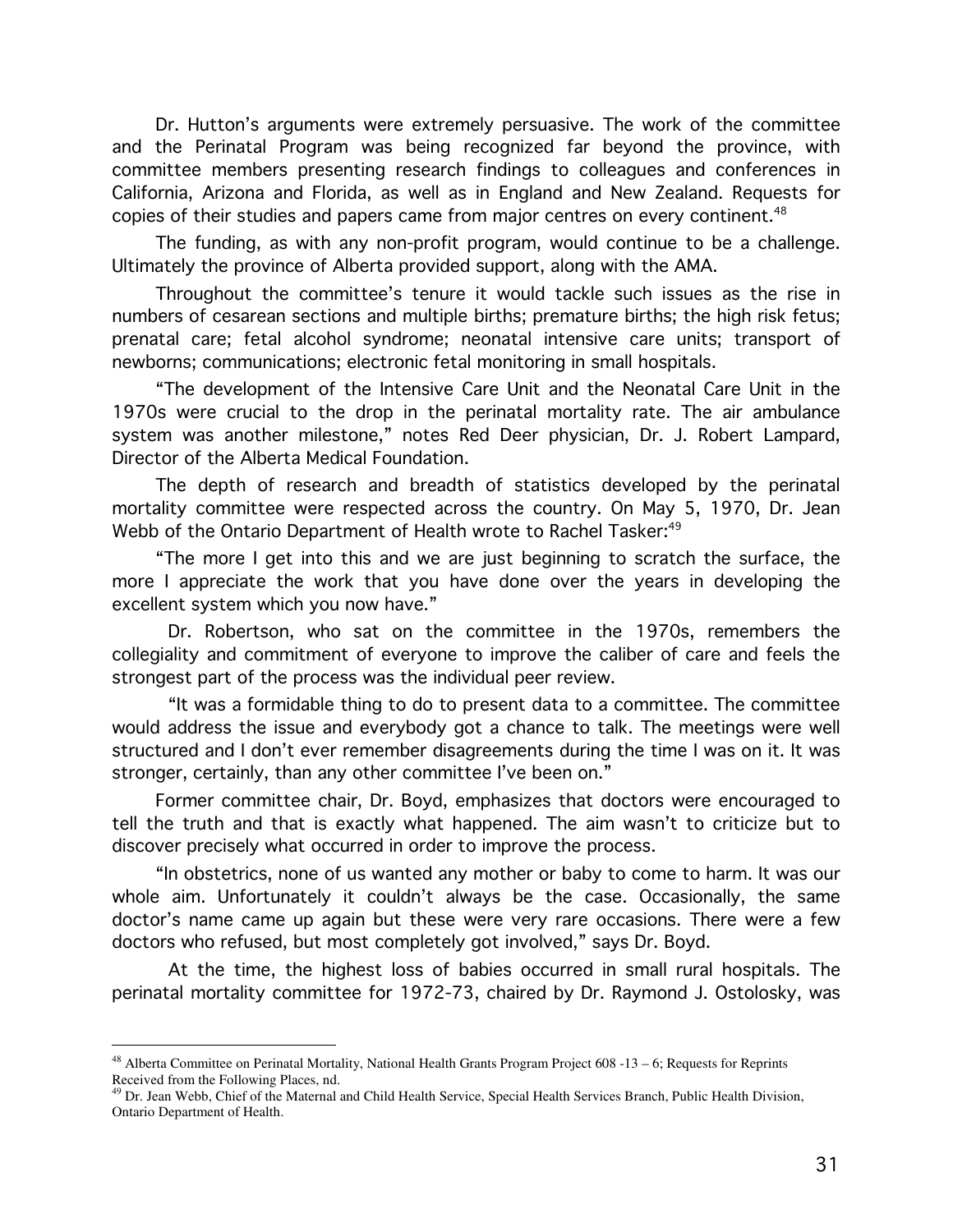deeply concerned about rural at-risk patients and urged rural doctors to send mothers into the city hospitals where more help was available. Specifically:

A. The Committee recommends and reaffirms that the Alberta Medical Association ask the co-operation of physicians to ensure:

- $(i)$ that where possible, at-risk newborns be anticipated and the mother transferred immediately for delivery where Neonatal Intensive Care Unit facilities are available to the newborn;
- (ii) that the referring physician contact the N.I.C.U. (or consultant paediatrician) immediately upon identification of an at-risk infant and before deterioration in its condition has occurred so that the transfer can be made in an orderly rather than emergency manner;
- (iii) that the minimal transport escort needed by an at-risk newborn is a graduate nurse with special preparation in at-risk newborn care;
- (iv) that where the condition of the newborn is such that it needs transport care by a physician, this should be arranged in consultation between the referring physician and the transport officer.

B. The Committee recommends that the Alberta Medical Association recommend to the appropriate authorities:

- (i) that air-carriers in Alberta provide instrument rating to aircraft used to transport patients, and
- (ii) that essential ambulance transport by land or air for at-risk mothers and newborns between hospitals be an integral part of the overall health care system with no additional cost to the patient.

The committee's recommendations were taken to heart and by the late 1970s most of the at-risk babies were being born in the large hospitals.

"So, the small hospitals had almost no deaths while the biggest hospitals had the large numbers. But the whole idea was to encourage cooperation and consultation between physicians working in small hospitals. They had the toughest jobs in this province. They're alone in a small place with limited facilities and limited people to help," adds Dr. Boyd.

This was just one area where the Committee on Perinatal Mortality made an enormous difference in mothers' and babies' lives. It wasn't just in statistics that the committee and the province excelled; it was in compassion for the lives and tears that launched those studies. Committee member Dr. Sauve vividly recalls looking at the stories behind the numbers.

"When there had been a maternal death, you could tell when listening to the people talking with huge lumps in their throats. It would be looked at as preventable, even though it was not. You penetrated the depths of your soul."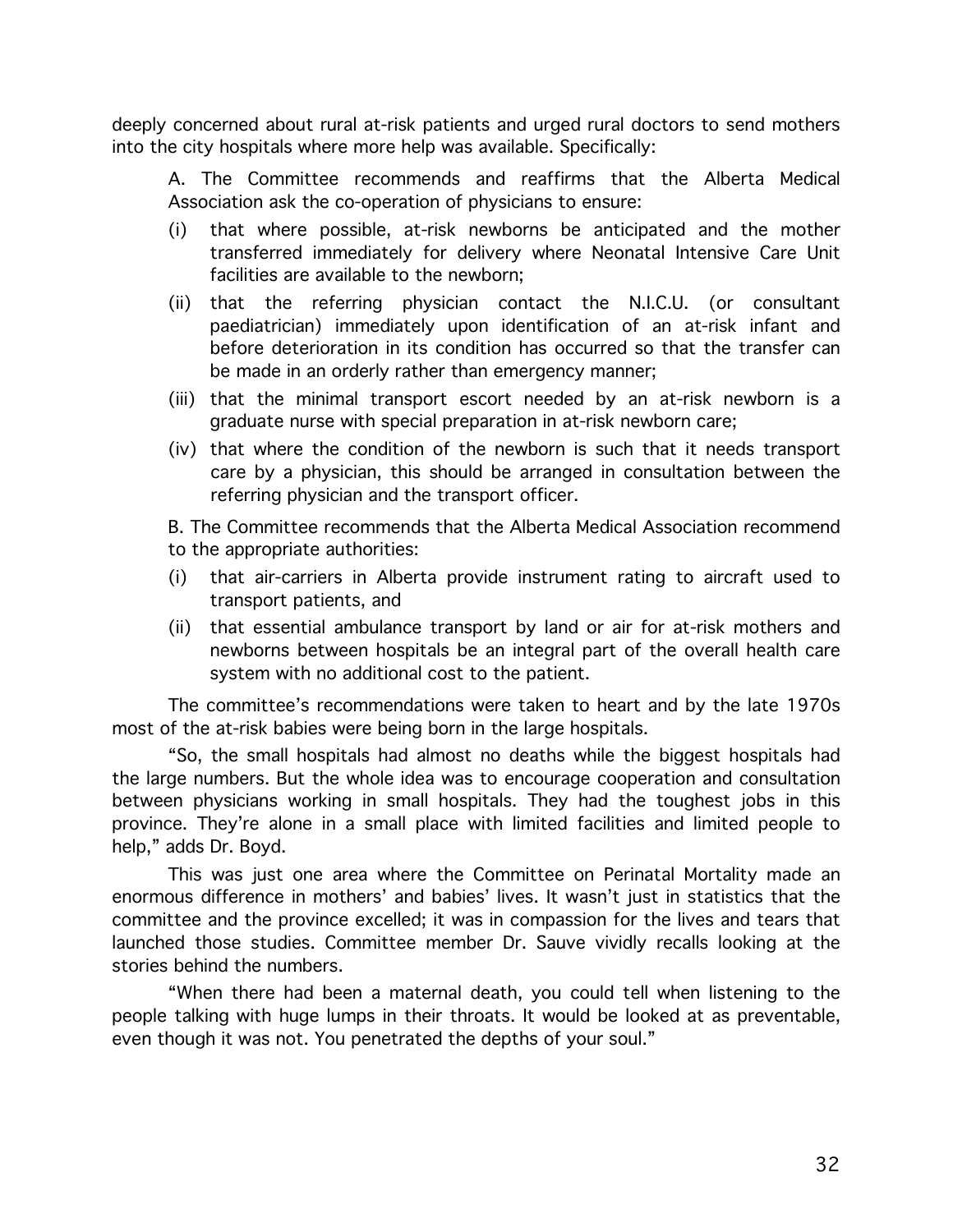Whenever a baby had died, the obstetrician and pediatrician would have to write a report. Included were questions about how they would do things differently and whether there could have been another way.

"What would have been a better outcome for that family?" asks Dr. Sauve. "Every doctor and nurse was forced to reflect more than even they might have done."

Yet the relationships with all concerned were very positive. Dr. Sauve says that the students and nurses were amazed with the committee and the program to review every death. They were reassured that these tragedies weren't simply forgotten. The committee included young doctors in residency training, so that the next generation would learn from the experiences of the past.

"This committee was very meaningful for everybody. This is something they stuck by all these years," adds Dr. Sauve. "There used to be just one doctor, one patient and that was the end of the story. Now it is much more open. There are so many safeguards built into the system that didn't exist back then. And this Committee and the province helped to do that."

The crucial peer reviews within the committee meetings included feedback from doctors, and now midwives, from across the province. Recommendations were made on how to improve care, but key to all the discussions was confidentiality.

"Committee members have been absolutely meticulous about maintaining confidentiality and it's impressive they've carried on through these many years. The meetings themselves were a good sounding board with ideas to make perinatal care for mothers and newborns better. We got the most interested and knowledgeable people in the province to debate," says Dr. Sauve.

The committee was instrumental in reviewing policies and quidelines, along with proposals for changes in care. All of that went into the end-of-year summary which many considered the standard for perinatal care in the province.

"Putting out the annual report was a big deal. Lots of researchers and teachers use that perinatal data. It is integral information that gets passed on to learners," observed Dr. Sauve. "The committee was a key part of obstetrical history in the country."

Dr. J. Guy Gokiert joined the Committee on Perinatal Mortality in the late 1970s and remained throughout most of the next decade as it merged into the RCC. He remembers that the issues were often hot-button, but the reaction to them by AMA doctors and staff was always supportive, knowledgeable and professional.

"Emotions arise when you don't understand something or when you have a gutreaction against it happening to you. It's easier to lay out a format and plan and explain that this is what is happening. The committee members can come in as counsellors and provide a steady hand at the wheel. There's a storm out there and we're going to drive through it and help you out," explains Dr. Gokiert.

The medical process was exceptionally professional with only a very small percentage of slipups; but, as with anything, one simple misjudgment could cascade into a monumental mistake. The stigma of finger-pointing could have obscured the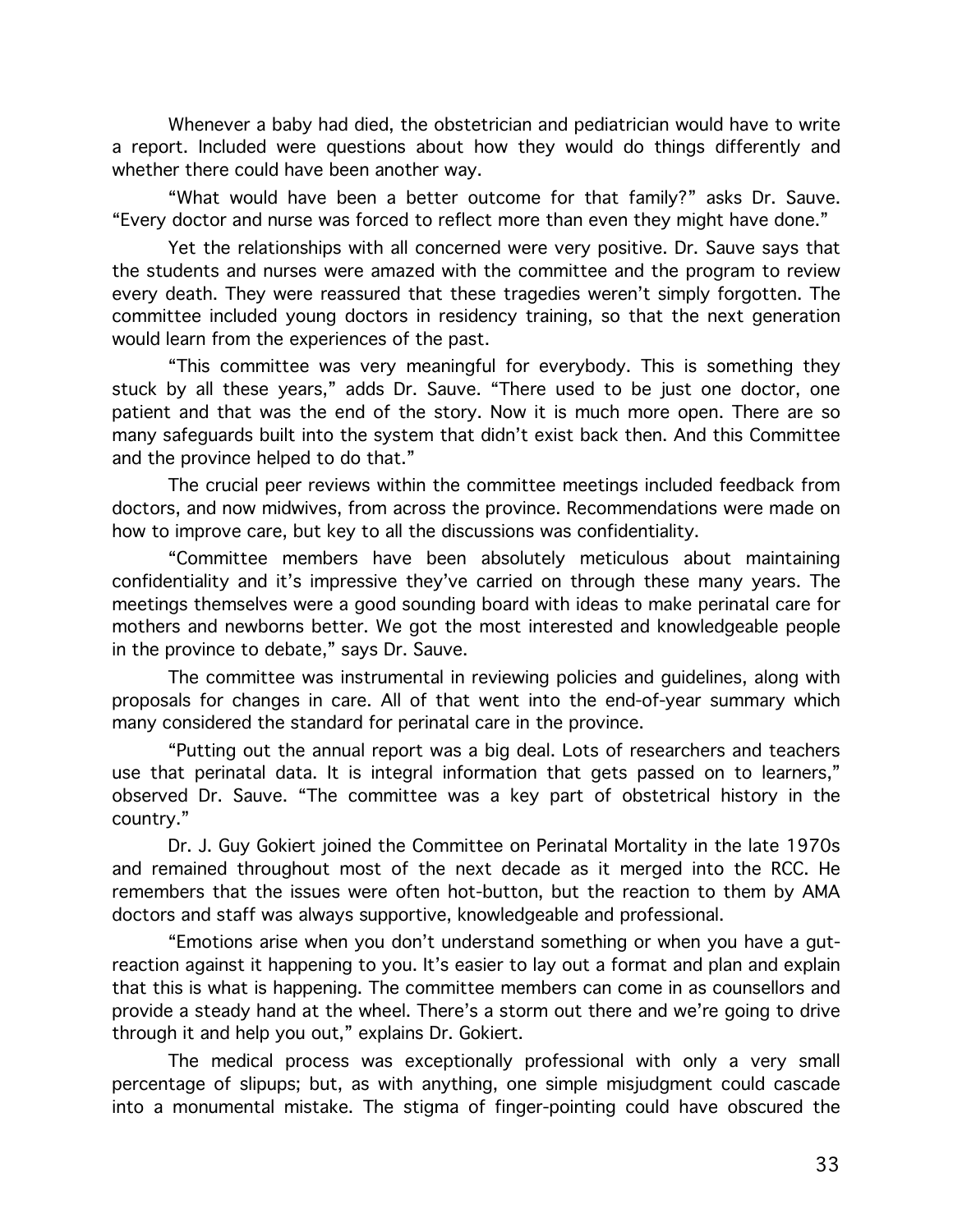truth and prevented changes, but the AMA wasn't interested in recrimination. Its whole focus was getting the facts in order to make medical care in the province the very best. That's why the committee wasn't afraid to tackle sensitive issues.

Dr. Gokiert cautions that as we become more preoccupied with sophisticated diagnostics and monitors in the critical care of mothers and newborns, we must not forget the important part played by the committee's statistical survey. It was pivotal to providing quality care and perinatal medicine.

"It is the committee's experience that the quickest way of improving perinatal survival in a particular hospital or by a particular physician is to draw attention to the perinatal mortality rate as it relates to the particular perinatal problem. Where the Committee has intervened in such situations, improvements in perinatal care and perinatal survival appear to follow quite rapidly."

Realizing over the years that the issues and studies surrounding the care of the mother and the child couldn't and shouldn't be separated, the two distinct committees of the AMA decided to merge.

"There is a tendency for the interests of the two committees to overlap," noted Chair Dr. Richard G. Chaytors. In 1984, the Committee on Perinatal Mortality endorsed its amalgamation with the Committee on Maternal Welfare into the Committee on Reproductive Care.<sup>50</sup>

On its 30<sup>th</sup> birthday, the perinatal mortality committee had moved on, as had its coordinator, Miss Tasker, who had retired with it. Over those years, the perinatal mortality rate had dropped dramatically. In 1954 it was 25.6 per 1,000 births; and in 1983 it was 6.2 (1,000 grams and over).

"As a testament to the success and importance of this program, look at the dramatic improvement in perinatal and maternal health over the past decades," says Grace Guyon.<sup>51</sup>

In 1955, 25 babies died out of every 1,000 births. By 1998, baby deaths had decreased to 5.2 out of every 1,000 births - a fivefold improvement.

[Please note the Alberta perinatal mortality rate and ratio: The rate is the perinatal deaths divided by (both the) livebirths plus stillbirths then times 1,000. The ratio is perinatal deaths divided by livebirths times 1,000.]

The passion and commitment of Alberta's doctors is told in the countless hours they gave of their energy and free time to the Committee on Perinatal Mortality. The beneficiaries were the mothers and babies not just of Alberta, but of Canada too. As the caliber of perinatal care rose, Alberta doctors and their medical colleagues were ready for the next level of challenge and success that would become the Committee on Reproductive Care.

<sup>&</sup>lt;sup>50</sup> Perinatal committee summary for 1983.

<sup>&</sup>lt;sup>51</sup> From October 16, 2001 presentation to the Standing Policy Committee on Health and Community Living by Grace Guyon, Manager, Reproductive Health and Special Projects, AMA. Available at albertadoctors.org.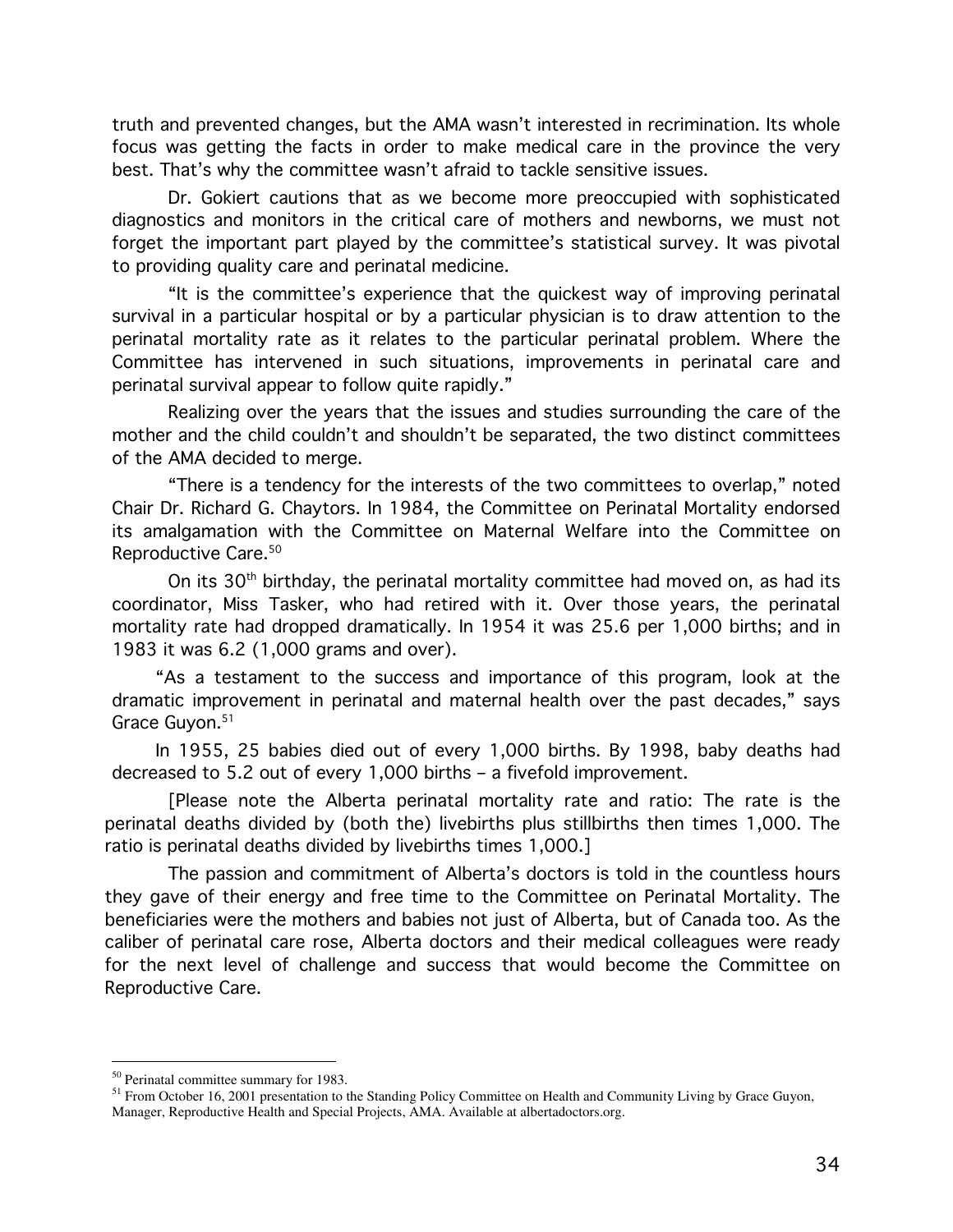## **CHAPTER FIVE**

## From Criminal Abortion to Safe Childbirth: The Committees Wrestle with Tragedy and Fight for Change

There is no better time and place to have a baby than right now, and right here in Alberta. The immense changes in medical technology have paved the way for a smoother, safer ride for the pregnant mom. But in large measure, the foundation for that road was laid by the Alberta Medical Association (AMA) through the Committee on Reproductive Care (RCC), a visionary group of medical leaders.

The committee and its predecessors went far beyond conventions of the day to delve into the problems of pregnancy and birth, then present solutions. Committee members were thoughtful, thorough and persistent as they gathered information and statistics so that, ultimately, mothers and babies could survive and thrive.

"Here is a database that looks at what a difference that's been made in terms of survival. I wouldn't be surprised if it's the most complete database in the world," says former committee coordinator Pemme Cunliffe, a nurse and lawyer.

In 1960, the Committee on Maternal Welfare urged the medical profession to provide all pertinent information for each patient's case: her current history, past history, obstetrical history, prenatal care, course of labor and complications, as well as postpartum progress.

"Every little detail concerning each case is essential, in order for the Committee to give a fair assessment," wrote Dr. Ronald H. Horner, the committee chair.

Doctors needed to consider a number of points with each pregnant patient. In particular, doctors should provide:<sup>52</sup>

- 1. Crucial consultation if there were major obstetrical complications.
- 2. Careful prenatal care.
- 3. Early recognition of potential complications.
- 4. Patient transfer to larger centres to treat major complications.
- 5. Adequate blood for transfusion in case of hemorrhage; this especially applied to outlying districts and smaller towns.
- 6. Extra attention to patients over 40, as well as those who had given birth, successfully, more than twice. There is dangerous potential of uterine rupture, postpartum hemorrhage, malpresentation and dystocia (abnormally difficult childbirth).
- 7. Great caution when using pitocin by intramuscular or intravenous drip. It is a lethal drug and should not be administered if there's any question in the doctor's mind.

 $52$  This summary is from the Committee on Maternal Welfare Annual Report for 1960.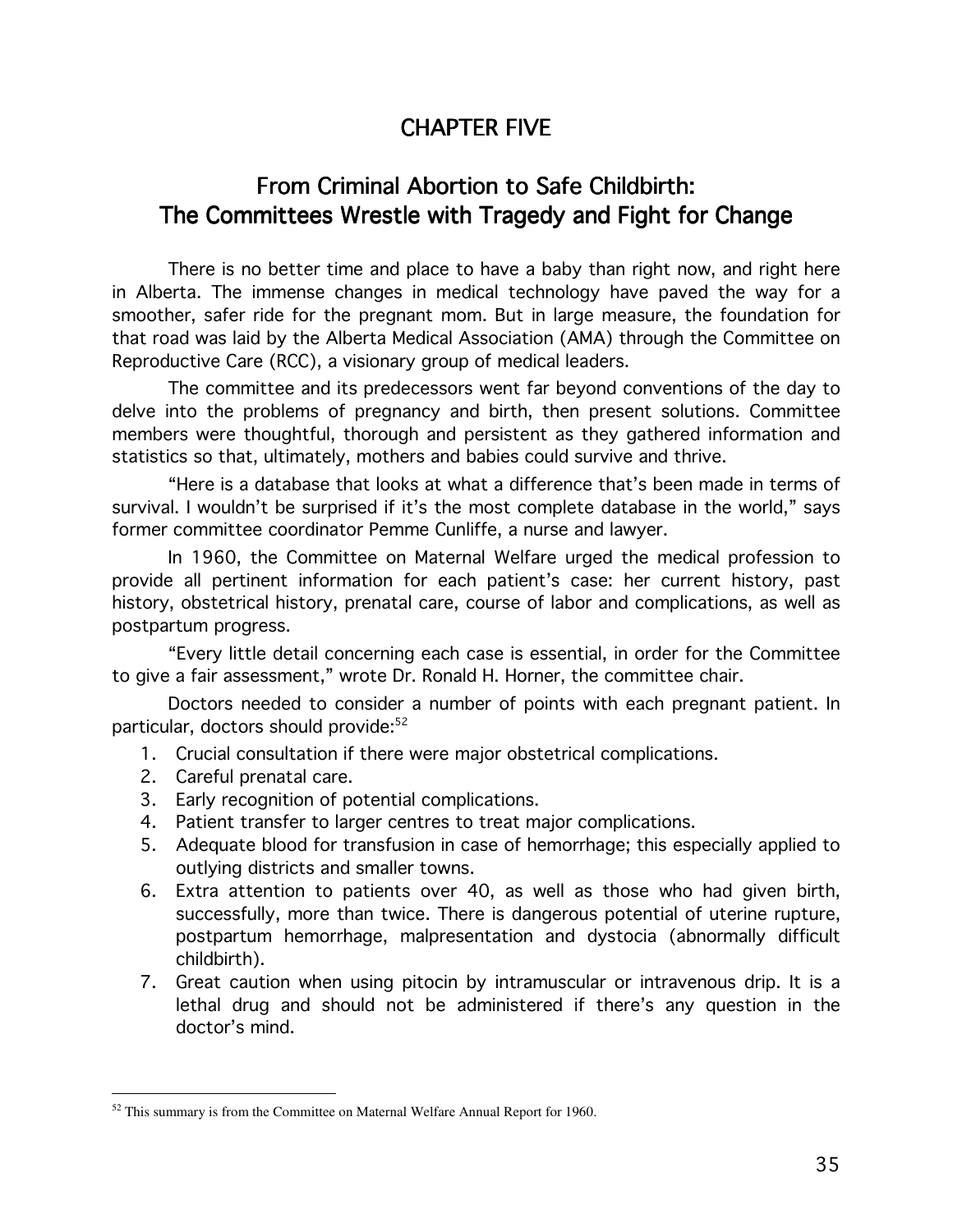- 8. Correct diagnosis, knowing that the most common causes of postpartum bleeding are retained products of conception, uterine atonia, vaginal or cervical lacerations, or uterine rupture. (Uterine atonia, also known as flabby uterus, occurs when the uterus doesn't contract very well after birth, causing continued bleeding.)
- 9. Clear understanding that afibrinogenemia (a condition where the blood doesn't clot) is very rare. For this reason, fibrinogen should only be used when there is an accurate diagnosis. Fibrinogen is related to a high rate of infectious hepatitis and hepatic necrosis.
- 10. Immediate medical consultation when the patient might have other complications such as rheumatic heart disease, history of cardiac failure or aortic disease. This patient should probably deliver in a larger hospital with diagnostic and therapeutic facilities.

The records and data are a treasure trove for any researcher wanting to know what conditions were like 50 years ago.

Up to the 1960s, women didn't have the ability to control their reproductive cycles the way they do now. But in that decade, oral contraceptives and other forms of contraception became more prevalent. This helped to lower the tragic consequences of unwanted births and backroom abortions. In the 1970s medical innovations made childbirth safer. With better monitoring, the 1980s brought back "natural" childbirths with limited or no medication. Yet the number of cesarean sections also rose. By the late 1980s and early 1990s, there was a move to try to decrease the cesarean rate.

Over the past decade, however, cesarean sections have increased again, as have the number of older mothers giving birth. Some women believe they have the ability and right to decide when they become pregnant and what time they give birth. Today there are two streams that run parallel and only connect through a safe outcome.

"There's the natural childbirth lobby and there are those women who want to control everything, have the drugs and the C-section. They want the way that is least inconvenient to them," says Ms Cunliffe.

These social trends have been encouraged by innovative medical technologies. Neonatal units were introduced in the 1970s, and the study of perinatology and neonatology brought increased insights into improving care for mothers and babies.

Doctors have striven to do their best, as have their other colleagues in health. Medical innovations and sophisticated information have enhanced the work of those on the medical front lines. Instant communications can successfully call on expertise a block or a continent away. Efficient transportation, including airlifts, can whisk patients at risk to high-tech medical attention.

Fifty years ago a patient in peril had little of today's medical amenities. If she lived in the country, far from the city hospital, she had to rely on luck and speed, hoping she could reach her doctor in time.

Today, researching and reading about the number of women who died is a shock, especially when those deaths occurred after an abortion. In 1937, 17 women died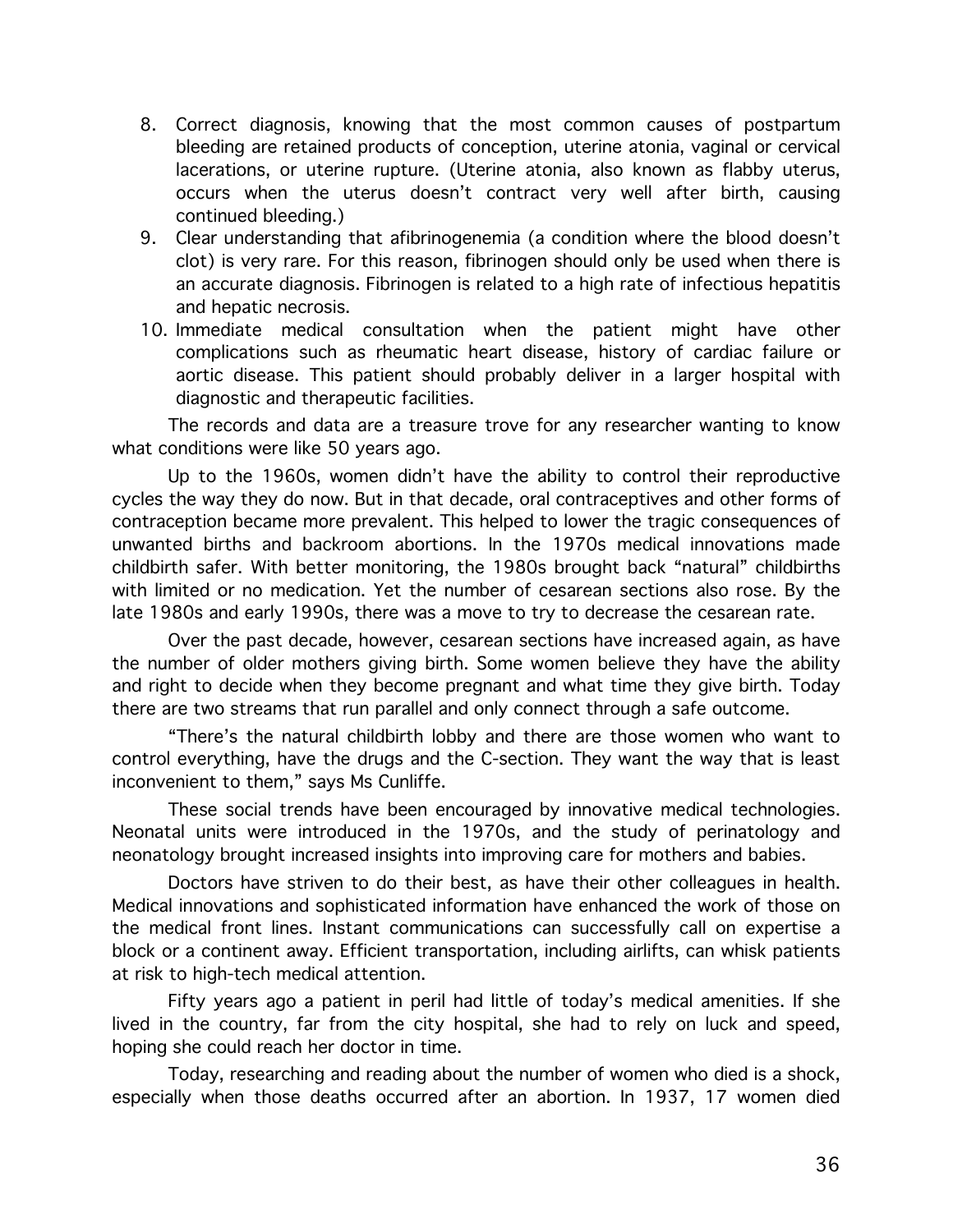through self-induced abortions. This sad story was retold countless times into the 1950s and beyond. The tragic accounts of these women echo down through the years, crying out with agony from the early documents of the AMA committees.

A 24-year-old woman died after attempting an abortion with soapsuds. Another woman, aged 31, was found dead with soap and water in her vagina. Her uterus contained only a small piece of placenta.

A 22-year-old woman who had been pregnant for 23 weeks arrived at hospital with a high fever and in active labor. Within three hours she had a "spontaneous delivery by breech of dead fetus." Her "condition deteriorated in spite of transfusions, etc." and 30 hours later she died from "peritonitis and toxemia." The doctors "suspected interference prior to admission," which the Committee on Maternal Welfare duly noted with their comment: "Presumably a criminal abortion."

Another tragic case involved a 26-year-old woman who became very ill and was admitted to hospital. She fell into a coma and within two hours had died.

The cause of death was "sepsis from an attempt at criminal abortion." Yet an autopsy revealed that the poor soul was not pregnant. The Committee on Maternal Welfare, under chair Dr. A. H. Maclennan, was, quite literally, saddened beyond words:

"The case of the young woman who lost her life through thinking herself to be pregnant is included but your committee found itself unable to make any pertinent comment." Instead, the committee referred to the "catastrophic nature of the circumstances" of this tragic case and others where criminal abortion led to death.

As noted in Chapter Two, a 1987 report calling for universal sex education in Alberta said: "We have given ignorance a fair trial and we are paying dearly." Too many Alberta women paid with their lives.

By 1970, the whole discussion around therapeutic abortions had touched every facet of medical and moral debate. The Committee on Maternal Welfare was integrally involved in the amendments to the Criminal Code with respect to therapeutic abortions.

The committee's executive secretary, Rachel Tasker, pointed this out in a letter dated May 14, 1970, that she wrote to Dr. Jean Webb, Chief of Maternal and Child Health Services within the province of Ontario's Department of Health.

"It is now my job to keep account of the therapeutic abortions done in Alberta and analyze them. I do not know what will come of this but it is quite interesting."

As ever, Miss Tasker took her "read-between-the-lines" approach on the very delicate topic of abortion. And indeed it was interesting. The committees' members over the years managed to handle a potentially explosive topic with their usual diligence, depth and diplomacy.

They always worked fastidiously to try to save pregnant patients from dying needlessly. The tragedies of girls and women mortally succumbing to self-induced and criminal abortions dropped dramatically. "There have been no maternal deaths from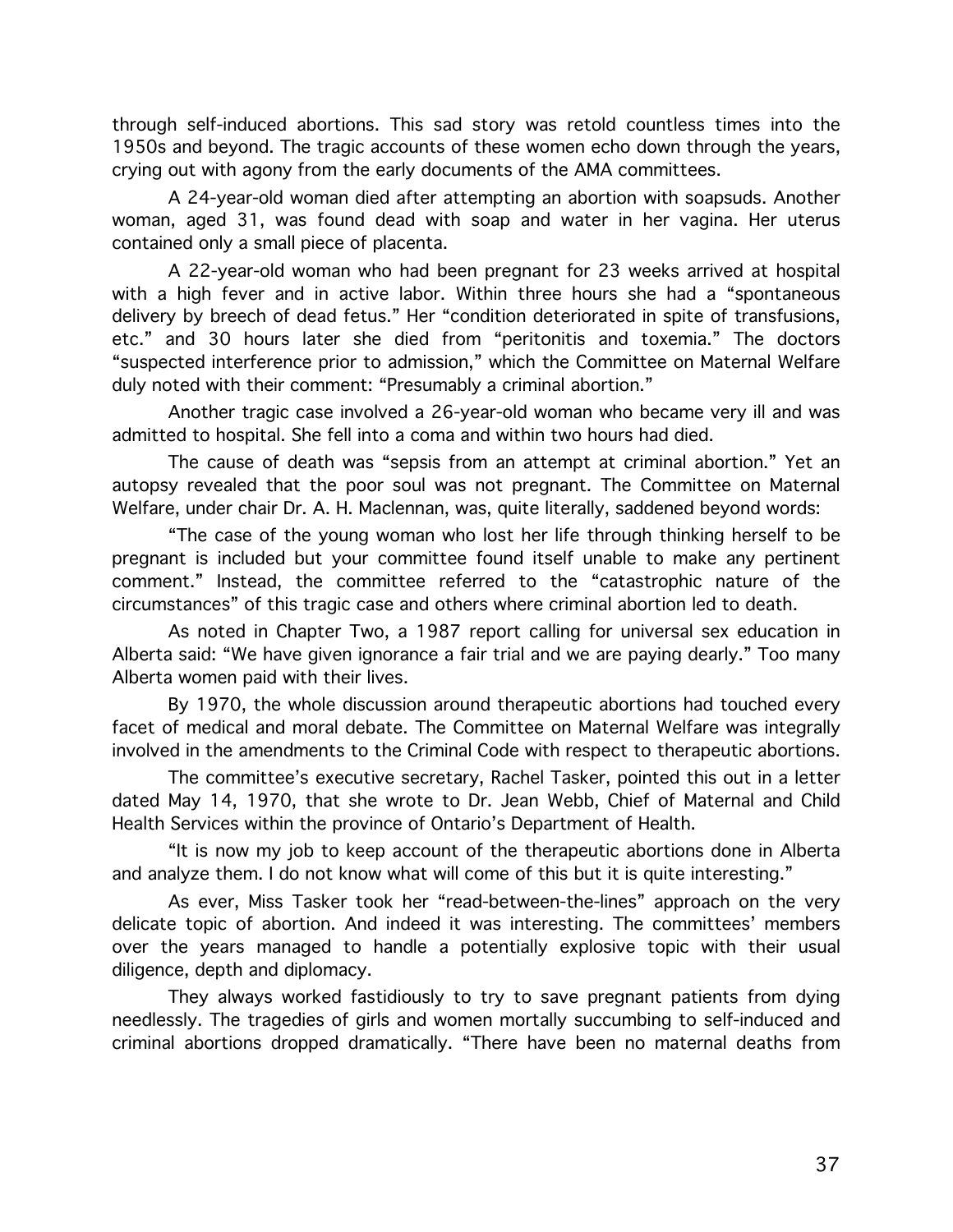spontaneous or illegal abortions since 1972," noted the committee's annual report for 1975.53

Many times, the Committee on Maternal Welfare had to walk the narrow tightrope between moral indignation and social transformation. "The committee stresses that attitudes in society are changing; with increasing population and the switch from rural to urban living, society would like to avoid unwanted children. The AMA would like to avoid being drawn into the controversy as to whether or not therapeutic abortion should be available 'on demand' but rather try to direct the energies of the pro- and anti-groups to tackle the fundamental problem of changing attitudes in society and to find some other solution to the unwanted pregnancy."<sup>54</sup>

Today, discussions about abortion can be just as fraught with emotion as they were 30 years ago, but girls and women are no longer dying in remote dingy rooms, or in hospitals where physicians are powerless to save them. Others share credit for this, but the key role of the AMA committees must surely rank as one of the greatest triumphs created by physicians in Alberta.

On July 21, 1969, Dr. Webb wrote to Miss Tasker for "up to date copies" of the perinatal studies that she was managing in order to develop an Ontario perinatal mortality study.

"I realize that this may take a bit of time, but we will appreciate having the most recent information from you, as I consider your study one of the best-administered programmes we have had in Canada."

Miss Tasker took the opportunity to explain how the data were compiled and what type of study she believed would be most useful. The whole point was "the better care of mothers and babies." That's why morbidity studies were even more important than mortality ones, she believed.

"The mortality is probably not so important as the morbidity which may result from indifferent practices in maternity units and a low standard of obstetric and pediatric care of the mother and baby. Morbidity is much more difficult to get at but by attacking the mortality we hope that we are improving the morbidity."

Miss Tasker outlined the sources of information for perinatal deaths; the Bureau of Vital Statistics, the hospitals and the pathologists. She also pointed out the challenges in getting the correct information and people to provide it. Establishing a personal relationship is key, she pointed out. Miss Tasker visited all the hospitals at the beginning of the Perinatal Program and developed crucial contacts.

"This is rather important because all physicians are more or less allergic to completing forms and having the right person put the form in front of him at a favourable moment can make a lot of difference to the way the job is done."

The forms needed to be succinct and easy to complete, preferably with answers that said "yes" or "no."

<sup>&</sup>lt;sup>53</sup> Appendix I: Brief on the Operation of the Abortion Law, presented to the AMA, 1976.

 $54$  Ibid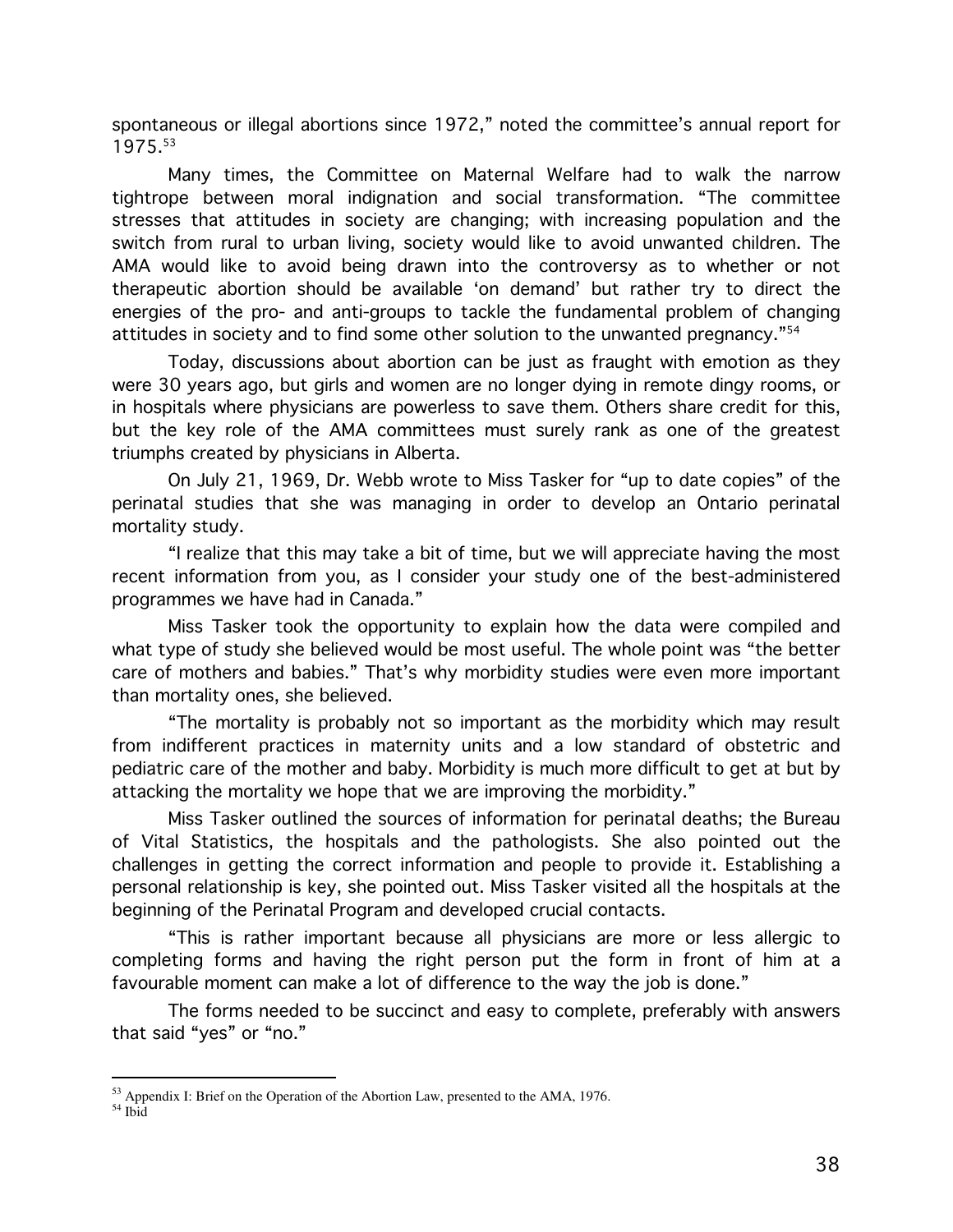"Ambiguous questions waste everyone's time and bad handwriting wastes mine. One must aim at something which the physician can take out of the envelope, check off on the spot, and put into a return-addressed envelope, seal it and complete the job in a few seconds – otherwise he may never do it at all!" (Emphasis hers.)

Without the Internet and email, these tasks could be even more onerous than they seem today. Ultimately, the goal of Miss Tasker and all the others was to "abolish the form altogether" and use the computer. Developing charts, filling them in and interpreting the data was a dream that was ultimately realized.

"Incidentally, rounding up reports is a task that should be tackled with vigor and determination once initiated, or the sending out of reminders is a waste of time and postage. Once a request for a report has gone out, it must be battled through to the bitter end."

And the end might be bitter for the doctor if Miss Tasker's patience was tried. She would send more letters, make more calls, speak with more hospital heads and, finally, visit the hospital of the recalcitrant doctor.

"Usually one is busy getting the information sorted out when a rather shamefaced physician wanders in! When they realize that the committee really means to have every case reported, they do their best to co-operate. If I have to do a long drive after a report, I usually make a point of going on Sunday or a holiday and making sure that the delinguent realizes that I cannot spend my office time chasing round the province after his reports."

Then Miss Tasker voiced the personal credo she brought to every part of her work: "The important thing is never to give up."

Those words truly explain why she and the entire AMA program succeeded as they did, embracing obstacles as opportunities and refusing to recognize failure.

Indeed, that was the mantra of the program and the people whose commitment and passion made it work. The statistics and data that they collected were important and provide a record and pattern of care. But throughout the tenure of the AMA committees, it was people working together who made the real difference. That's one fact that hasn't changed in all those years since Miss Tasker said it best.

"I think that one has to accept the fact that, nice as it is to be able to tie things up into neat little statistical packages, the interaction which takes place is probably the most important factor in bringing down the perinatal death rate and improving the service to mothers and babies."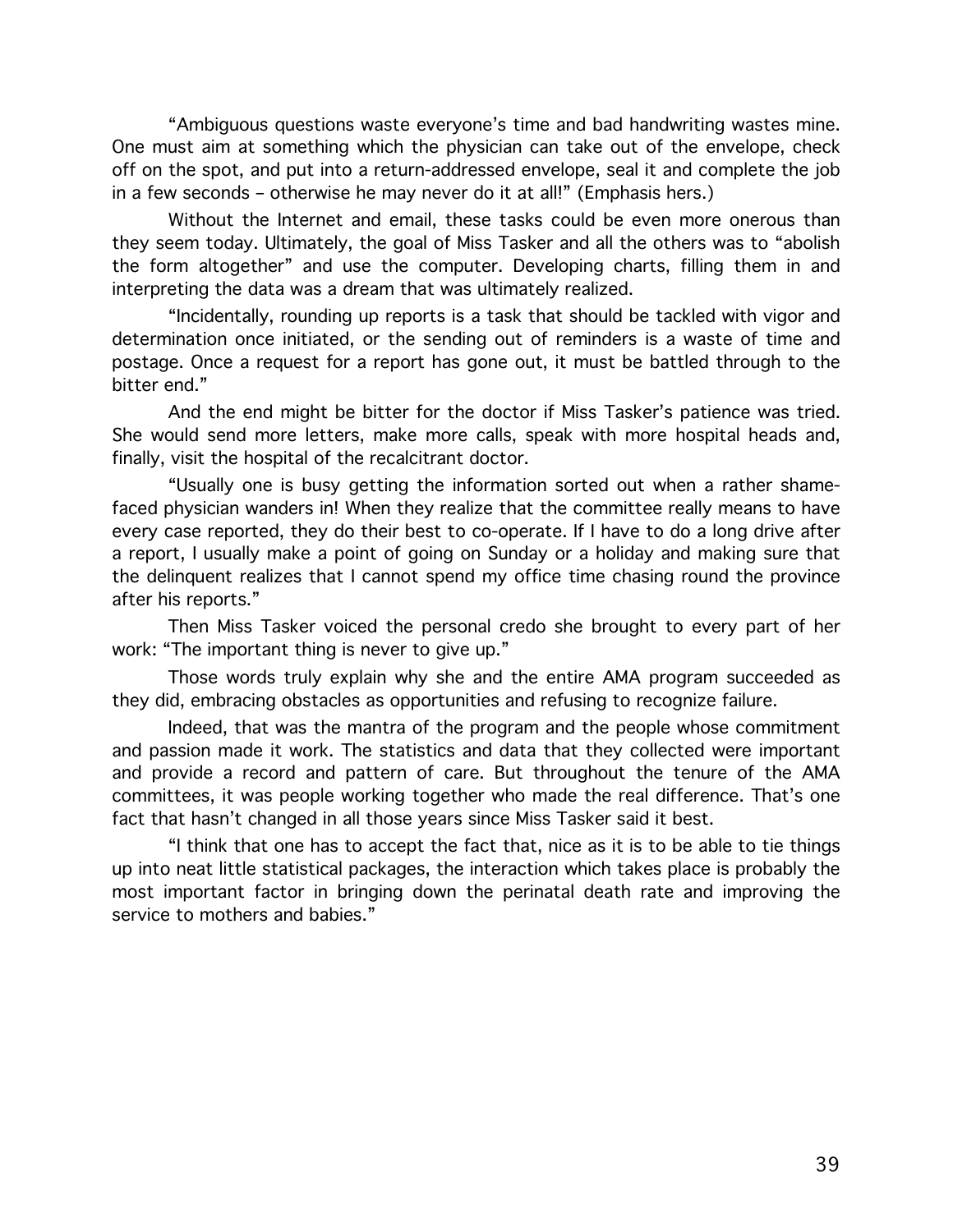## **CHAPTER SIX**

## **Technology Versus Mother Nature:** Counselling Sense in an Age of Science

The changes in childbirth over the last century have been dramatic. Complications during pregnancy lessened as medical science found solutions to common problems. Indeed, for many women, technology came to be the answer both to getting pregnant and to giving birth. Women who had been unable to conceive saw their modern sisters succeed through advanced reproductive technologies such as in vitro fertilization. These breakthroughs, however, also spawned a certain cavalier mentality, a belief that medicine could somehow bluff mother nature.

Dr. Leonard G. Evenson, an obstetric consultant to the Committee on Reproductive Care (RCC) and a former member, explains: "We feel we have science to overcome things. We feel that with ultrasound we should be able to predict a problem with, say, the umbilical cord. We can't."

The perinatal death rate would drop further if there were no umbilical cord accidents, blood clots or abruptions where the placenta separates from the wall of the uterus.

"They just come out of the blue," Dr. Evenson says. "We can't prevent them. There's also congenital anomalies and we don't know how to prevent those. There are things we have no control over and we can do nothing about. There are things we can."

Indeed there are. It is directly due to medical advancements and committed care providers that the number of mothers and babies dying dropped dramatically over the last 70 years. This was what the RCC and its predecessors were all about.

"A healthy baby and a healthy mom. We never wavered on how we could achieve that," says Dr. Carolyn A. Lane, the immediate past chair of the RCC.

Dr. J. Robert Lampard, Director of the Alberta Medical Foundation, notes that the major change in the last 50 years was the drop in the infant mortality rate. "The development of the ICU (intensive care unit) and NCU (neonatal care unit) was crucial. Before that there was just monitoring." He also cites the role the air ambulance system has played in getting mothers and babies quickly to hospitals, an advance that was championed by the RCC.

Former committee member Dr. John J. Boyd recalls the optimism in the medical community that came with two breakthroughs - electronic fetal monitoring and improvements in ultrasound.

"We have had enormous progress with small babies. We can deliver babies without trauma and as gently as possible right into the incubator. There were many babies in the 1970s that died from the trauma of birth. That is virtually past now."

The compassionate face of medicine has progressed alongside the obvious technical advances. This, too, was very much a focus for the RCC.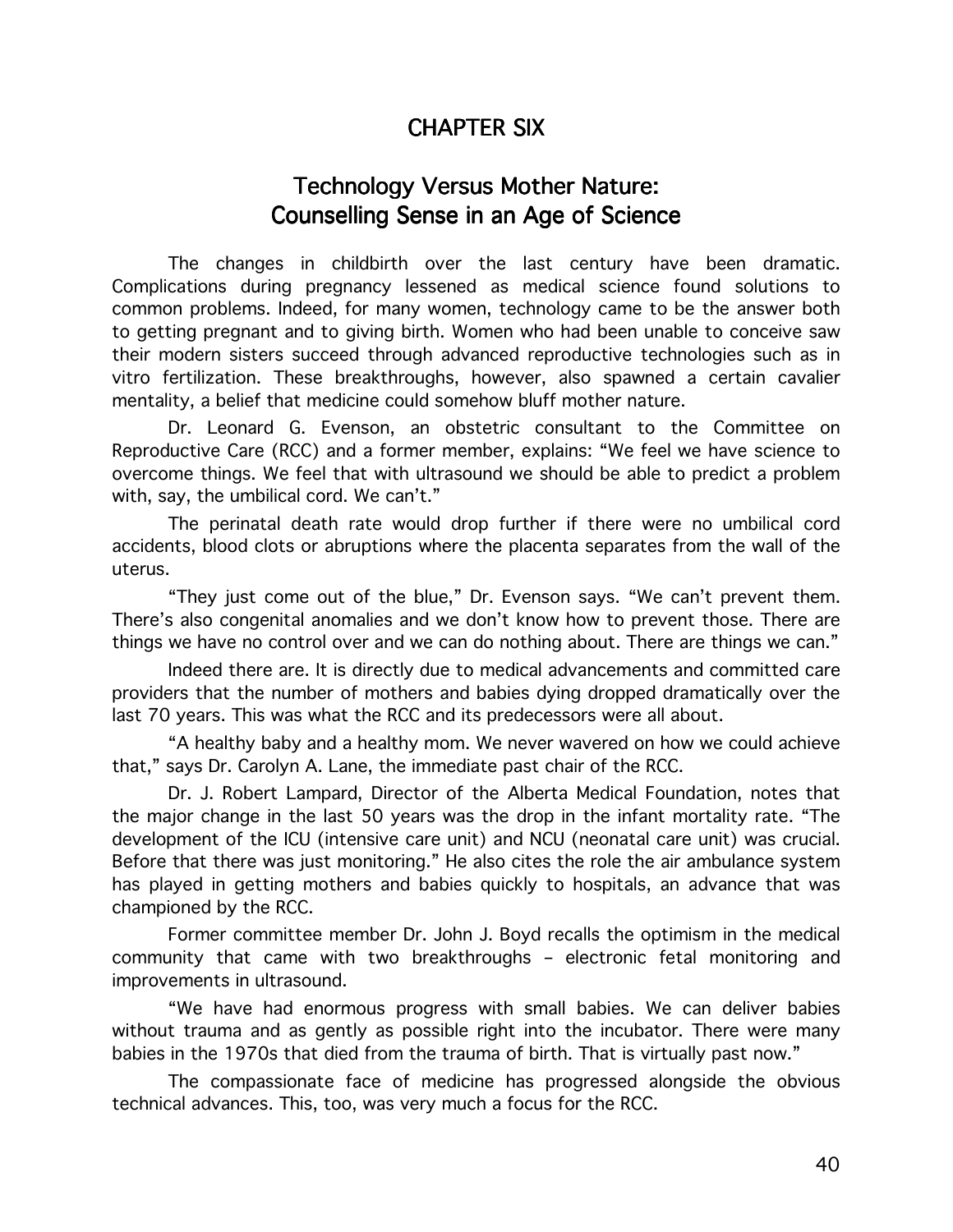"Back when I started to practise, it was very uncommon to have dads involved in childbirth," recalls Dr. Evenson. "They were in the bar or the waiting room. In the 1970s we saw the greater involvement of the father. Our patients were dictating to us what we do. That was a kind of adjustment for a lot of people to make. It's a credit to the profession that they did that."

Pemme Cunliffe, a lawyer, nurse and former coordinator of the RCC, noted that throughout its tenure, the committee members remained dedicated to improving the health of women and babies in Alberta.

"They did that in the environment that existed at the time but they also had a lot of influence on what the environment would be. Having fathers present at birth was an example. That was a huge change."

It certainly was, in thought, practice and focus. Previously, when a woman went into labor, she was admitted to the hospital, gave birth and remained under care in the ward for a full two weeks - at least. No longer. Today, if a healthy mother remains a full two days in hospital, she will definitely be discharged, with her baby, the next day. The focus is getting mothers and babies home as soon as possible to an environment where there is, hopefully, support from the family, as well as visiting nurses or midwives. (Of course, mothers or babies with medical complications remain in hospital until they are healthy enough to leave.)

Dr. Evenson notes that the hospital case rooms have become more accommodating and have tried to address the concerns of women who want home births.

"Alberta hasn't been the best place for home births because, in case of emergencies, hospitals are often quite far away from homes. Yet we've tried to make the experience in hospitals as good as possible and provide a home birth atmosphere," he adds.

Medical science had worked diligently for many decades to move pregnant moms into the hospital to give birth, not back into the home. The medical consensus was that a well-equipped hospital was the best place for a mother to give birth to a healthy baby. The debate in society over home births was often emotional, sometimes controversial, but in the end extremely useful. It introduced and explained the important role of midwives.

"When it came to home births, the committee felt it would change the health of mothers and babies and they couldn't support that," says Ms Cunliffe. "As for the introduction of midwifery, the committee supported properly qualified and trained midwives."

What the committee didn't want were home births; yet to become a midwife in Alberta, one had to attend mothers who bore their babies at home. Ms Cunliffe notes that committee members weren't blind to social trends, but considered them explicitly within a medical framework of what was safe and medically sound.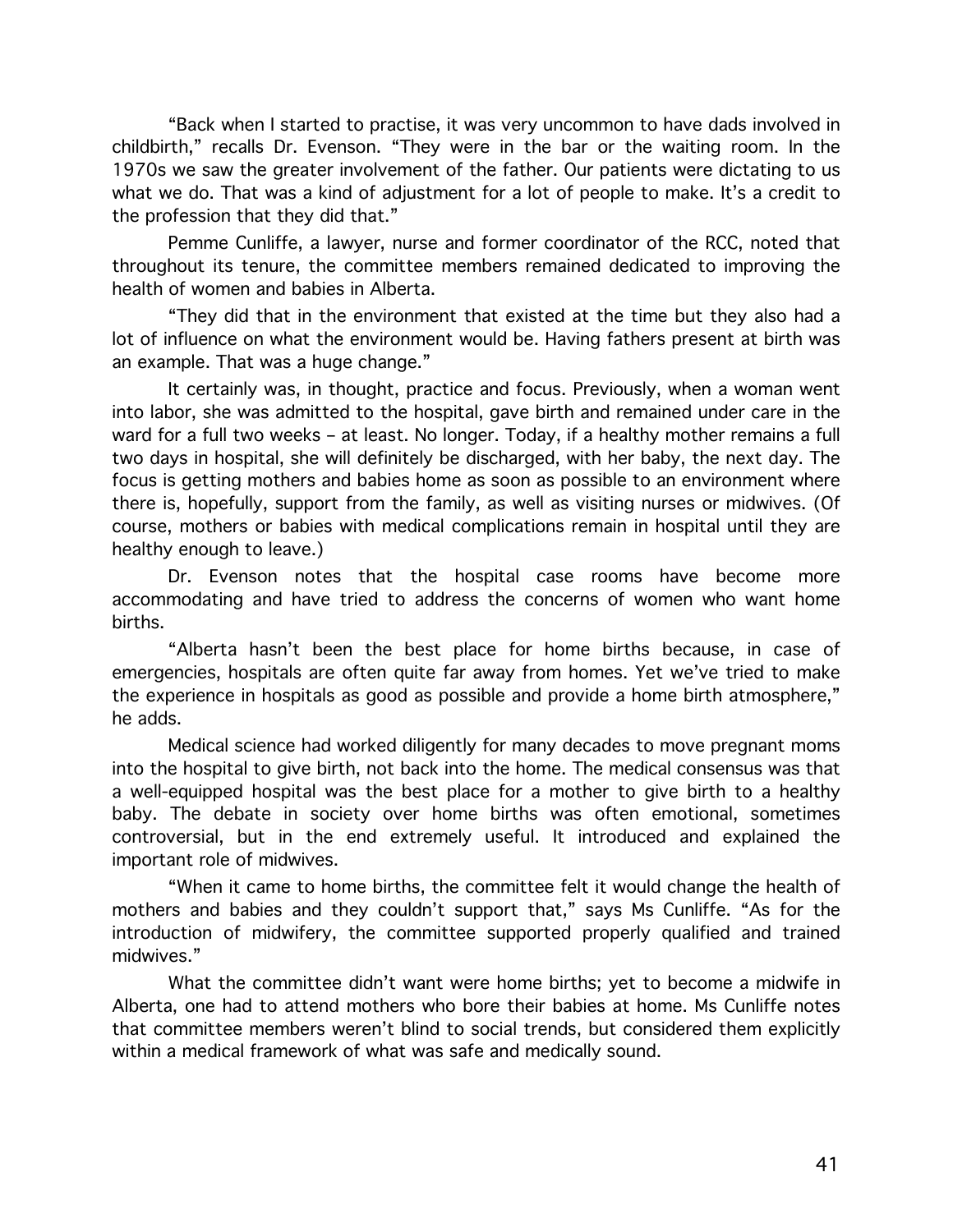There was clearly a place for midwives. Their role was validated at the very meeting of the Alberta Medical Association (AMA) in 1984 that ratified the merger of the Perinatal Mortality and Maternal Welfare committees into the RCC.

The committees had discussed a team approach to patient care and the perinatal mortality committee's annual report quoted from the Society of Obstetricians and Gynaecologists of Canada News.<sup>55</sup>

"In the past few years there has been a trend for fewer family physicians to assume care of maternity patients . . . . We must confront the fact that there are not enough obstetricians/gynecologists to deliver all women in Canada. Therefore, it is important to develop alternative methods of providing obstetric services. The model that has evolved in England, in which a consultant obstetrician collaborates with and directs a team of midwives, may have to be examined closely for its future application in Canada."

Dr. Fawzy H. Morcos, a past member of the RCC, was doing just that. As the chief of obstetrics at the Misericordia Hospital in Edmonton, Dr. Morcos was conducting a pilot study "to explore the possibility of experienced caseroom nurses, under the supervision of obstetricians, giving continuity of care through pregnancy, labor and delivery to a selected group of low-risk women."56

Dr. Morcos' "pioneer work" was publicly recognized by the perinatal mortality committee as was the Misericordia Hospital, considered a "pioneer hospital in the care of mothers and babies."<sup>57</sup>

What riled the perinatal mortality committee was "a small, but vociferous group of women (who) have been asking for midwifery-type maternity care." The doctors on the committee were worried that the Health Occupations Board (HOB) would "recognize Domiciliary Midwives (some of whom have no nursing or midwifery training) as a professional body."<sup>58</sup>

The HOB told the perinatal mortality committee that these particular women were only a small part of the midwifery group and the larger body could well be recognized, in the future, as a professional organization.

The perinatal mortality committee was concerned and cautious in its recommendation to the AMA. "Your committee considers it important that physicians follow this trend carefully and give direction so that the future safety of mothers and newborns is not jeopardized by retrogressive rather than progressive approaches to their care."59

Dr. Morcos vividly recalls the controversy over the licensing of midwives. "People said 'You just had to be ahead of your time.' I've laughed at defining ahead of your time. The midwifery project was important research. Every time you opened your

<sup>&</sup>lt;sup>55</sup> Society of Obstetricians and Gynaecologists of Canada News, May/June 1984, Vol. 4, No. 3.

<sup>&</sup>lt;sup>56</sup> Draft Committee on Perinatal Mortality Annual Report, 1984, p. 2.

 $^{\rm 57}$  Ibid

 $^{\rm 58}$  Ibid

<sup>&</sup>lt;sup>59</sup> Op cit, p.3.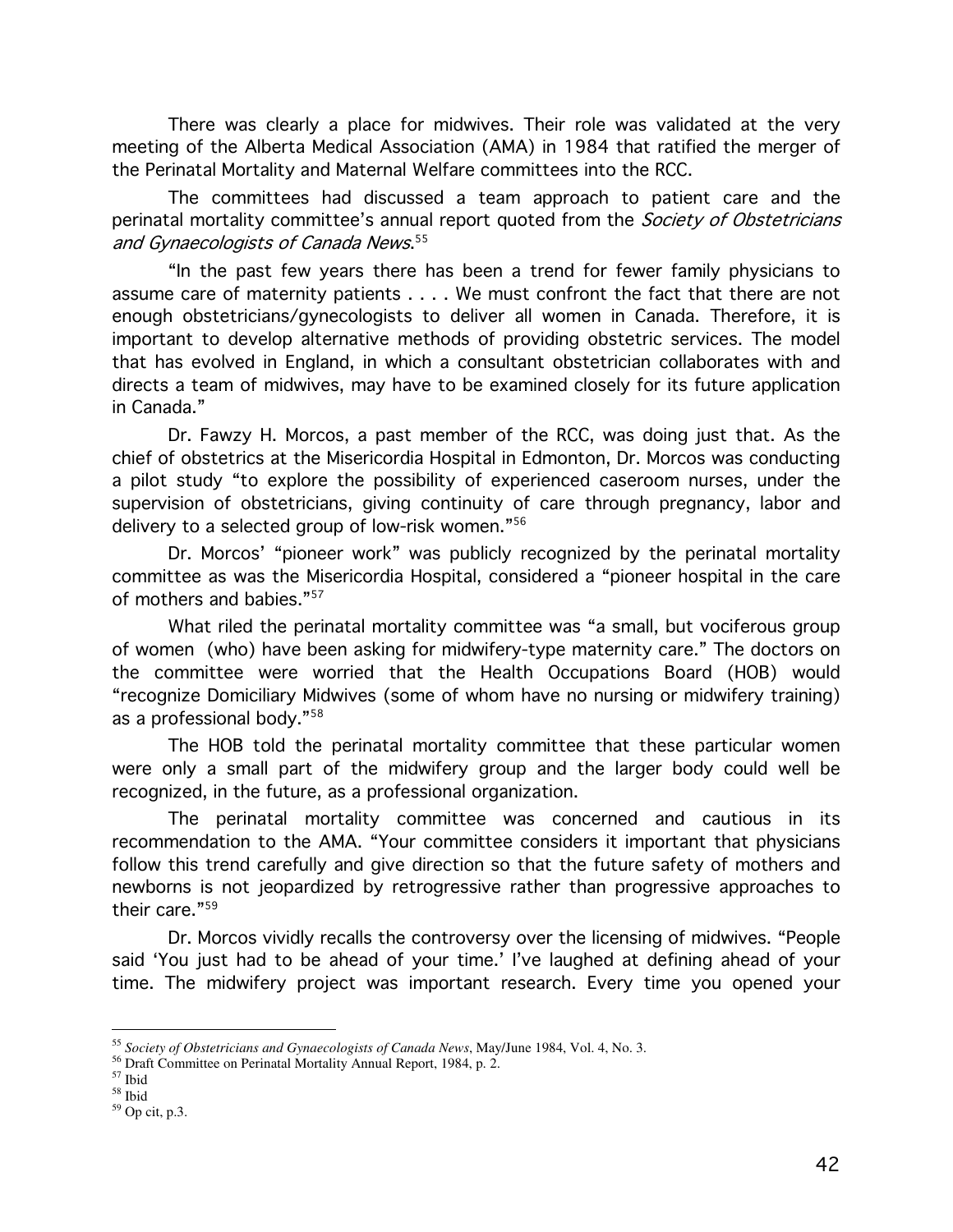mouth and said midwives, they would think home births. All my talk was hospital-based midwifery."

It took Dr. Morcos a full year to prepare for the program. He met with the government ministry of health, the board of the Misericordia Hospital and the perinatal mortality committee. They were especially nervous that his application would open the road for midwives at home births.

"It's better to lead than to be forced against our will," he says. "They did have to accept the midwives. I wanted to show the public that there was a place for midwifery as long as it was done in a protected environment. It was an excellent time at the Misericordia working with those midwives who were actually our own nurses with the training."

It made sense to have midwives in hospitals especially with the high volume of births and the greater opportunity to assist in the high-risk pregnancies. It also helped to ease the pressures of overburdened obstetricians, gynecologists and family physicians.

Interestingly, today's midwives share that burden. There still aren't enough doctors and midwives to meet the challenges of delivery 24 hours a day, seven days a week.

"We've got to do things to help family physicians continue to practise obstetrics," Dr. David Young, President of the Society of Obstetricians and Gynaecologists of Canada, explained to Susan Ruttan of the *Edmonton Journal* during the society's annual conference in Edmonton in June 2004. "We've got to support midwifery education and legislation that allows qualified midwives to practise."

The challenge to find and lead a balanced lifestyle is the main reason family doctors are leaving the delivery room. Today's midwives are likely to follow the doctor out the door.

"I believe that if you did a survey of midwives, they would have difficulties with the same thing," Dr. Young told Ms Ruttan. "Will they be any different from the family physicians and the obstetricians in terms of their desire to have some kind of lifestyle?"<sup>60</sup>

Dr. Young's solution, a team approach by doctors, nurses and midwives, is exactly what was proposed 20 years earlier by both the Society of Obstetricians and Gynaecologists of Canada and the perinatal mortality committee. The RCC had representation from the Alberta Association of Midwives for many years, with Dr. Beverly O'Brien being the final member before the RCC was merged into the Alberta Perinatal Health Program in 2004.

"The committee didn't shy away from the hot button topics," says Dr. Lane. "The quality of the debate was one of delicacy and diplomacy. There was respect for everyone who brought their viewpoint."

 $60$  Edmonton Journal, June 28, 2004, p. B3.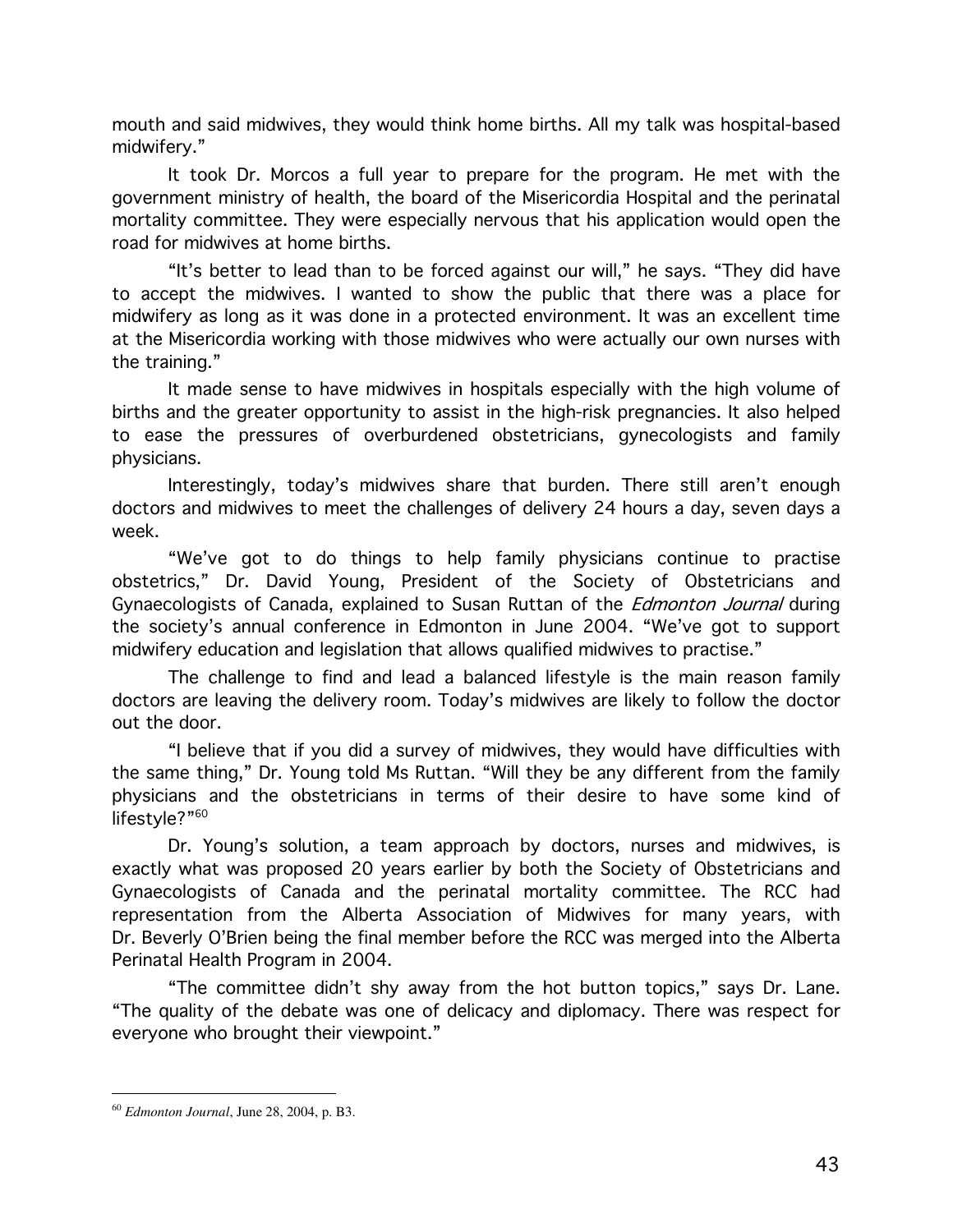The RCC introduced and debated the social, moral and legal anxieties wrought by medical breakthroughs that seemed unimaginable just a century ago.

"I believe that we have done ourselves a disservice with advancing technologies," continues Dr. Lane. "We have crept up to the point where technology knows more than Mother Nature. Every time we try to solve a problem we add more technology."

This is especially true with cesarean births. The rate has risen since 1995 to 20.2 per 100 hospital deliveries in 2000 and a new high of 23.2 in 2002. The Canadian cesarean rate was 21.2 per 100 hospital deliveries in 2000/2001.<sup>61</sup>

"That won't change," says Dr. Evenson. "They will keep going up. No one knows what the ideal cesarean rate is. With all the pressures, no one is going to take a chance of a bad outcome. The result will be a higher number of cesareans."

Cesareans will also be a challenge for government. As C-section rates go up, patients stay in hospital longer, and the number of available beds decreases. While there hasn't been an increase in maternal mortality, with the number of cesareans growing, Dr. Evenson believes there is cause for concern.

Yet there are some women who believe they can ignore the physical realities of giving birth and choose the time that's most convenient and simply book a cesarean section. They're called "too posh to push," and one shudders over what they must imagine child rearing to be like.

"Cesarean section is major abdominal surgery, and consequently cesarean rates are an important reproductive health issue. Much research has been directed at determining the source of increasing cesarean rates in recent decades."<sup>62</sup>

Dr. J. Guy Gokiert, a past chair of the RCC, is also concerned about the high number of cesareans and believes the best route of birth is vaginal: "If God wanted you to deliver through your belly, He might have done something different."

Dr. John J. Boyd calls the whole cesarean discussion "a controversial area at the moment." He remembers starting out in 1971, when the C-section rate was between two and four percent. Now the whole area is much more complex, with women waiting to have babies until they are over 35. In addition, some gain far too much weight when pregnant.

"The trauma now is with the mothers who are going into more C-sections," he says. "It can certainly colour a woman's obstetrical history. From the age of 20 to 35, the body is flexible. From 35 to 45 it's a different story. Women are designed to have their babies young."

During the last two decades of the 20<sup>th</sup> century, many women supposed that they could control their bodies to the point where they decided where and when to have a child. For some, having a child seemed like going to a meeting. It was all about

<sup>&</sup>lt;sup>61</sup> Alberta Health and Wellness, Alberta Reproductive Health: Pregnancies and Births Report for 2002, p.34; Alberta Health and Wellness, Alberta Reproductive Health: Pregnancies and Births Report for 2004, p. 34.

<sup>62</sup> Alberta Health and Wellness, Alberta Reproductive Health: Pregnancies and Births Report for 2004, p. 46.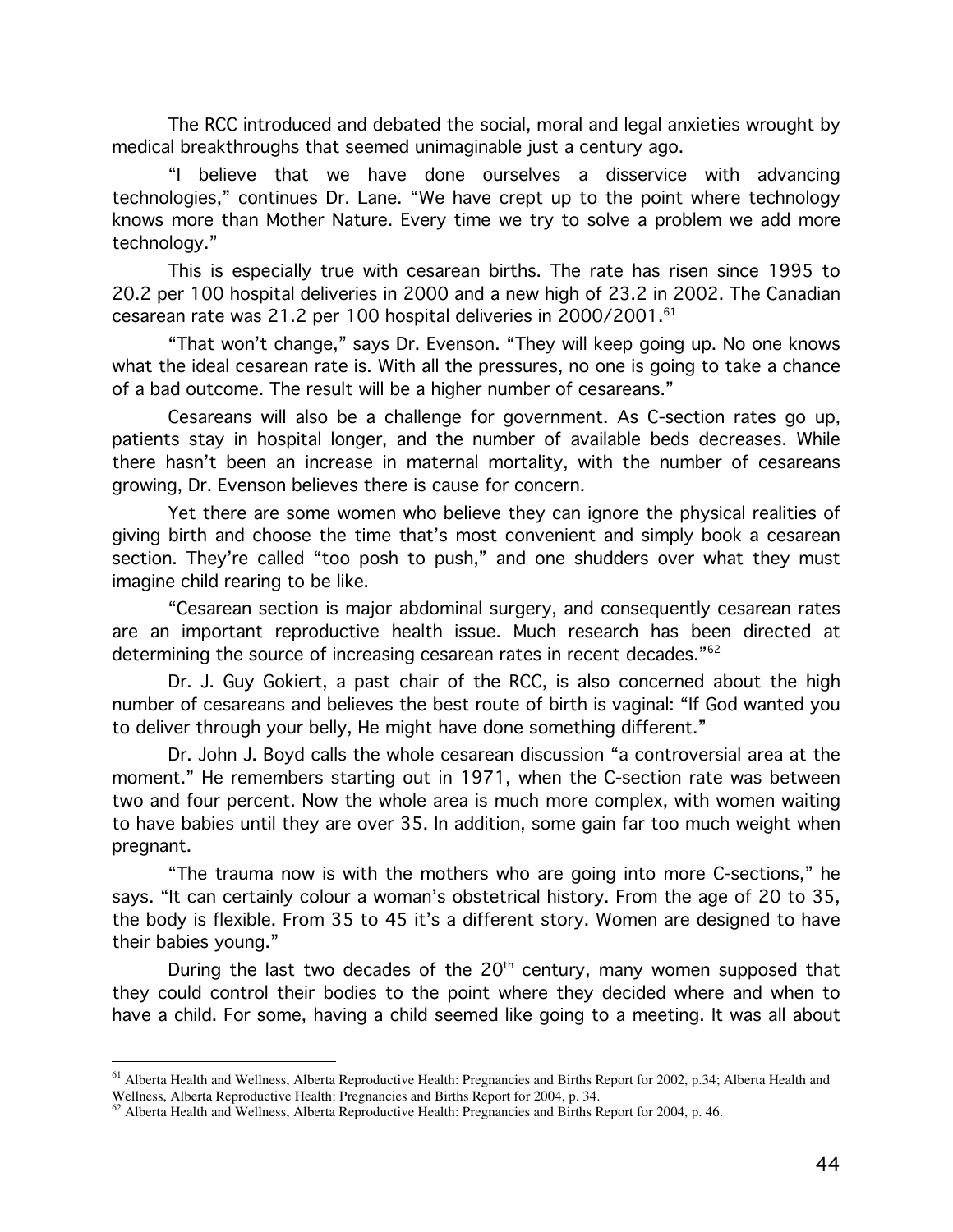control and starting a family when everything else was in place – the right job, the right money, and the right relationship.

"Obstetrics offends people who are used to control. They have to go with the flow, except for cesareans," notes Dr. Janet E. Northcott, a family physician in Calgary. "Some older moms are making plans as if they're shopping for a mortgage. They don't understand that the fundamental process isn't in our control." $\rm ^{63}$ 

Like everything in life, what seems doable can sometimes be delusional. There is a point where biology takes over and a woman who thinks that giving birth in her 40s is as easy as in her 20s is woefully misled. Even if she does conceive – and that likelihood diminishes as she ages – the risk of a miscarriage or Down Syndrome or chromosomal abnormalities rises dramatically.

"The social and medical situations aren't in touch with each other," notes Dr. Northcott. "After 35, a woman's fertility starts to drop, and by 40 it's so significantly low that the fertility clinic won't do it due to a very low success rate. At the age of 35, the risk of a baby with chromosomal abnormalities is 1 in 200. It's 1 in 40 at the age of 40. The whole genetic screening that amniocentesis provides has a miscarriage risk of 1 in 200. It's not a free lunch. By and large people over-estimate the power of medicine. They think tests are risk free. People are out of touch with reality. And they're very angry when they discover the truth."<sup>64</sup>

Sophisticated diagnostics and ultrasound as well as advanced research into reproductive endocrinology have had a tremendous impact on the ability of older women to become pregnant. The increasing number of multiple births puts pressure on the hospitals as very premature babies are born at 30 weeks or less. They're in hospital for weeks, are placed in incubators for those extended periods and often end up with long-term problems. No wonder the RCC spent considerable passion and time on the whole topic of artificial reproductive technology.

"There's a real load on the system and this is happening a lot more than we realize," observes Dr. Evenson. "When we review perinatal deaths, we're seeing twin or triplet deaths at 20 or 25 weeks. These are counted, and yet the in vitro clinics are rated on their success."

What a paradox this painful situation brings to a mother caught in technology's twist; the bliss of becoming pregnant versus the sorrow of a premature delivery and death. Technology creates an artificial increase in the perinatal death and morbidity rate as well as in the in vitro fertilization success rate. A generation ago, in vitro and other artificial reproductive technologies were at their infancy. A delivery at 20 or 25 weeks would have little chance of life. Because Alberta's in vitro clinics in Edmonton and Calgary are highly successful, the number of multiple pregnancies will only continue.

<sup>63</sup> Sydney Sharpe, "Middle-aged Moms," *Apple* magazine, March/April 2004, p.17. *Apple* is a publication of the Calgary Health Region.

<sup>64</sup> Ibid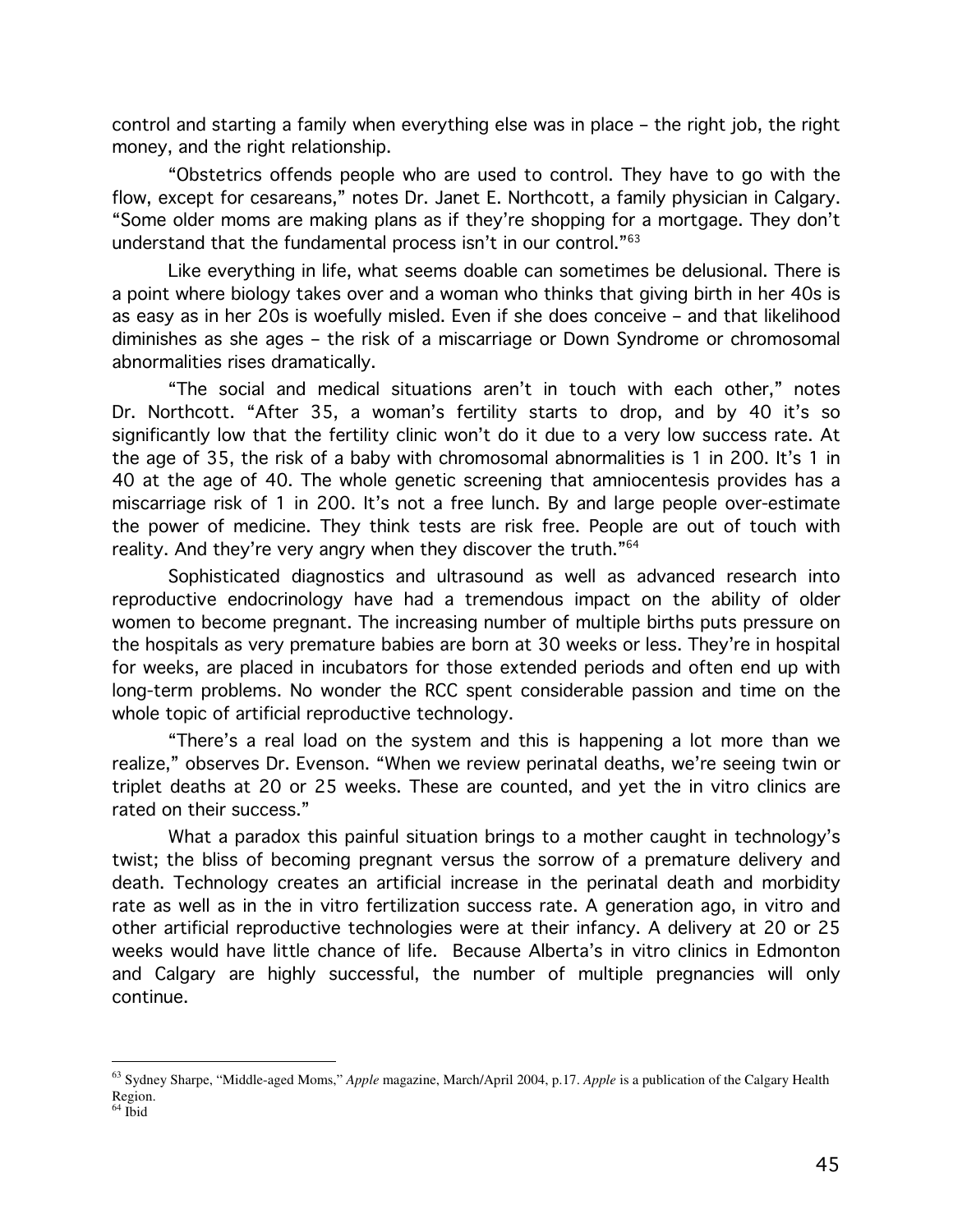"Babies born of multiple pregnancies will be an ongoing problem," continues Dr. Evenson. "We should restrict clinics to implanting just one egg. In Europe they are doing just that and are having more success."

Yet, for many mothers who never expected to become pregnant, technology can be the blessing of a lifetime. And when technology helps create life, Alberta doctors respect it fully and do everything possible to help it survive and thrive. Nothing illustrates this more vividly than the story of Leanne and Jeff Gullekson of St. Albert, who lauded the team of Alberta doctors that made their dreams of a family a reality.

When Ms Gullekson gave birth to triplets, they were 14 weeks premature. This is what the couple wrote in the *Edmonton Journal* on October 4, 2004.

"From the moment we were told we were expecting triplets to the day last week when we took the last of our children home from the hospital, we received nothing but the best medical care imaginable.

"Any multiple pregnancy presents increased risk both to mother and babies, so we were monitored closely by many medical professionals. Additionally, we were given access to a prenatal class specializing in multiple births, an option not available in most other provinces.

"Without medical 'interference,' our children would not be here. Ultrasound revealed our triplet pregnancy, gave us time to take proper health precautions and provided a means to track the babies' growth. When we went into labor prematurely, constant fetal monitoring let the doctors know the children's birth could not be held off any longer. A cesarean section meant our children were born safely. 'Interference' meant our children were greeted by a first-class neonatal team, put on machines to help them breathe, given drugs that eased their discomfort and allowed them to grow, and given access to surgeries correcting problems that could have ended their lives. We spent five months in the neonatal intensive care unit at the Royal Alexandra Hospital. During that time our children were treated by world-renowned neonatologists and surgeons who consulted with their colleagues around the world when necessary.

"We were given access to excellent nurses, a lactation consultant and breastfeeding clinic, nutritionists, dietitians, neurologists, pulmonologists and immunologists. And at the end of it all, they handed us three healthy children.

"Obviously we feel funding for maternity and infant care in Alberta is important. Yet our experience has taught us that the true quality of care in this province is second to none. Had they been born in most other parts of the world, including some provinces in this country, our children would not be here. Medical intervention saved their lives, and for that we will always be grateful."

The experience of Leanne and Jeff Gullekson speaks to the incomparable caliber of care provided by the doctors of this province. For a century, Alberta doctors and their organization, the AMA, have focused on accessibility and quality. The RCC and its predecessors weighed the cascade of medical breakthroughs with single-minded purpose: the care of the mother and her child. That they continue to do, with passion and dedication.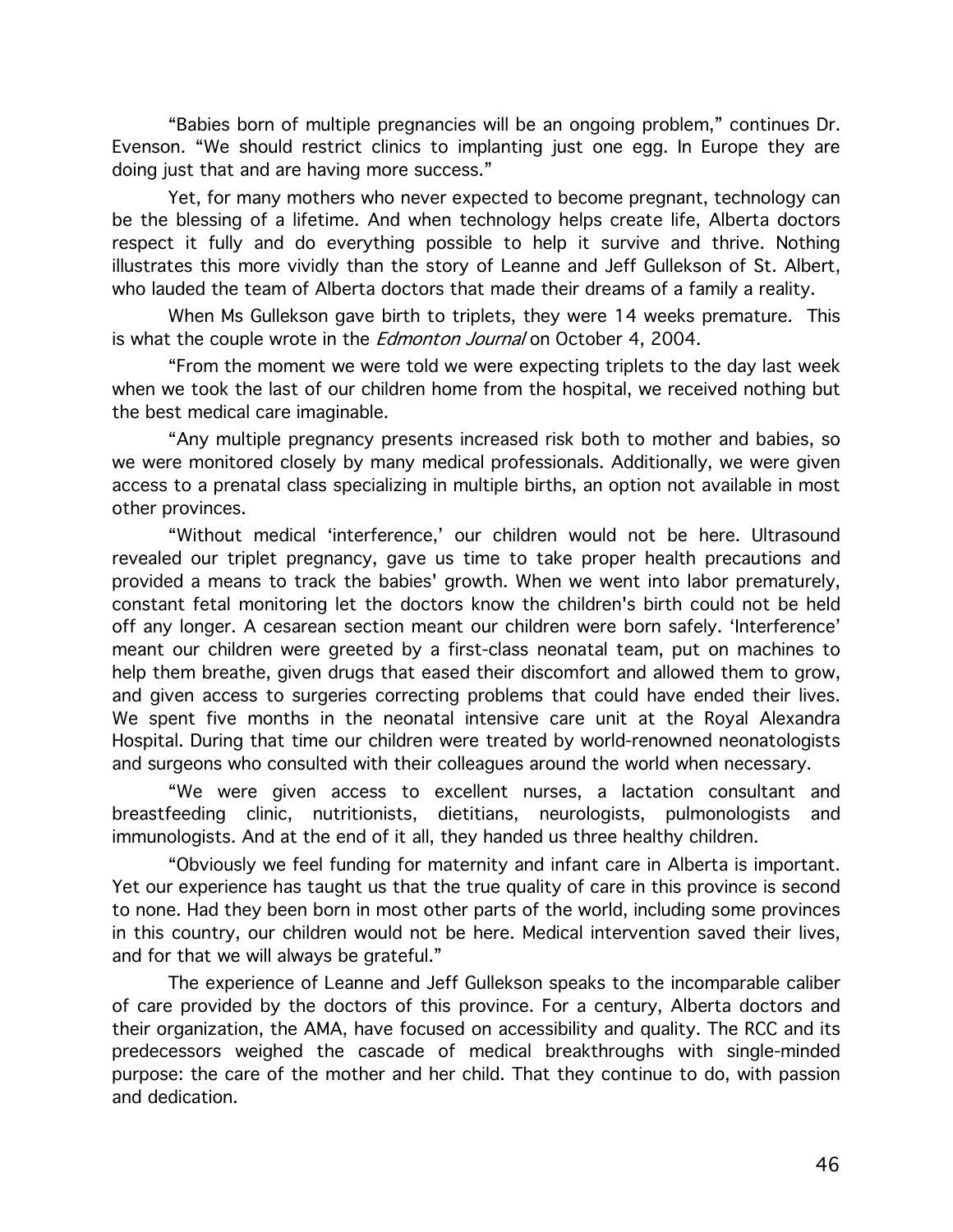## **CHAPTER SEVEN**

## Delivering the Message: **Research and Public Relations Campaigns**

The Committee on Reproductive Care (RCC) was an innovator that often advocated bold moves to meet its goal of healthy mothers and babies. Gathering and interpreting statistics helped the RCC to recognize trends and determine the best care. In that role, the RCC reached into every facet of society as it sought to improve community well-being through medical attention and education.

Organizing awareness campaigns, holding news conferences, delivering research papers and publishing medical articles were important ways to publicize vital information. The RCC was very effective in getting its medical messages to the larger community. It encouraged partnerships with other health care groups and developed innovative collaborations.

"It all stems from putting patients first," says Ronald A. Kustra, Assistant Executive Director, Public Affairs, for the Alberta Medical Association (AMA). "The idea comes from the committee where they provide the leadership. They look at health issues that need a higher profile and should be part of the public agenda."

For example, in the 1970s, the AMA introduced a seat belt campaign that proved instrumental in getting provincial attention and legislation. From the 1970s into the 1980s, the AMA actually donated child safety seats to the families of newborns within the province. Once seat belts and baby carriers became part of the public consciousness (and mandatory) the AMA no longer needed to give them away. Prospective parents were already buying their own.

This was only one in a number of campaigns initiated by the RCC and its predecessors. The projects were readily embraced within the AMA because of the RCC's track record of responding to crucial community needs. Committee members were quick to collaborate with colleagues from other fields whose expertise they respected. The RCC always acknowledged their help in their annual reports.<sup>65</sup>

"The advocacy role went beyond good care for mothers and babies," says Dr. Charlene M.T. Robertson, a pediatrician. "There were a lot of different topics that came about over the years, all related to care. The advocacy issues and statements carried quite a weight and were published and organized in the Alberta Doctors' Digest. These could be done because the committee had the backing of the AMA and used its facilities for brochures and other publicity."

The RCC became a serious advocate of health information for teenagers as well as adults, in spite of a backlash by vocal minority groups. The committee promoted sex

<sup>&</sup>lt;sup>65</sup> For example, see the Committee on Reproductive Care: Funding, Operating Expenses and Activities Summary, February 27, 2001, where the RCC thanks the AMA Public Affairs Department for funding the printing and distribution of two documents: the Prenatal Care Plan and the Stillborn Investigation Protocol.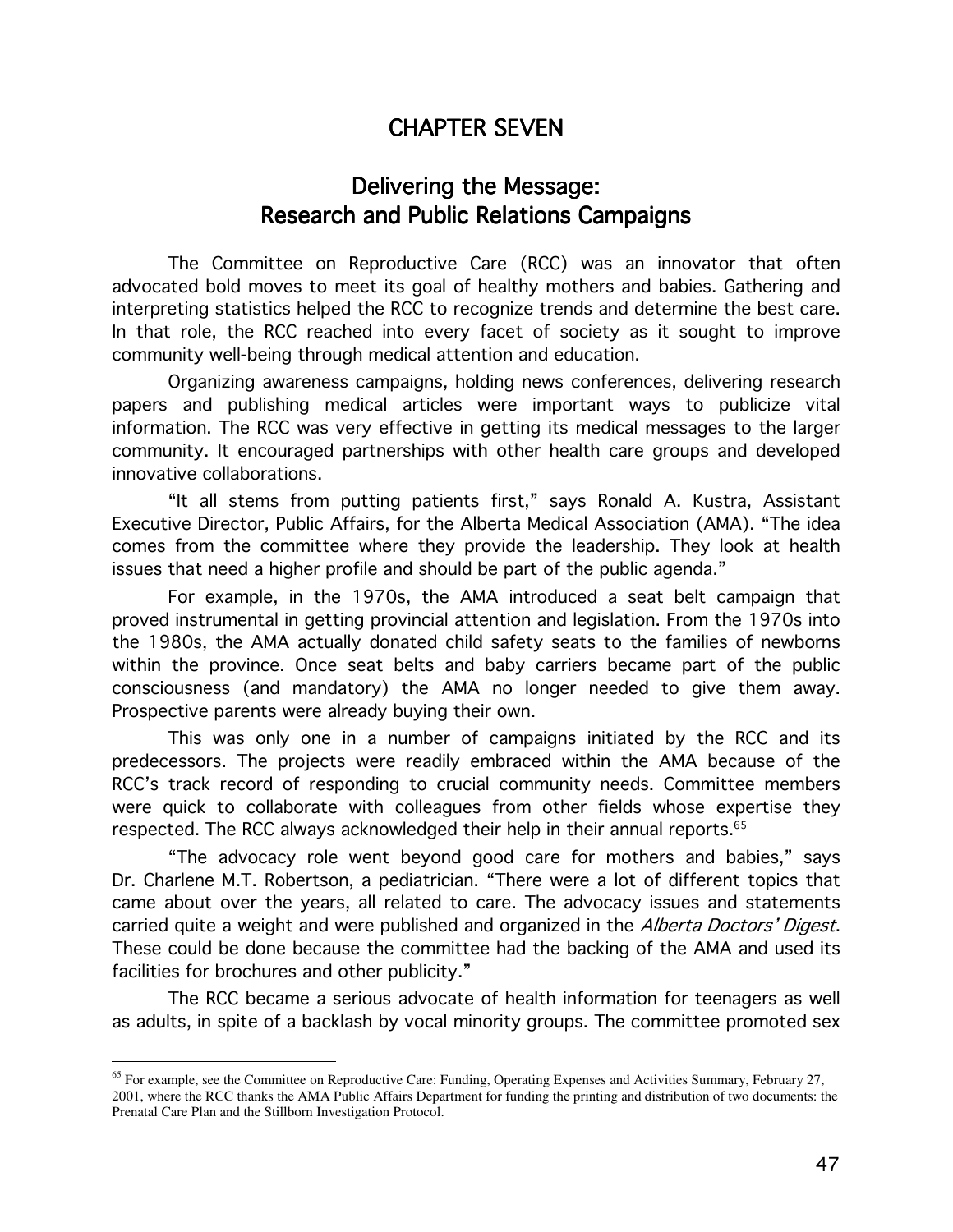education in the schools as well as the Condom and Pill project to combat sexually transmitted diseases (STDs). It also tackled the devastating effects of alcohol and drugs on the baby in the womb.

"The RCC didn't just talk. It provided advice to politicians and it made recommendations," says Grace Guyon, the RCC coordinator and manager. "They took the lead on a lot of issues. Small things grew into bigger ones. For instance, the work on substance abuse developed into the project around fetal alcohol syndrome (FAS). The background work showed the committee was forward thinking. The work was very collaborative, such as the joint report on reproductive outcomes." (Known as The Alberta Reproductive Health Report.)

The committee was a resource for groups across the province and the country. It advised the Provincial Government for its school curriculum on sex education. It became a partner in the project to educate prospective mothers about FAS.

In particular, the committee's annual report for 1996-97 reveals a breadth of activities dedicated to informing the public and combating a range of health concerns. The RCC collaboration with other health care workers throughout the province led to a series of crucial campaigns.

Armed with a grant from Alberta Health, the RCC and its partners recommended and developed materials for the HIV Screening in Pregnancy Program. The scope of the collaboration included the AMA, the Provincial AIDS Program, women's health groups, the Alberta Association of Midwives, the AIDS community and the College of Physicians and Surgeons of Alberta.

A joint program on alcohol related birth defects produced and distributed the Fetal Alcohol Syndrome Community Resource List. The RCC was an important contributor to the group that was led by the Alberta Alcohol and Drug Abuse Commission (AADAC). "The list provides a place to start for professionals, parents and caregivers looking for services related to FAS."<sup>66</sup>

Also that year, the RCC took the lead in a joint project of the AMA, Canadian Medical Association and Health Canada called It Takes Two - The Condom and Pill *Project*. It was a massive information campaign directed at adult women and physicians.

"The program assists physicians in counselling women about using condoms for  $\;$ protection against HIV and other sexually transmitted diseases in conjunction with other birth control methods. Program evaluation results reported strong patient and physician endorsement of this project." $\rm ^{67}$ 

Candy L. Holland, Manager of the AMA's website and publications, was involved in the Condom and Pill project and its massive campaign directed at physicians, public health nurses as well as AMA staff.

"We were trying to identify how to inform patients better on protecting themselves and not being afraid to discuss it with their partners and doctors," she

<sup>&</sup>lt;sup>66</sup> Committee on Reproductive Care Annual Report for 1996-97.

<sup>67</sup> Ibid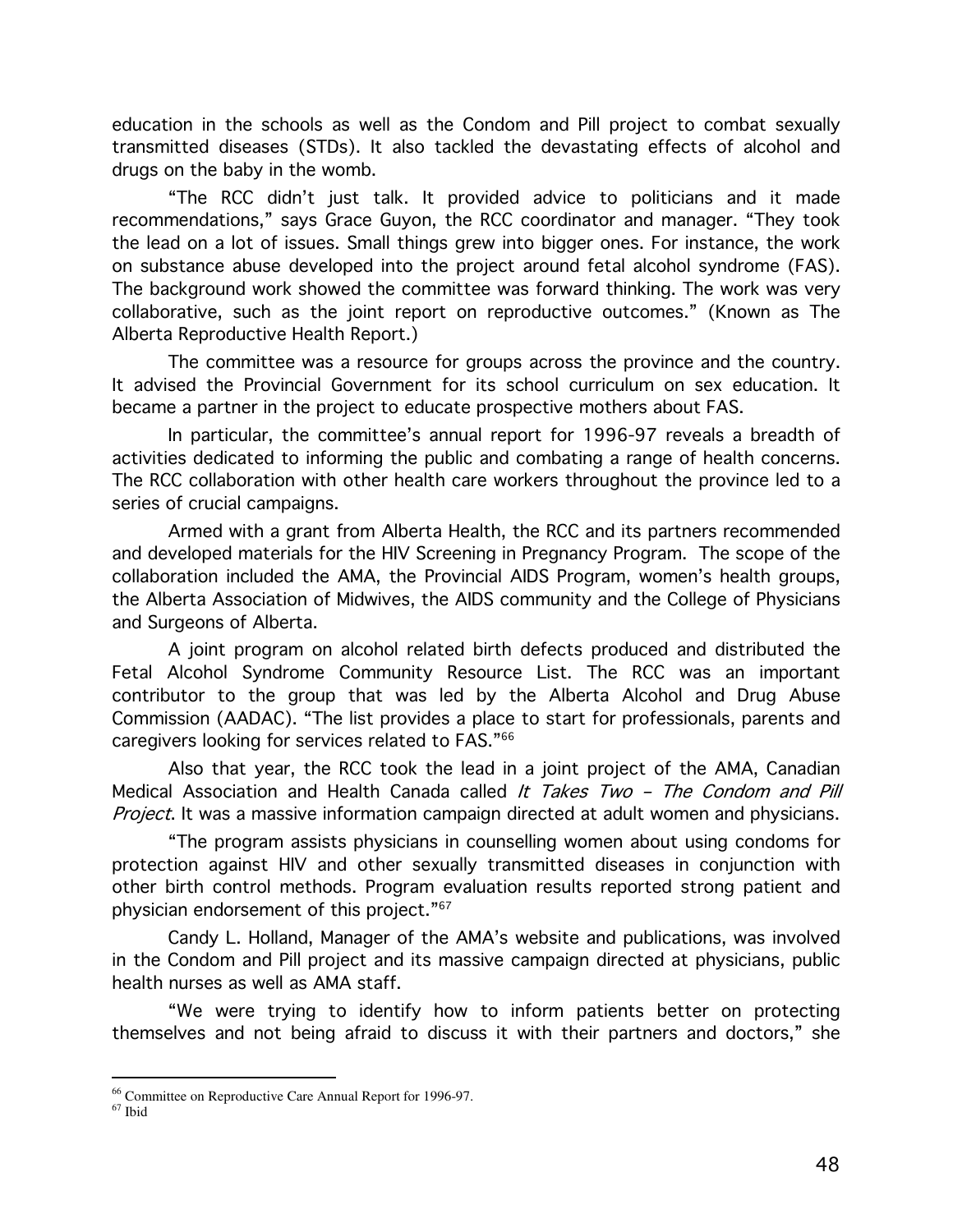says. "We were looking at the different options available and appropriate for their lifestyle."

The whole project, which began in 1994, solicited input from three focus groups: physicians, women between the ages of 19 and 35, and men between 18 and 35. Each of the groups explored attitudes towards safer sex and counselling.

Society had changed with the onslaught of more virulent STDs, especially those due to HIV. Sexual information went beyond birth control, the condom and the pill. The RCC wanted to inform the public on a range of sexual issues so they could protect themselves and their future children. They developed a program to help adults and physicians discuss extremely sensitive details in a comfortable environment.

How do single people become informed and how do they communicate their concerns with prospective partners? How do they respect each other's privacy but gather intensely personal information in a non-threatening manner? How do they protect themselves against HIV infection and other STDs?

"This was a whole new education for people," says Ms Holland. "It involved a new way of communicating with a partner and with the physician than in the past. With our program, we were trying to help patients communicate with doctors and wanted physicians to feel comfortable counselling patients. We developed quite a variety of materials for physicians and patients to use."

The project provided a myriad of pamphlets and other printed materials, including a poster for physicians' offices. While patients sat in the waiting room, they completed risk assessment sheets. They could read a guide on women's risk of HIV and STDs. There was an instruction sheet on how to use a condom. Finally, there were free condoms.

While most physicians welcomed the program, some did not feel comfortable talking with patients about condoms and birth control pills. To them, that meant promoting a certain lifestyle with which they strongly disagreed. This was a moral dilemma that the project also hoped to deal with through presenting available options.

"We felt it was a very successful project," adds Ms Holland. "Physicians used the materials, as did the patients. It made them think about things they hadn't thought about before. We had requests from schools and got calls from public health nurses across the country, from BC to Ontario."

The tourist industries, especially those in Banff and Jasper, also welcomed the project and posted information and provided materials for their employees. The project was a stunning success and all the evaluations pointed to its significance. In the end, there was only one thing missing to make the project a permanent reality in Alberta money. The cost of condoms proved too high to continue with the giveaway portion of the program.

Still, the AMA and the RCC were lauded for their forward thinking in the Condom and Pill project. Nationally, the project was considered a great success by Health Canada and the Canadian Medical Association. "The program has already been implemented by community health programs in Ontario and Quebec," notes Ms Guyon.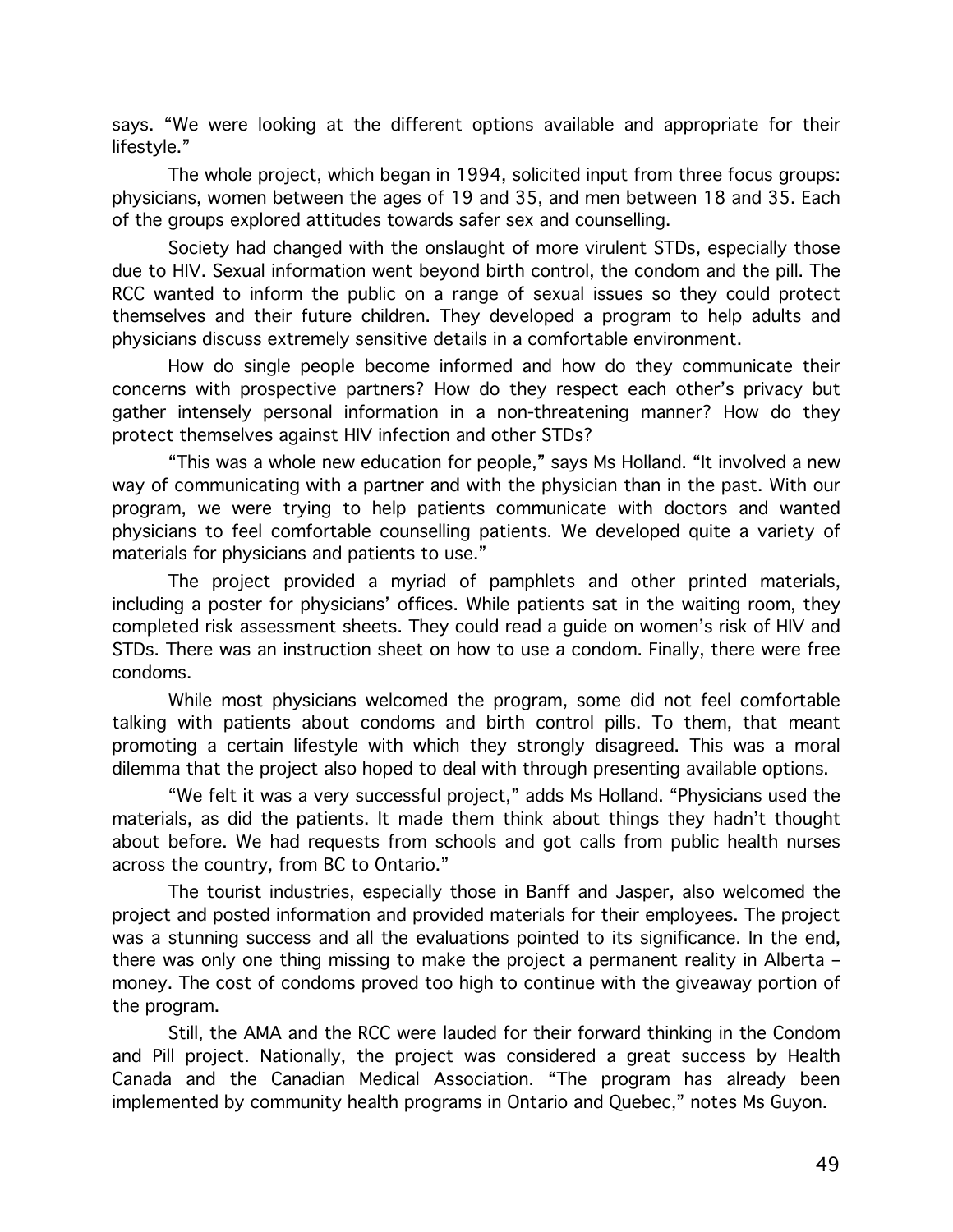Many participants across the province expressed their support for the project. Their thoughts are reflected in the many observations.

"Useful, practical information for patients - especially reinforced the proper method for using condoms," noted one doctor.

"After talking to my doctor, I feel empowered to take precautions and not put my fertility at risk," explained a patient.

"I think it boils down to everybody understanding it's a matter of personal responsibility," stated a male focus group participant.

"I feel more empowered, because it is my right to make sure that my partner wears a condom and that we both protect ourselves," declared a female focus group participant.

The RCC spearheaded many other projects to protect mothers and babies. They promoted the benefits of folic acid for women who are, or plan to become, pregnant. There was also the importance of administering Vitamin  $K -$  and ensuring that it is indeed Vitamin K - to the newborn.

The committee took a multifaceted approach to the issues of the day, partnering with community, medical and university groups. It also assumed the lead in provincial and national projects.

The Alberta Reproductive Health Report, published by Alberta Health and Wellness, is a state of the province message on pregnancies and births in Alberta. Its vital data on birth and mortality rates relied heavily on statistics gathered by the RCC. This included information that doctors, nurses and midwives completed on forms developed and updated by the RCC. The Department of Vital Statistics also used RCC data.

The RCC was intimately involved in the Newborn Screening Program, the HIV Screening in Pregnancy Program, the Prenatal Care Plan, the Breastfeeding Directory for Alberta, and the Stillborn Investigation Protocol, which was adopted in BC, Manitoba and Newfoundland.

The committee's work with the FAS Partnership was highly influential. In particular, the RCC "conducted a physician needs assessment on FAS that has been adopted for use across the country by Health Canada," notes Ms Guyon, adding that the FAS clinical practice quidelines are used in the prairies and parts of eastern Canada.

Crucial to the committee were education and communication. Members kept abreast of research and the latest facts in their field. They wrote papers, distributed briefs on current issues and published in the *Alberta Doctors' Digest* as well as national and international journals. The members believed that peer review, publishing and being informed were essential to their role on the RCC. Throughout its tenure, the RCC maintained the best perinatal and maternal statistics in the country.

Once the data were analyzed and the issues were apparent, the message needed to get to other doctors and health care providers, patients and the larger community. Choosing the medium and developing the message was crucial.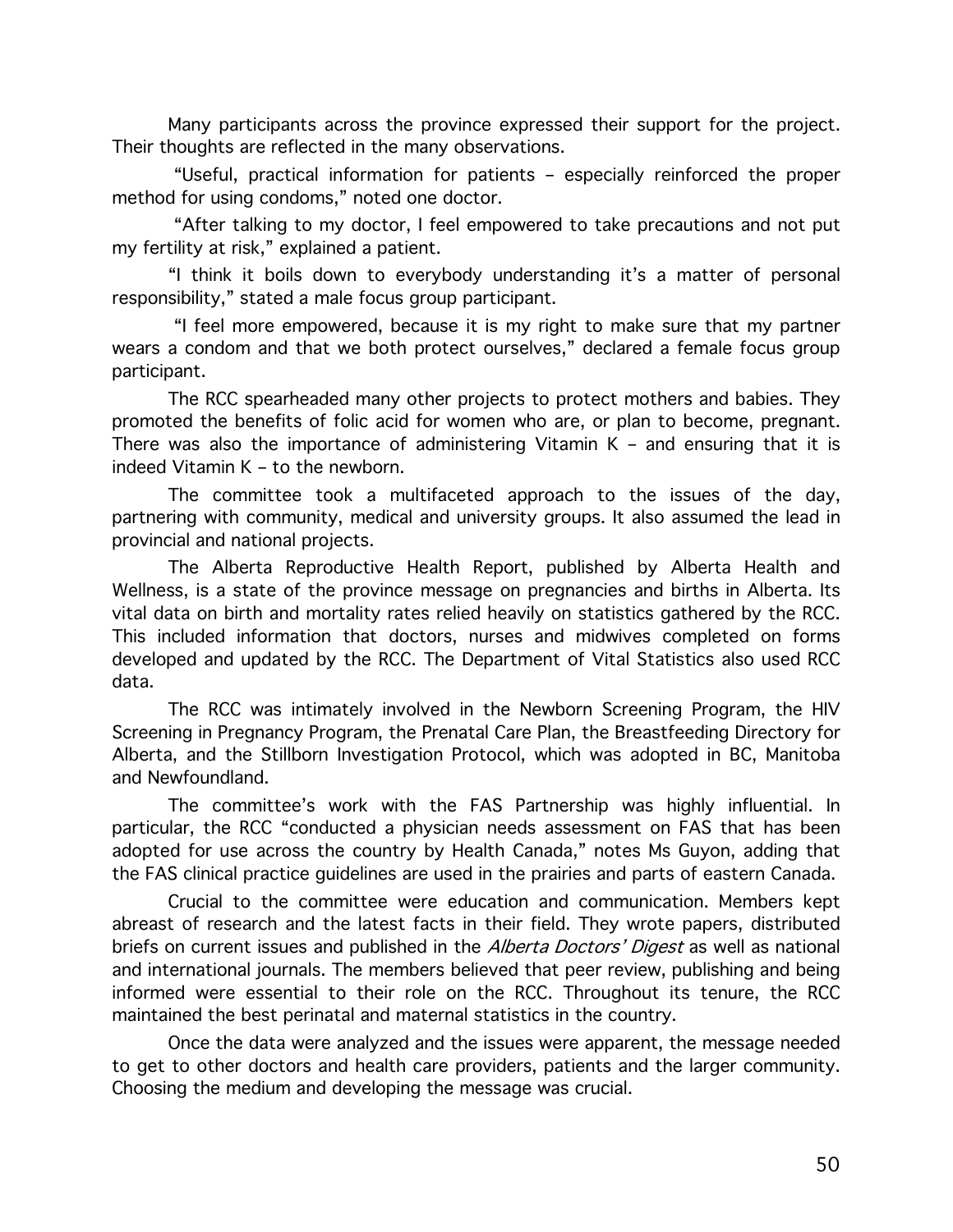Dr. Reginald S. Sauve, a member of the RCC, recalls the respect earned by the committee within the greater medical community for the caliber of the Alberta data. He cites Dr. Robert Kinch, former chair of the History and Archives Committee for the Society of Obstetricians and Gynaecologists of Canada (SOGC), and a winner of the SOGC's President's Award.

"Dr. Robert Kinch, the senior obstetrician in Montreal (at the Jewish General Hospital), has talked to me about his feeling that the work of this committee and the records from the period it has existed are extremely important in the history of obstetrics in Canada."

Dr. Sauve recalls two specific research reports that he wrote to examine infants on the edge of viability who weighed 500 grams or less. His provincial study was possible only because he was able to verify his data by using RCC statistics.

His student, Dr. Steve Wood, studied diabetic women and examined those who developed diabetes later in life. Diabetic women are known to have more problems when they become pregnant.

"Dr. Wood looked at the old records of the RCC to determine outcomes of diabetic pregnancies over the years," notes Dr. Sauve. "He was able to determine that pregnant women who develop diabetes later in life experienced an increase in poor outcomes (to their pregnancy) even before they developed diabetes."

The work of the RCC and its predecessors was rich in detailed data. Committee members were recognized for their academic and research strengths as well as their clinical and administrative work. For example, Dr. Margaret M. Hutton, Chair of the Committee on Perinatal Mortality, wrote a number of papers that were nationally respected. Here are a few:

- "Common Gynecological Disorders Related to Adolescent Development," Alberta Medical Bulletin, February 1952.
- "A Clinical Review of Primary Ovarian Carcinoma," Canadian Journal of Surgery, April 1962.
- "A Study of Perinatal Deaths as a Means of Improving Perinatal Mortality and Morbidity," Alberta Medical Bulletin, September 1964.
- "Toxemia of Pregnancy in Alberta from 1961-1963," Alberta Medical Bulletin, 1965.
- "The Proper Anticipation of Rh Hemolytic Disease," Alberta Medical Bulletin, 1965.
- "A Study of Social Factors Affecting Teen-Age Married Multiparae," Canadian Journal of Public Health, January 1968.

Dr. Lloyd C. Grisdale, another former chair of the perinatal mortality committee, published his detailed study entitled "The Alberta Perinatal Mortality Study" in the Canadian Medical Association Journal of February 1958. His conclusions spoke to the very purpose of the committee and his passionate commitment offered a glimpse into its future success.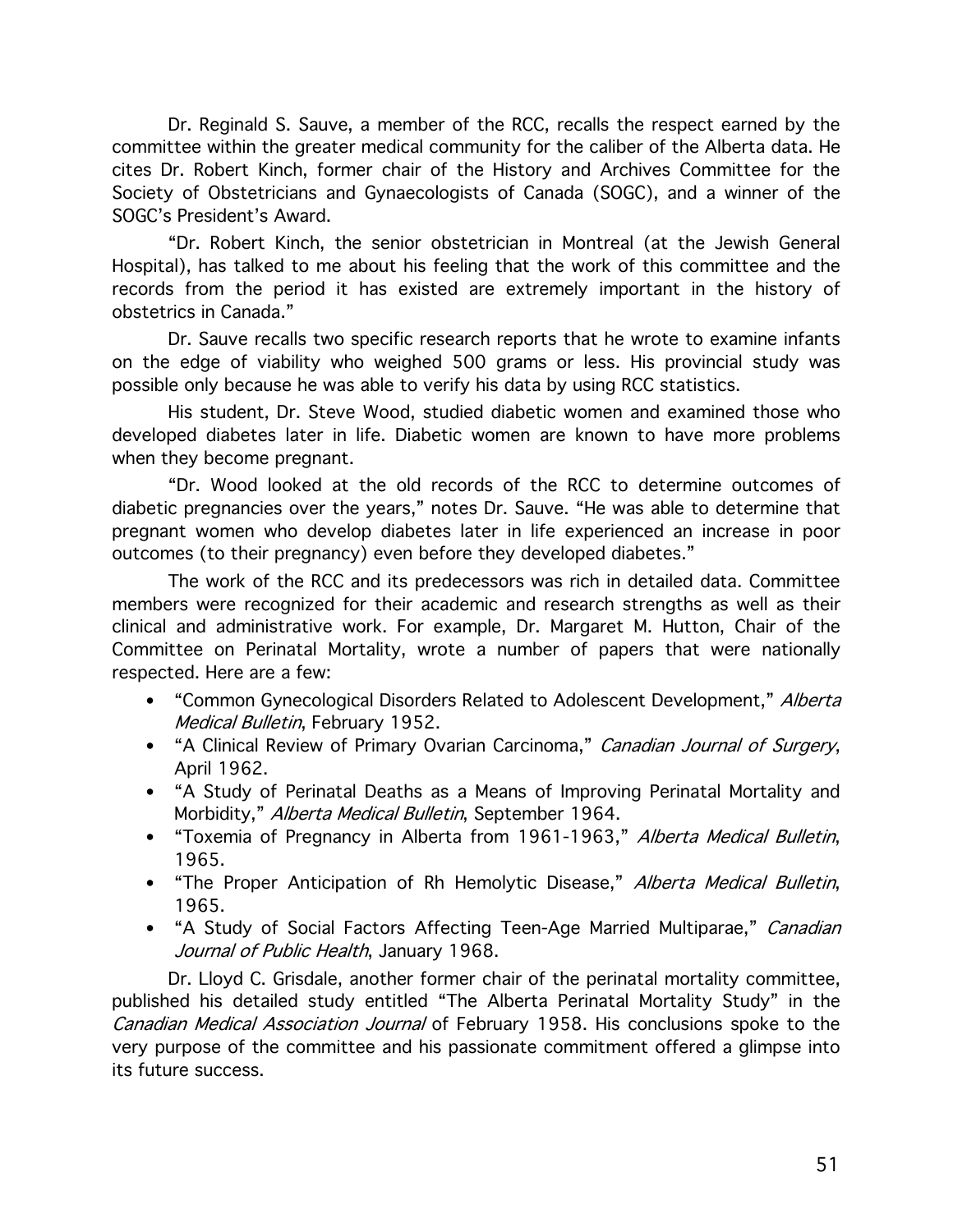"The aim of the committee has been to encourage the adoption of recognized standards of obstetric and pediatric care throughout Alberta. The committee believes that the continuation of this study will inevitably lead to an improved perinatal mortality rate."

That it most definitely did. Yet it also led to a much wider influence in patient care throughout Alberta and Canada. The RCC and its predecessors were the first to gather the data necessary to analyze trends and recommend changes.

"Our advocacy role was fairly strong," notes Dr. J. Guy Gokiert, a former committee chair. "It was not one where we taught people face to face but through the AMA. I congratulate the AMA in the long term. They said this was an important committee and kept it going. They published all the data and this was given to each hospital where deliveries were taking place."

Physicians everywhere in the medical community could use these data to keep medical education current. Professors of medicine who taught continuing education courses were able to use all the RCC research. "They could offer a whole range of data that was current, tangible and occurring in our province," added Dr. Gokiert.

The role of informing the medical world as well as the community at large was not something the committee did lightly. It wanted to ensure that its own doctors had the right documentation and follow-through procedures. If anything went wrong with a patient, the RCC members worked to give doctors the means to "hold their hands" and provide educational advice.

The ramifications of the RCC's work spilled into all levels of society. The benefits, both obvious and subtle, were profound. Whether the RCC went public with the hot issues of the day or remained below the radar screen, it ultimately helped every mother and child born in Alberta.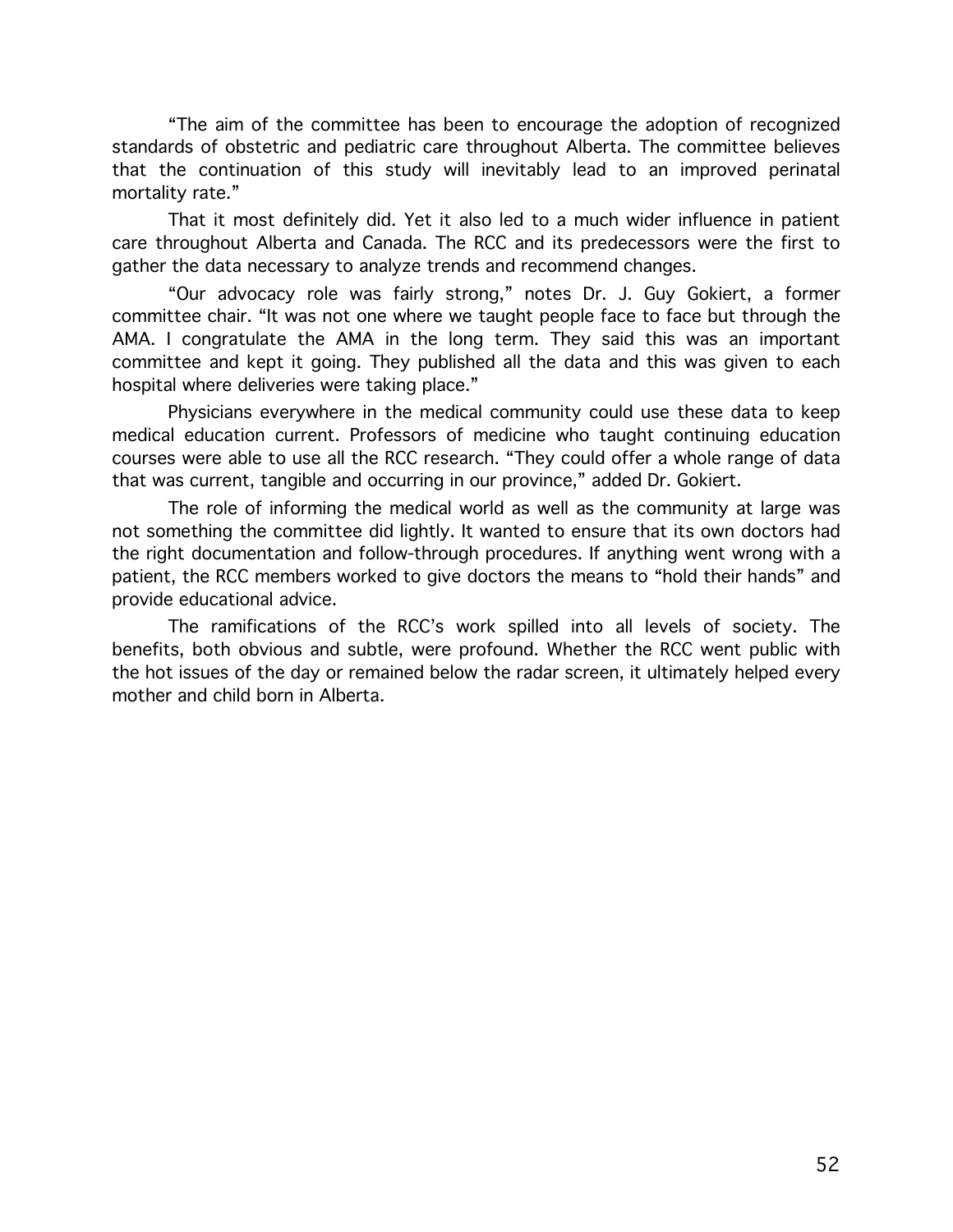## **CHAPTER EIGHT**

## The Final Tribute: The Province Creates the Alberta Perinatal Health Program

By the early 1990s, it was obvious to many experts involved in perinatal care that the old ways of ensuring health for mothers and babies were no longer good enough for an increasingly complex province. Several excellent programs were approaching similar tasks from different angles, making duplication inevitable. The work was still superb, but professionals wanted the best structure possible to continue Alberta's tradition of providing superior care and oversight.

Thus was born the proposal for an Alberta Perinatal Program that would include the expertise of several groups, including the Alberta Medical Association's (AMA's) Committee on Reproductive Care (RCC). Perhaps the most remarkable aspect of this project was the absence of territorialism. From the first proposal released in 1996 to the creation of the province-wide program in 2004, all the groups were willing to give up their stand-alone identities in the interests of best care for mothers and children.

Various aspects of perinatal care had been studied, promoted and inspected over several decades by seven organizations. Still active in 1996 were the AMA's RCC, the Southern Alberta Perinatal Advisory Committee, the Southern Alberta Perinatal Education Program, and the Northern and Central Alberta Perinatal Outreach Program.

Three other groups had worked diligently over the years but were no longer active by 1996. They included the Alberta Perinatal Program Advisory Committee, the Northern and Central Alberta Perinatal Program Advisory Committee, and the College of Physicians and Surgeons of Alberta Advisory Committee on Obstetrics and Gynecology.<sup>68</sup>

Dr. J. Guy Gokiert, then chair of the RCC and a member of what participants called the "Group of Seven," outlined the rationale for a province-wide body when the proposal was submitted to the government in 1996:

"The existing perinatal committees have made significant strides in improving the health outcomes of Alberta women and their newborns," he wrote to Honorable Shirley McClellan, then the provincial health minister.

"In this regard, we are particularly proud of the contributions of the AMA Committee on Reproductive Care. However, recently it has become clear to many of those involved that the old ways of doing things were not as effective as they once were. Consequently, representatives, at both administrative and governance levels, of each of the groups involved, met to discuss ways of increasing the efficiency of their collective activities . . . .

<sup>&</sup>lt;sup>68</sup> Proposal for an Alberta Perinatal Program: Assurance for Quality Perinatal Care, March 1996.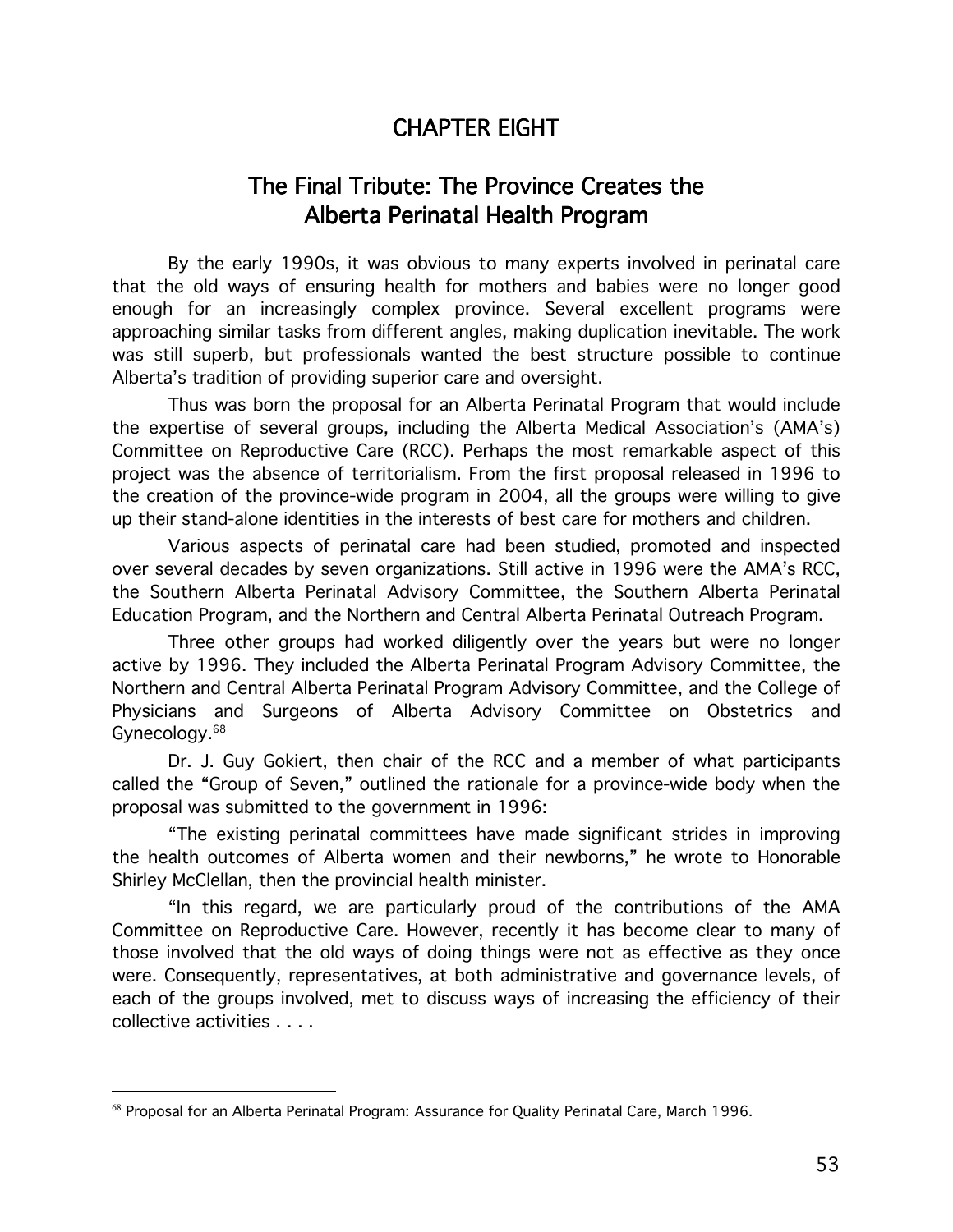"The amalgamation of the functions of the existing committees under one governing body and retention of the peer review process for maternal, perinatal and neonatal mortality are, we believe, two of the strengths of the proposal. We are also very encouraged to see morbidity review being addressed."<sup>69</sup>

The first meeting to discuss the feasibility of a province-wide group was held in Calgary on September 14, 1994. Eight experts worked long hours on the proposal, including Dr. Philip C. Etches and Grace Guyon from the RCC. The development and secretariat of the project were jointly supported by the AMA, the Northern and Central Alberta Perinatal Outreach Program, the Southern Alberta Perinatal Advisory Committee, the Southern Alberta Perinatal Education Program, and the Alberta Association of Midwives.

In the 1996 report that emerged from this process, the group was very clear about the problem: "The functions and memberships of the various committees overlap and lead to duplication of activities, as well as the failure to address some issues. Accountability for quality of care cannot be assured due to fragmentation of responsibilities . . . There is unprecedented support and agreement that restructuring to a provincial program was required to assure quality perinatal care within a changing  $climate.$ "<sup>70</sup>

The group laid out a clear vision for the government to follow, and endorsed it unanimously. The new Alberta Perinatal Program would be "committed to the provision of the highest quality of perinatal health service in partnership with Alberta Health, the Provincial Health Council, the regional health authorities, professional regulatory bodies, professional associations, health care professionals and related organizations by providing a mechanism to coordinate regional care, communication, education, program development and audit and outcome review."71

The group then stated its core beliefs about the future of perinatal care, includina:<sup>72</sup>

- 1. Women and their families should have access to prenatal, intrapartum and postpartum care within their own region; and . . . a system for transfer to referral centres must be available when it becomes necessary.
- 2. This care is best provided by the integration of each perinatal service into the regional system through the planning and organization of perinatal health care referral patterns.
- 3. A coordinated and collaborative approach facilitates efforts to reduce perinatal mortality and morbidity through consultation, communication and education

 $71$  Ibid

<sup>&</sup>lt;sup>69</sup> Letter to Honorable Shirley McClellan, Minister of Health, from Dr. J. Guy Gokiert, February 20, 1996.

 $70$  Proposal for an Alberta Perinatal Program: Assurance for Quality Perinatal Care, March 1996.

 $72$  Ibid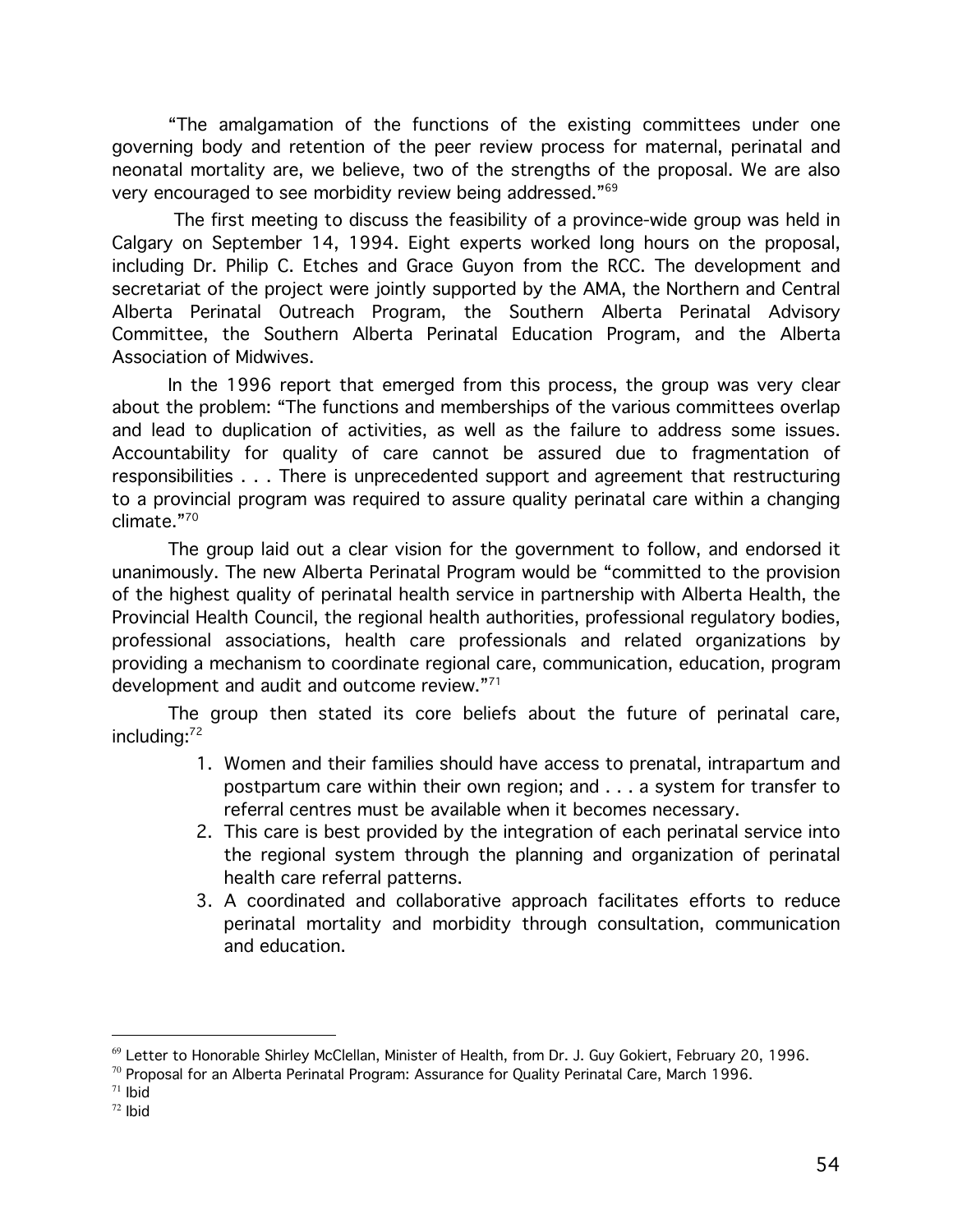4. A provincial/regional audit and outcome review provides the basis for trend analysis, program development, practice standards, guidelines, education and the identification of research questions.

These beliefs stressed yet again the view of Rachel Tasker - as well as hundreds of AMA committee members over the decades - that cooperation and communication were the keys to maternal and infant health. The study group was meticulous about planning the roles, responsibilities and lines of communication in order to bequeath these strengths to the new provincial organization. Specifically, the new province-wide body would "assist in the development of methods for communication and collaboration with other groups in Alberta concerned with perinatal health, including: The College of Physicians and Surgeons of Alberta, the Alberta Medical Association, the Alberta Association of Registered Nurses, the Alberta Pediatric Society, the Alberta Society of Obstetricians and Gynaecologists, midwives, community health agencies, regional committees and stakeholder groups."

True to the long tradition of the AMA committees, the report placed heavy emphasis on ensuring quality of care. To continue the difficult but useful process of investigating maternal and infant deaths, the new body would "develop the mechanism for and facilitate outcome evaluation through a peer review and/or multidisciplinary review process." It would also "analyze data and make recommendations regarding maternal, perinatal and neonatal mortality and morbidity."73 The stakeholders agreed that the core functions of the RCC should be preserved.

In the new world of powerful regional health authorities created by the province in the 1990s, the planning group knew that cooperation and integration with these health regions would be essential. Without recognition by the regions, a provincial perinatal program could easily find itself without real influence or authority. The gains the RCC had achieved through hard work and intense focus, backed from the start by specific ministerial approval, could easily be lost. To avoid this, the group stated: "Achievement of the goals and objectives of the Alberta Perinatal Program is dependent on affiliation with the Regional Health Authorities." Those authorities would:

- 1. Participate in the work of the Alberta Perinatal Program through committee representation.
- 2. Recognize the Alberta Perinatal Program as a resource for addressing perinatal issues.
- 3. Support and promote a patient consultation, referral and transfer system.
- 4. Implement Alberta Perinatal Program standards, quidelines and policies.
- 5. Participate in data collection, audit and outcome review, and perinatal education.
- 6. Participate in evaluation of the effectiveness of the Alberta Perinatal Program.

Finally, the working group stated that "the Alberta Perinatal Program, built on the foundation of current perinatal committees/programs, has been designed to ensure

 $73$  lbid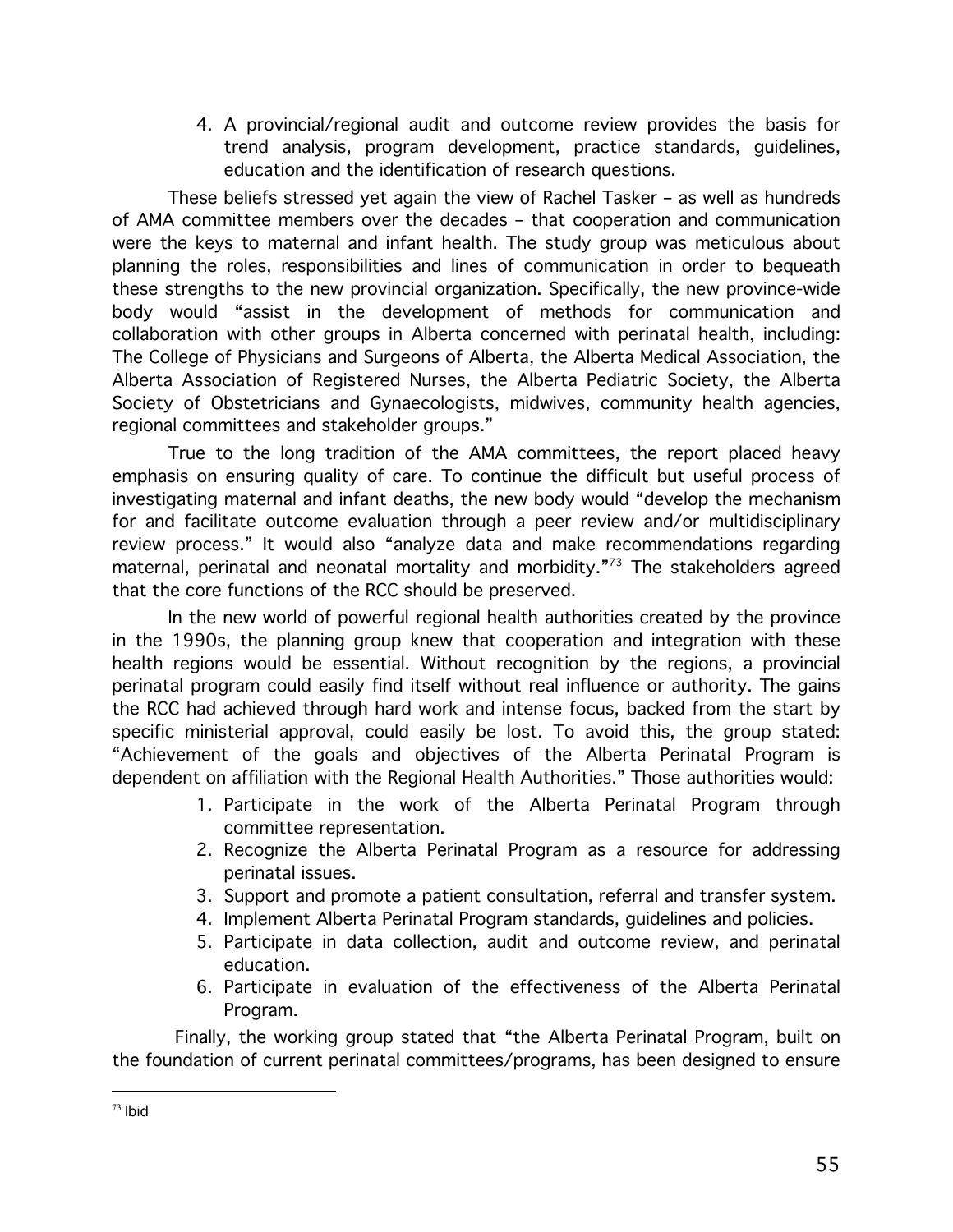the highest quality of perinatal health care in Alberta. Program responsibilities include: quality perinatal care; collaboration and communication; a perinatal information system; audit and outcome review; and education and consultation. Accountability for future perinatal care in Alberta is assured through a credible and responsive Alberta Perinatal Program."74

Enthusiasm for the project was overwhelming. A request for support brought letters from 13 key players and organizations. Dr. Larry R. Ohlhauser, Registrar of the College of Physicians and Surgeons of Alberta, wrote that his Council "heartily extends its support for the integrated Alberta Provincial Perinatal Program . . . The benefits of this program transcends professional boundaries and Council encourages the Alberta government to commit the necessary long-range funding of a new and improved process for quality improvement in perinatal care." Dr. Ohlhauser also made a diplomatic plea for measures to ensure the program's success: "It will be important that all perinatal care providers participate in outcomes measurement and that legislation will permit access to databases needed by the program."<sup>75</sup>

Dr. John F. Jarrell, Senior Medical Officer of Acute Care for the Calgary Regional Health Authority, wrote: "I think the document recommending an Alberta Perinatal Program is excellent and if adopted would serve as an excellent resource to the services provided by regional authorities."76

Dr. Etches, a past chair of the RCC, endorsed the plan in his capacity as associate chief, Department of Newborn Medicine, at Edmonton's Royal Alexandra Hospital. "As one of the stakeholders originally responsible for developing this proposal, I am writing to express my support for this document in the hope that it will be given very serious consideration. I think that this proposal represents the way forward to maintain and improve the outcomes for pregnant women and their babies in Alberta."77

Dr. Ian R. Lange, the chief of obstetrics at Calgary's Foothills Hospital, weighed in with some astute observations. "Alberta has come a long way in providing excellence in perinatal care and this is revealed in current perinatal statistics," he wrote. "However, I think that the time is appropriate to consider streamlining the organizational structure within the province. I think this need is now greater as there is a real possibility of perinatal fragmentation with the introduction of 17 regional health boards. It is possible that this fragmentation may ultimately lead to confusion in standards of care and adverse maternal and/or perinatal outcomes." Dr. Lange concluded, "I fully endorse this proposal."78

Dr. Brvan F. Mitchell, Chair of the Department of Obstetrics and Gynaecology at the University of Alberta Medical School, endorsed the proposal but sounded some alarm bells. He wanted the new body to have a permanent staff "because, without such

 $74$  Ibid

<sup>&</sup>lt;sup>75</sup> Letter from Dr. Larry R. Ohlhauser to Grace Guyon. December 19, 1995.

<sup>&</sup>lt;sup>76</sup> Letter from Dr. John F. Jarrell to Grace Guyon, August 21 1995.

 $77$  Letter from Dr. Philip C. Etches to Honorable Shirley McClellan, Minister of Health, August 8, 1995.

<sup>78</sup> Letter from Dr. Ian R. Lange to Grace Guyon, August 3 1995.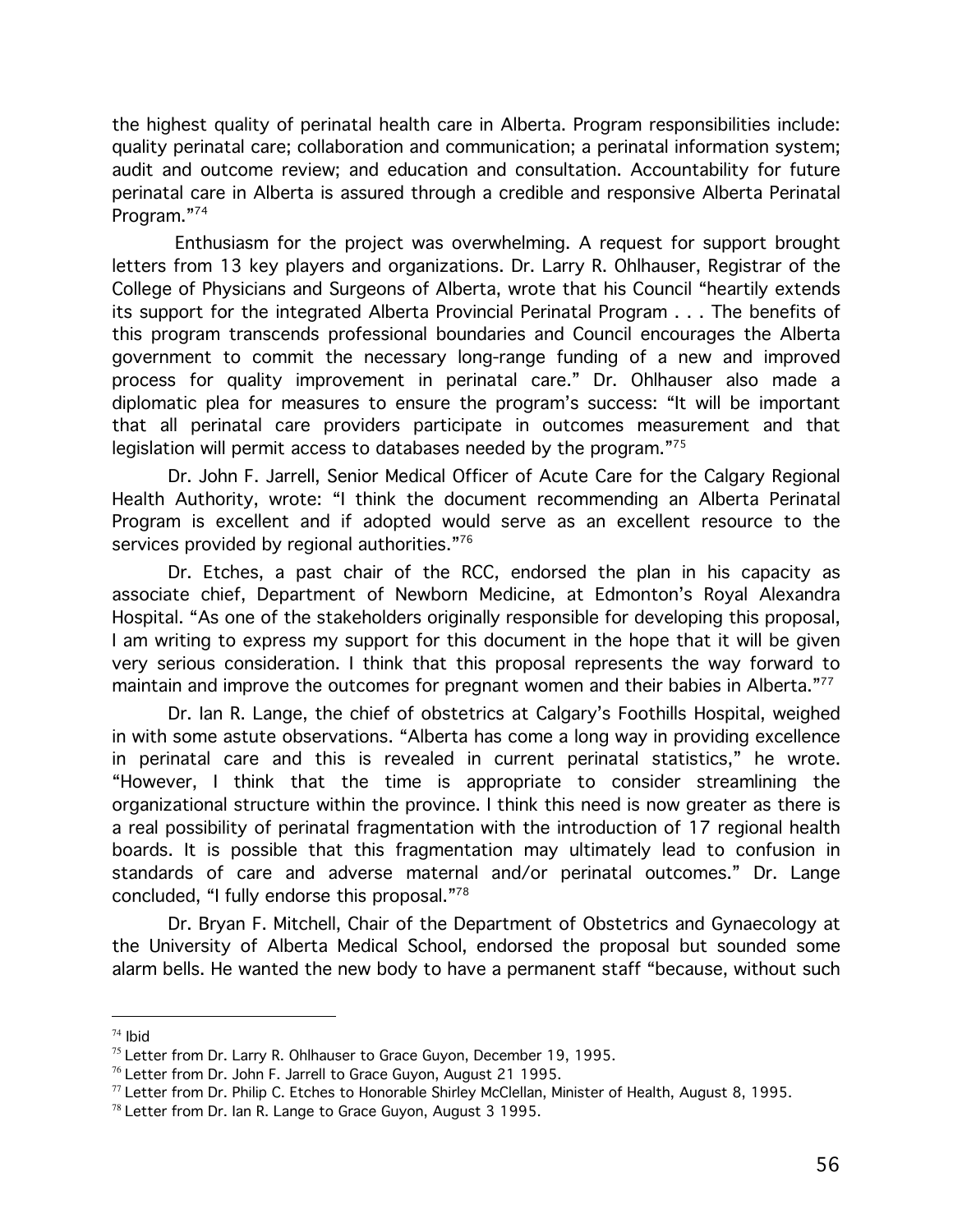full-time positions, I am quite certain that any new structure will eventually fragment into small groups with special interest foci." He was also disappointed that there was little mention of liaison with the provincial medical schools at the University of Alberta and University of Calgary. And Dr. Mitchell wanted the province to ensure that during the transition period to a new program, funding would continue for the existing ones. Ultimately, though, he too was in favor. "Once again, I pass along my congratulations to the group on a job well done," he wrote. "I hope the ministry will see fit to move forward expeditiously."79

Despite this plea for action, more than eight years would pass before the province created the program. During those years, the existing bodies, including the RCC, continued their work in an increasingly complex environment. But the government was not neglecting the proposal; indeed, it commissioned a massive review of perinatal care from McDermott & Associates Consulting Inc. The RCC made a major contribution to this provincial study. The eight-member advisory committee to the Alberta Perinatal Program Review included Grace Guyon, coordinator of the RCC; two past chairs, Dr. Philip C. Etches of Edmonton and Dr. William R. Young of Red Deer; and Dr. Nestor N. Demianczuk, Head of the Women's Health Program at the Royal Alexandra Hospital, who had been involved with the RCC.

The full review, which includes fascinating comparisons with programs in other provinces and countries, was presented to the government on March 17, 2000. Not surprisingly, it concluded that a provincial program should be created, and should include all the functions requested in the 1996 report including data collection and analysis, as well as review of maternal and infant mortality and morbidity. The review also strongly recommended that the provincial program have its own staff and budget.<sup>80</sup>

Four years later on July 1, 2004, the province formally created the Alberta Perinatal Health Program as a four-way partnership among Alberta Health and Wellness, the AMA, Calgary Health Region and Capital Health. The new body had its own staff, including members of the previous committees, an initial budget of \$6.5 million, and an experienced director, Corine Frick.

Some RCC veterans have reservations about the new order of things. Dr. Charlene M.T. Robertson says: "I don't know what will happen with the Alberta Perinatal (Health) Program; it is unlikely, unless it has a subcommittee similar to that of the RCC, to do a peer review. Policies are broad. They don't seem so interested in our outcomes of neonatal care . . . There was lots of strength in the old reports. There was so much individual information that could be looked into and compared to other hospitals. (Now) the concept of learning from your data seems to have been lost in favor of a more general approach."

<sup>&</sup>lt;sup>79</sup> Letter from Dr. Bryan F. Mitchell to Grace Guyon, April 25, 1994.

 $80$  The Proposal for an Alberta Perinatal Health Initiative: Healthy Moms, Babies  $\dots$  Futures, the Report of the Alberta Perinatal Program Review, March 17, 2000.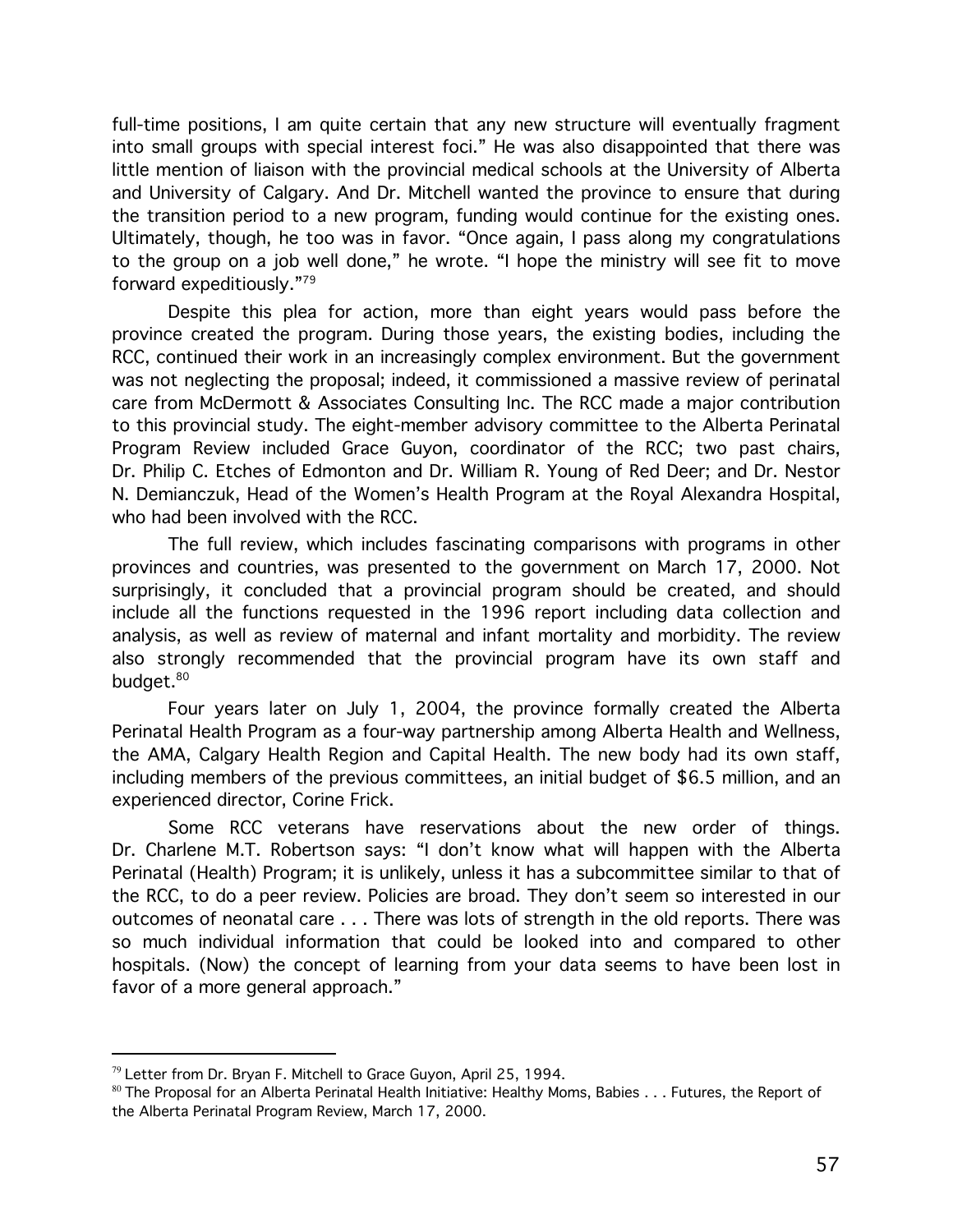Dr. Carolyn A. Lane feels the transition will be difficult "because the RCC has been a very accomplished committee." After the RCC, working in a government structure is bound to be frustrating for some. The RCC saw a problem, found a solution and implemented it, she says, and "we have to keep that simplicity going." Dr. Lane believes, however, that the new group is open to solutions and peer review "can still occur outside the doctors' club."

Ms Guyon is optimistic that the provincial program can build on past achievements, and she is confident that the RCC peer review process will continue.

"Change has to happen, although it can be difficult," she says. "It is evident that the government is supporting the new perinatal health program and that it is well funded. We're building on the successes of the past as we move to the future."

The concept, planning and implementation of the new agency are certainly positive. All the resources for perinatal monitoring, education and review are finally concentrated in one body, for the good of mothers and babies all over the province. Without doubt, the roots of the Alberta Perinatal Health Program go back to the physicians' committees on maternal and infant health created in 1936, 1954 and 1984. Few would deny that this new provincial program was born through the passionate volunteer efforts of Alberta physicians, with the enduring support of the AMA.

One thing is absolutely certain. Having started all the groundbreaking studies of mothers and babies, and then pressed for a province-wide body to continue the work, the doctors of Alberta will now be determined to nurse this infant to good health.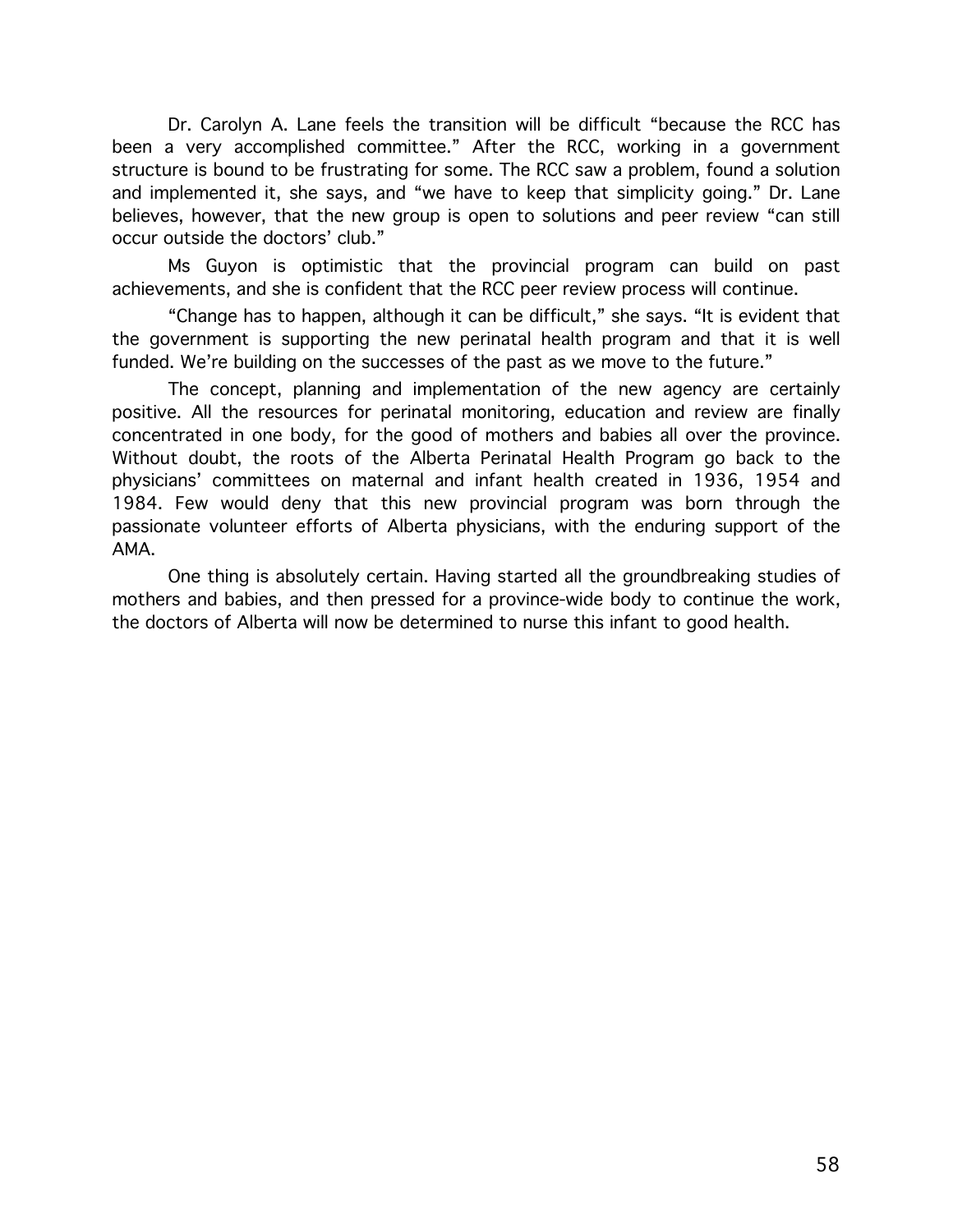#### **CHAPTER NINE**

## Doing the Right Thing: **Successes and Accomplishments**

That the Committee on Reproductive Care (RCC) was ahead of its time is well known, but the breathtaking distance of its lead is somewhat more difficult to grasp. The Committee on Maternal Welfare began gathering detailed statistics in 1936. That committee and its successors never flagged in their determination to know everything that could be known about every case of maternal or infant death and illness. Alberta doctors, through their own organization formed in 1906, were almost alone in recognizing the value and necessity of developing data and identifying trends in order to improve care.

"Alberta has been doing this since the 1930s," states Dr. Reginald S. Sauve. "Yet there had never been a national review of maternal deaths. Finally the Federal Government released one in 2004."

Health Canada published its special report nearly 70 years after Alberta doctors produced their first. There is no other province in Canada where doctors have gathered and analyzed data with this degree of precision. The Alberta Medical Association (AMA) statistics are beyond comparison and priceless to researchers wherever they are.<sup>81</sup>

"Alberta was the envy of Canada," says Dr. John J. Boyd. "I would take these figures to the Canadian (medical) meetings and they couldn't produce anything like this. And naïve little me took the figures to meetings in the US but they couldn't hold a candle to our provincial figures.

"Every hospital that was doing obstetrics completed their annual reports and it was quite remarkable. All the administrators worked very hard. Obstetrics, as opposed to many other disciplines in medicine, has been very good at looking at outlooks and results and trying to improve things."

At one point, Dr. Boyd brought his research to an international conference in Scotland. When he presented his data on delivering risky babies in small hospitals, he realized that other countries were comparing figures that used different systems and definitions.

"So many countries didn't register smaller births so it was difficult to compare figures efficiently," he explains. "Our definition of birth was far reaching. Any pregnancy over 20 weeks and/or 500 grams was a registerable birth. There are many countries that use 28 weeks and some have moved to 24. All those years ago, we set it back to 20 weeks, and hoped that technology would get better."

<sup>81</sup> See Health Canada: Special Report on Maternal Mortality and Severe Morbidity in Canada - Enhanced Surveillance: The Path to Prevention, 2004, p. 10-11.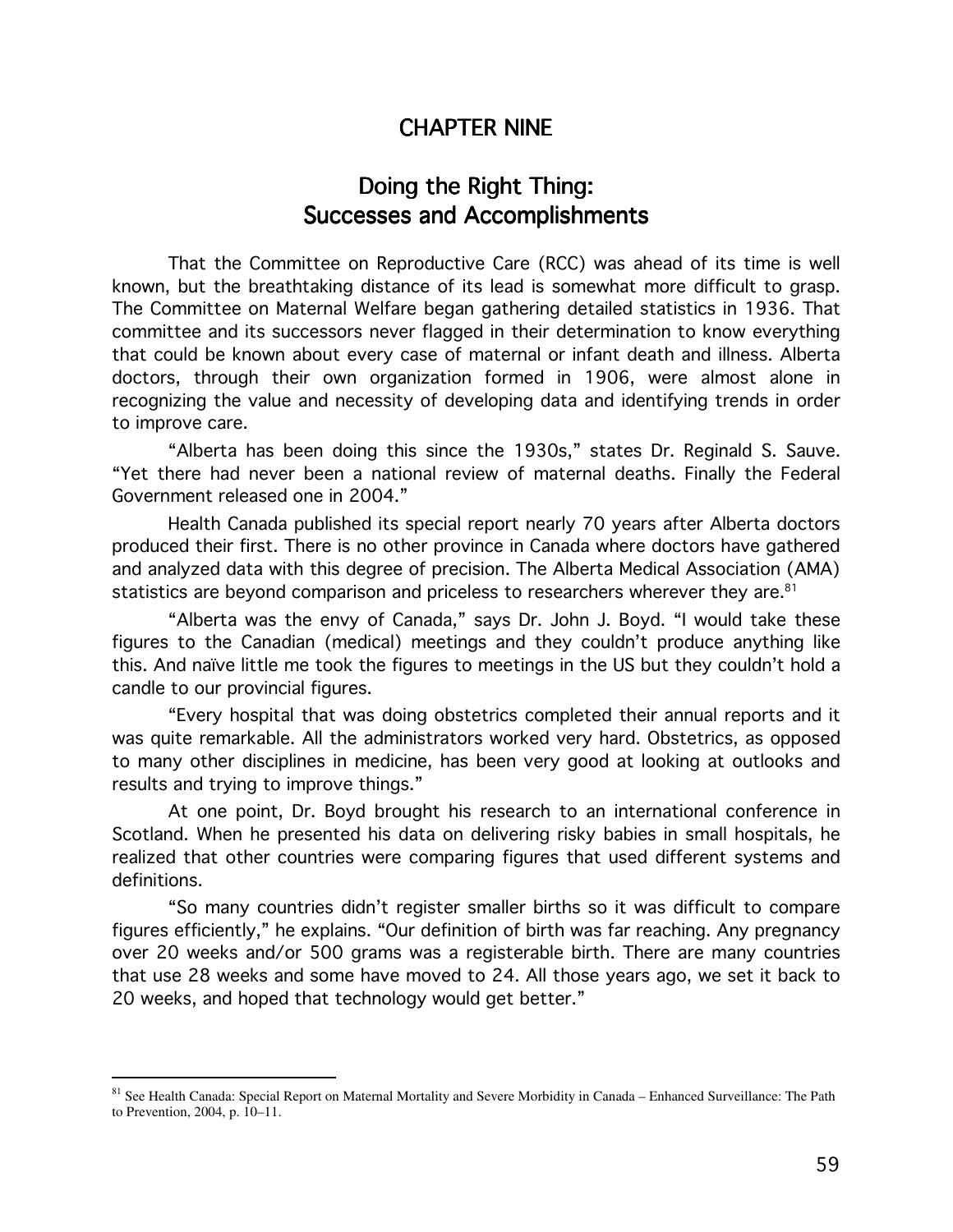That's exactly what has happened, which is another reason why the RCC statistics are so remarkable. To be able to track the births and deaths of mothers and babies over such an extensive period provides a wealth of information.

"I think the AMA, working with the obstetricians and the committee, were very far-sighted a long time ago, many years before others kept these meticulous figures," Dr. Boyd adds.

The RCC was a collaborative group and the decades of working with other health care professionals paid off. Hospital administrators were more likely to cooperate, even though it meant extra work, because the rewards were obvious and tangible.

"We were able to give feedback to physicians and midwives. We would talk with them and make recommendations," says Dr. Sauve. He points out that the RCC, through its reviews, increased awareness in perinatal care across the country. "Dr. Robert Kinch has said what a gold mine of information the RCC has."82

Dr. J. Guy Gokiert was involved with the committee before it became the RCC. He and many others know that every member was committed to improving the care and health of mothers and babies in the province. That dedication built credibility that gave the RCC wide influence in the community and with the government.

"We became more formalized in our data collection," recalls Dr. Gokiert. "We were a credible source of information and were more knowledgeable about what the data was saying and how we could apply it. We were better organized in our teaching and better able to stimulate discussion with the data. Over time, people were able to use it.

"We were able to start and build a data base representative of what was going on in the whole province. We were at the forefront in collecting data and presenting it in a well thought-out way to influence change. We were a leader in what was going on in the rest of the country."

Through its diligence and data gathering, the committee members made recommendations for changes that they could quickly justify. They influenced the quality of medical research in Alberta and beyond. Their data was used directly in the medical classrooms as well as the hospital case rooms, the doctors' offices and beyond, into government offices. Dr. Gokiert points out that the committee's data wasn't a stale study that sits on a shelf, but living and influential documents that brought important medical and legislative changes.

Committee members weren't prepared to wait and see. They were proactive, rather than passive, in their approach to patient care. Part of the reason for this tenacity was the dedication and determination of Rachel Tasker, the committee's longtime executive secretary and coordinator.

"When I started with the committee we had Rachel Tasker and she was a real task master," remembers Dr. Gokiert. "She was a midwife and wanted to bring her

<sup>82</sup> Dr. Robert Kinch was chair of the History and Archives Committee of the Society of Obstetricians and Gynaecologists of Canada.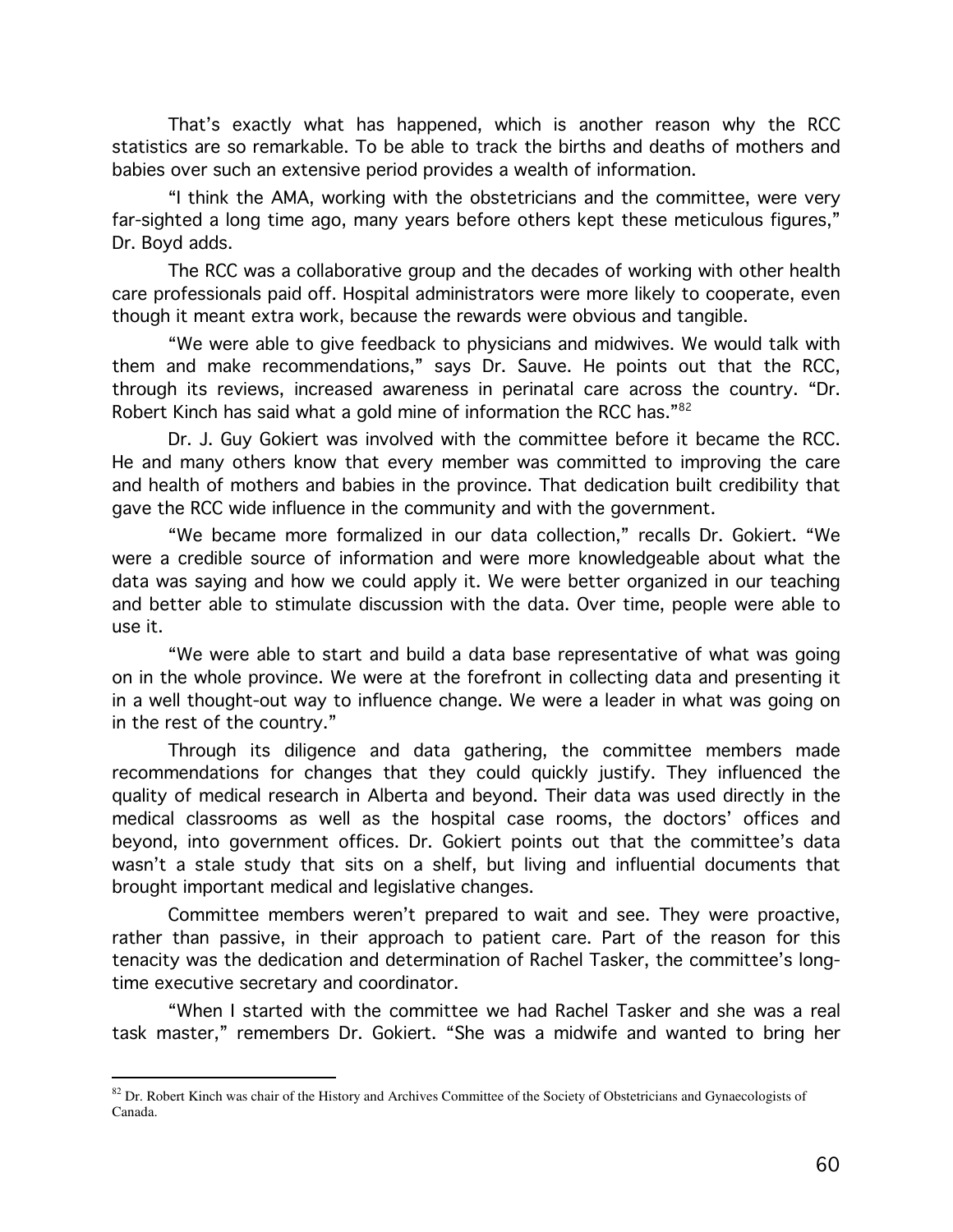thoughts forward. Sometimes she could be quite abrasive. We were always trying to go forward and think of better ways to do things. Even at her stage in her career she was always pushing the envelope and getting lots of resistance. With medicine being as conservative as it is, she was always saying 'we'll try and change.' You don't expect it overnight. She wanted change in six months and it took five and 10 years for things to slowly evolve."

When he first became involved, Dr. Fawzy H. Morcos felt there was little interest in the depth of the committee's database. Instead of being discouraged, he and his colleagues simply asked for more information on the perinatal sheets and introduced lifestyles questions. Dr. Morcos also stressed the value of education and conferences where committee members would discuss their data.

In its early years, the committee was sometimes considered a nuisance and even berated by those who had to compile the data. In time, the value was recognized and almost everyone in the health system began willingly to compile the necessary statistics. The information grew into a sophisticated database with relevance that sometimes wasn't even predicted before new technologies were created.

"We didn't anticipate that we were going to have the services we have now," notes Dr. Gokiert. "The RCC was part of a wave that comes forward. The universities decide they need more knowledge-based information for the pediatricians and obstetricians. We were part and parcel of looking at it. I don't know if we were on the crest of a wave or just helping it go along."

They were most definitely ahead of their peers across the country and beyond, but there was never any thought of relaxing. After years of collecting and analyzing the best database in Canada, the committee took the next logical step in improving patient care. The members looked beyond the immediate cause of death and began to consider associated diseases as well as other health problems. They developed medical and social solutions to preventing disease and death. They promoted responsible health choices and lobbied for change.

"The committee's accomplishments were its strengths and its ability to move forward and change with the times," says Dr. Carolyn A. Lane. "Its archives are a wealth of information for the future. Its fantastic statistics are the envy of other places in the country. The RCC became a multidisciplinary team and not just a doctor's organization. There's no way it could have accomplished what it did without teamwork and respect for everyone there."

Dr. Lane cites the successes of the Condom and Pill project, the work on fetal alcohol syndrome (FAS), HIV screening and the joint report with Alberta Health.

Dr. Charlene M.T. Robertson was instrumental in using the perinatal database to examine the ways in which lifestyle factors such as alcohol and drug use affect pregnancy and beyond. Her work on FAS in babies and children is recognized across the country.

She respected the RCC's role as an advocate of change to better the health of mothers and children. She also lauded their work in developing the guidelines for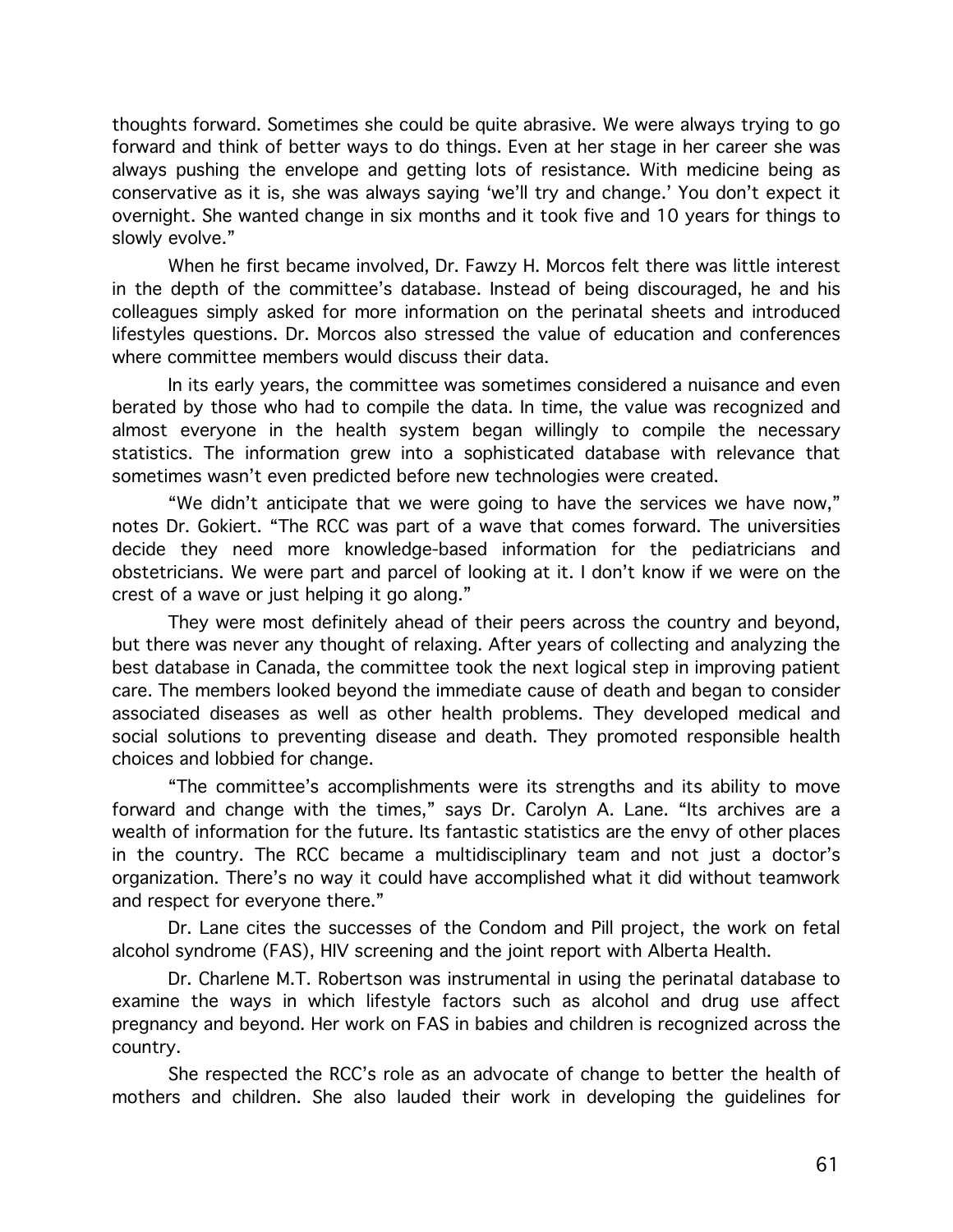resuscitation, which generated much discussion when originally introduced at an RCC meeting. The structure of the RCC was another strength because rural physicians were part of the mix.

"Having a committee with rural physicians was important because it improved care just by its very being," says Dr. Robertson. "They came into the city, learned, went back to their communities and improved health care there."

Dr. Gokiert, who practises in Westlock, heartily agrees. While those who live in the country rarely consider themselves isolated, they do know they're a bit secluded from the city's large medical facilities. The RCC played a prominent role in bridging the rural-urban divide. Its data was distributed to doctors throughout the province, who were able to contribute and act. The RCC gave rural doctors and nurses sophisticated information that they could quickly use with their patients. The rural doctors also have speedy lines of communication with their colleagues in the city hospitals and universities.

"In the rural areas, it got us more aware of techniques and care that had to be done," says Dr. Gokiert. "It helped get ultrasound and develop greater awareness with our patients. We were able to aid pregnant mothers in a more aggressive fashion and look at what was happening in perinatal care (at the hospitals and universities)."

Rural doctors are now able to provide their pregnant patients with a high standard of care, especially those who need more monitoring. If there is any indication of complication the patient can be transferred - quickly, if necessary - to a city hospital.

For Dr. William R. Young, the RCC was a respected and recognized resource on issues of reproductive care for all Albertans, as well as physicians, nurses, midwives and other care providers.

"It was also respected across Canada," adds Dr. Young. "The RCC reviewed tough cases and bad outcomes in a non-threatening manner with a view to educating and avoiding recurrences. We weren't looking for blame. The committee was very positive and always composed of people with goodwill who worked towards a common cause. You came away from committee meetings feeling that you'd learned something from the others who were there."

Dr. Philip C. Etches was proud of the peer review system that was pioneered by the predecessor committees to the RCC. If a mother or baby died and there was any concern over the quality of care provided, the attending physician could be invited to an RCC meeting. Those meetings were sometimes laden with sadness and tears, as everyone searched for ways to ensure such a tragedy wasn't repeated. The cause was often beyond the doctor's control, but that didn't mean the committee members weren't powerfully affected. And the doctors involved often berated themselves emotionally when tragedy struck.

"In a well-regulated system there has to be - and has to be seen to be - a quality improvement process," says Dr. Etches. "It has to look at bad outcomes and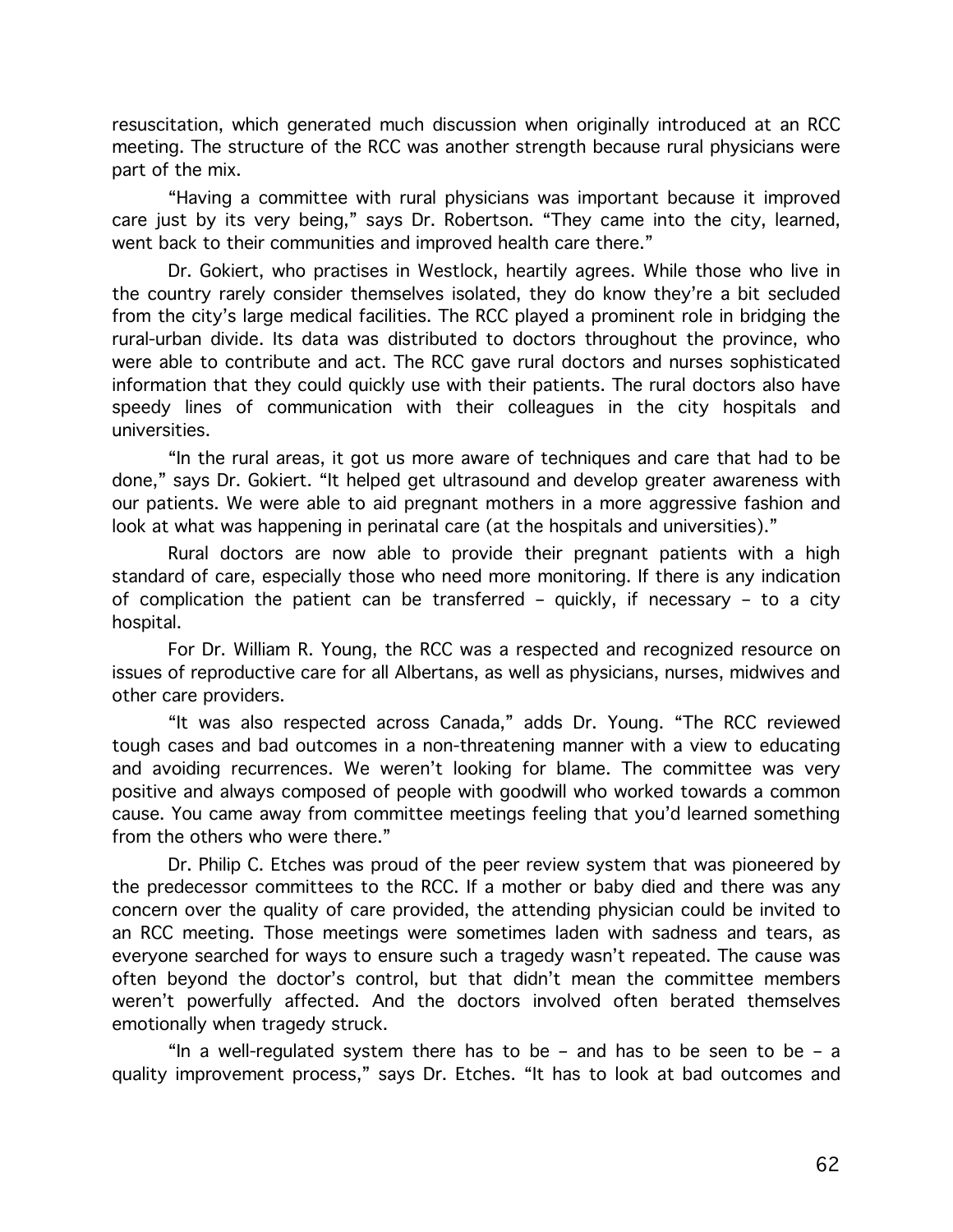see what we can do better. You are better off to regulate yourself, do it properly and transparently in an open fashion. Otherwise, you'll be subject to criticism.

"We were a committee of the AMA and were under the rubric of how the AMA related to the outside world. There was never a problem. The AMA's mandate was to make sure that the doctors provide the best care to the public."

The RCC always had a province-wide focus. Each of the larger hospitals had its own perinatal committee that would hold its own initial reviews. Where necessary, the review would then go to the RCC. In addition, the RCC provided the service completely for the rural hospitals where obstetric consultants would examine each case. Through its provincial review, the committee was able to discover trends and systemic problems. Members could then develop solutions and provide recommendations that were adopted province-wide.

"There was a network and we thrashed out what we saw as peer review and what it achieved," notes Dr. Etches. "Certain things are best done at the local level. It gets problematical in a small centre where there are only six doctors and one person has to sit and discuss the situation and death with five friends."

The committee devised a number of ways to alleviate the problem and designed a system that made sure no one felt compromised.

"People value that there is a process and things don't get swept under the carpet," adds Dr. Etches. "We try to keep it reflective as it is a committee of experts and peers. What gets really emotional are the mothers' deaths and it is a real tragedy. A peer review provides a sense of closure. All that you can say to a family is that this death will be reviewed."

The committee could only discuss the case and recommendations with the doctor. The Alberta Evidence Act and the Hospitals Act protected those who reported to the committee from being subpoenaed or sued. That meant a far more open discussion of events than if there was a prospect of immediate legal liability.

"Physicians were able to share very freely," says Pemme Cunliffe. "Most people didn't even know this review went on. Even if we wanted to give information to people outside, we couldn't. Because the committee had that kind of access, the peer review practice was instrumental in improving outcomes for mothers and babies."

The approach was educational rather than punitive. Physicians who participated were not threatened with losing their licences. Free and open disclosure meant that every death was examined in detail to determine the cause and recommend necessary change.

"There were certainly times when there was care-giver error and that was recognized," added Ms Cunliffe. "And I'm sure that error didn't happen again. Some of these RCC meetings were emotional. The physicians who came to the meetings were often distraught because they cared so much."

The RCC became much more involved in difficult case reviews than it had been. The neonatal consultant would review cases and then bring them forward. Besides gathering statistics, the RCC pressed a range of perinatal health issues, including teen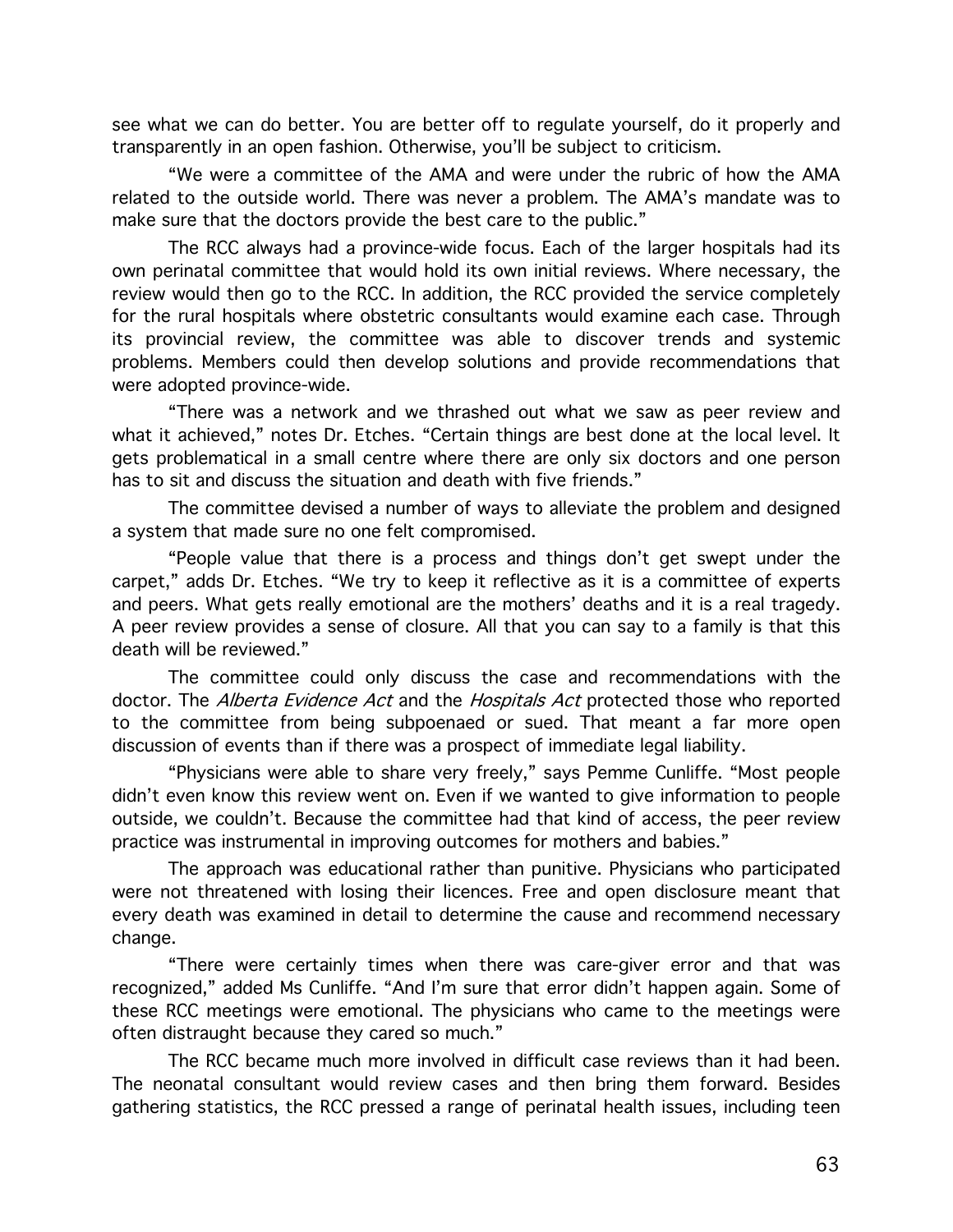sexuality and FAS. The members established standards for care that were especially helpful to rural doctors who didn't have immediate access to quick medical opinions.

The RCC provided quidelines on a range of issues such as: gestational diabetics; ways to manage women with pre-eclampsia or pregnancy-induced hypertension; obesity and pregnancy; cesarean sections; vaginal birth after a C-section; epidural services; multiple births; induction of labor.

The RCC was always responsive to community groups hoping for better care. In letters to the public, the RCC chair or representative was appropriate, positive and nonjudgmental even though the issues could be controversial.

Here is a small sample of the range of topics that the RCC covered in its correspondence from the public: neonatal metabolic screening; Alberta hereditary disease program; hemorrhagic disease of newborn; female genital mutilation; family planning; early discharge of patient; cord blood; birthweight; circumcision; infections; resuscitation; induction of labor; analgesia; contraceptives and lactation; breast feeding; breech delivery; teenage sexuality; homosexuality.<sup>83</sup>

"The committee was a resource for people to bring issues to the table that needed support such as a change in government policy or direction," says Grace Guyon, the last RCC manager. "For example, HIV screening and pregnancy. There is a drug that will prevent transmission to the newborn. Hence the committee went to the government to develop a policy on HIV screening."

Another great committee success was developing a province-wide transportation and tertiary care system in the 1970s. This meant that pregnant moms could be moved by airplane, helicopter or ambulance to the hospital that could provide the best care. Providing nurseries with neonatal ICUs offered a mother and her baby the best possible outcome and care.

Ms Guyon recalls these key events as important RCC successes: tertiary care and transport; screening for diabetes in pregnancy and managing of moms with diabetes; screening and treatment for Group B streptococcus infection; RH negative disease; HIV screening; FAS.

"The committee took an advocacy role and peer reviews were the impetus for bringing all these issues forward," says Ms Guyon. "It was a resource for other groups and provided consultation and advice. The committee wanted better reproductive health."

To that end, it led a number of far-reaching initiatives such as: sex education in the schools; the Condom and Pill project to reduce sexually transmitted diseases; the FAS disorder program to recognize and care for afflicted infants; and the recognition and support for trained and registered midwives.

The RCC continued its decades-old mandate of gathering data by developing and revising standard perinatal forms for prenatal care and care of the newborn.

<sup>&</sup>lt;sup>83</sup> See Box 9, RCC correspondence, AMA archives.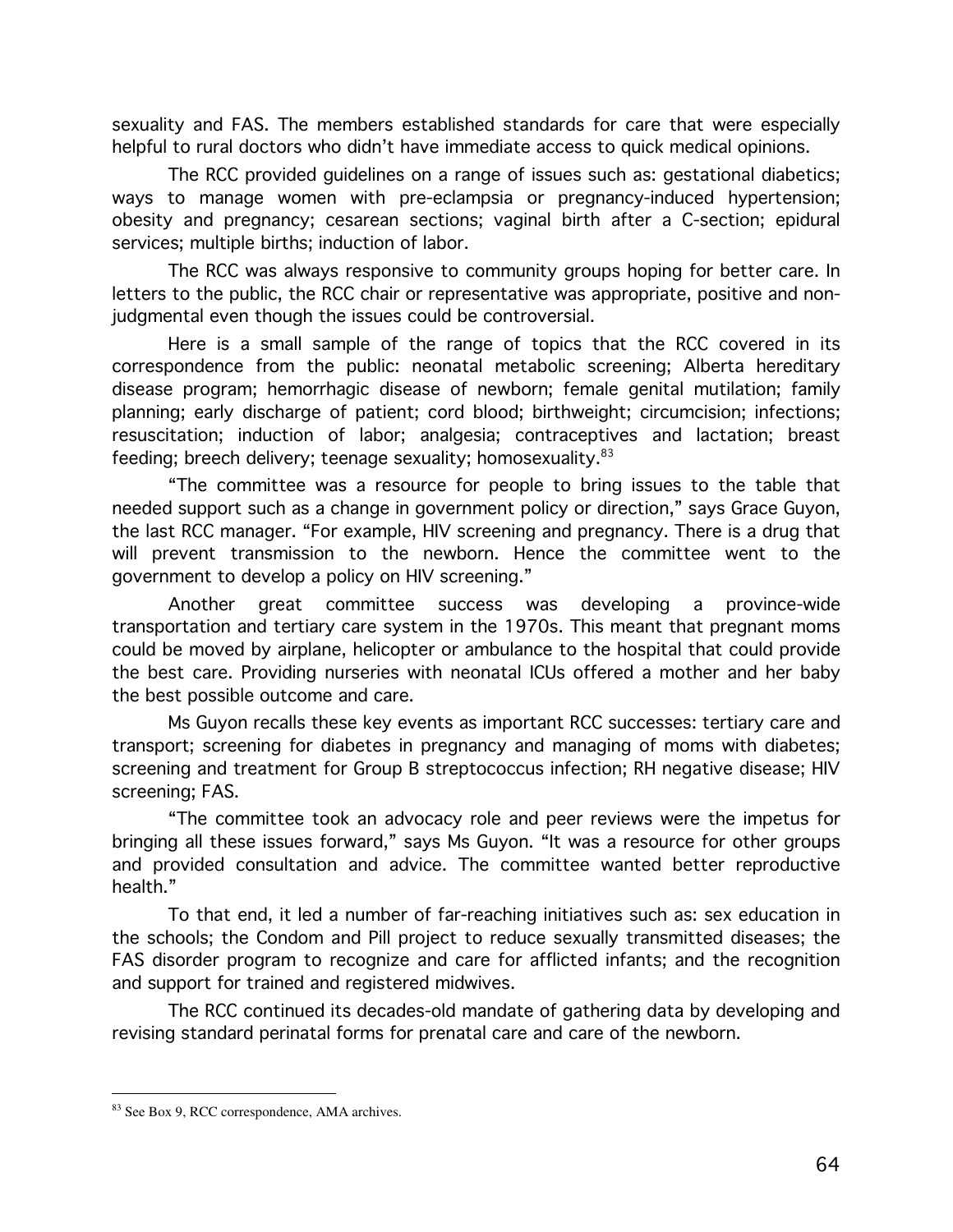"The RCC work was always collaborative," notes Ms Guyon. "It couldn't have been done without the medical records departments in the hospitals who worked very hard to provide key information, the Medical Examiner's office, the Department of Vital Statistics. Alberta Health and Wellness was the source of some funding and provided the mandate."

Dr. Young was co-chair of the team that developed HIV screening for mothers. The program, which brought him a great sense of personal satisfaction, was considered ahead of its time. Again, the RCC led the way across the country.

Dr. Young believes the RCC was so successful because of its longevity and its members' broad range of experience and expertise. There was mutual respect and common purpose. In addition there was also a designated coordinator for the committee, which was "terrific for providing continuity". From Miss Tasker as the first coordinator in 1954, to Ms Cunliffe, who took over in 1984, to Ms Guyon, the manager after 1991, the RCC was guided and prodded by coordinators who were overwhelmingly dedicated and disciplined.

The major challenge to the RCC and its predecessors was funding. Miss Tasker built important relationships within government departments so they were aware of the program. Her successors continued this crucial line of communication so that the value of the committee's work would be recognized, always allowing it to move to the next stage.

Perhaps the greatest tribute to the RCC was that the province adopted many of its goals and methods in a new province-wide government initiative, the Alberta Perinatal Health Program. "We managed to become the architect of our own demise," says Dr. Etches. "The great benefit is that the new program has government money. We are optimistic."

The Alberta Perinatal Health Program is multidisciplinary (another precedent established by the RCC) and has broadened the RCC's mandate. While RCC members are hopeful, some worry that because it's part of government, the new committee could lose some of its ability to make precise recommendations and act upon them quickly.

Dr. Young points to the lead role that the RCC played in developing the Alberta Perinatal Health Program by first recommending such a collaboration in March 1996. He's also pleased that they kept the provincial rather than regional focus.

"They have been able to recognize the need to keep reproductive services together in the face of regionalization," says Dr. Young. "When it comes to case review, they should also keep the educational focus rather than seeing it as disciplinary. We're not looking for blame. We're looking to avoid recurrences. That was one of the real strengths of the RCC."

Now it's time to build on the successes of the past. The RCC was at the forefront of social and medical issues. Its agendas were packed and sometimes very controversial and emotional.